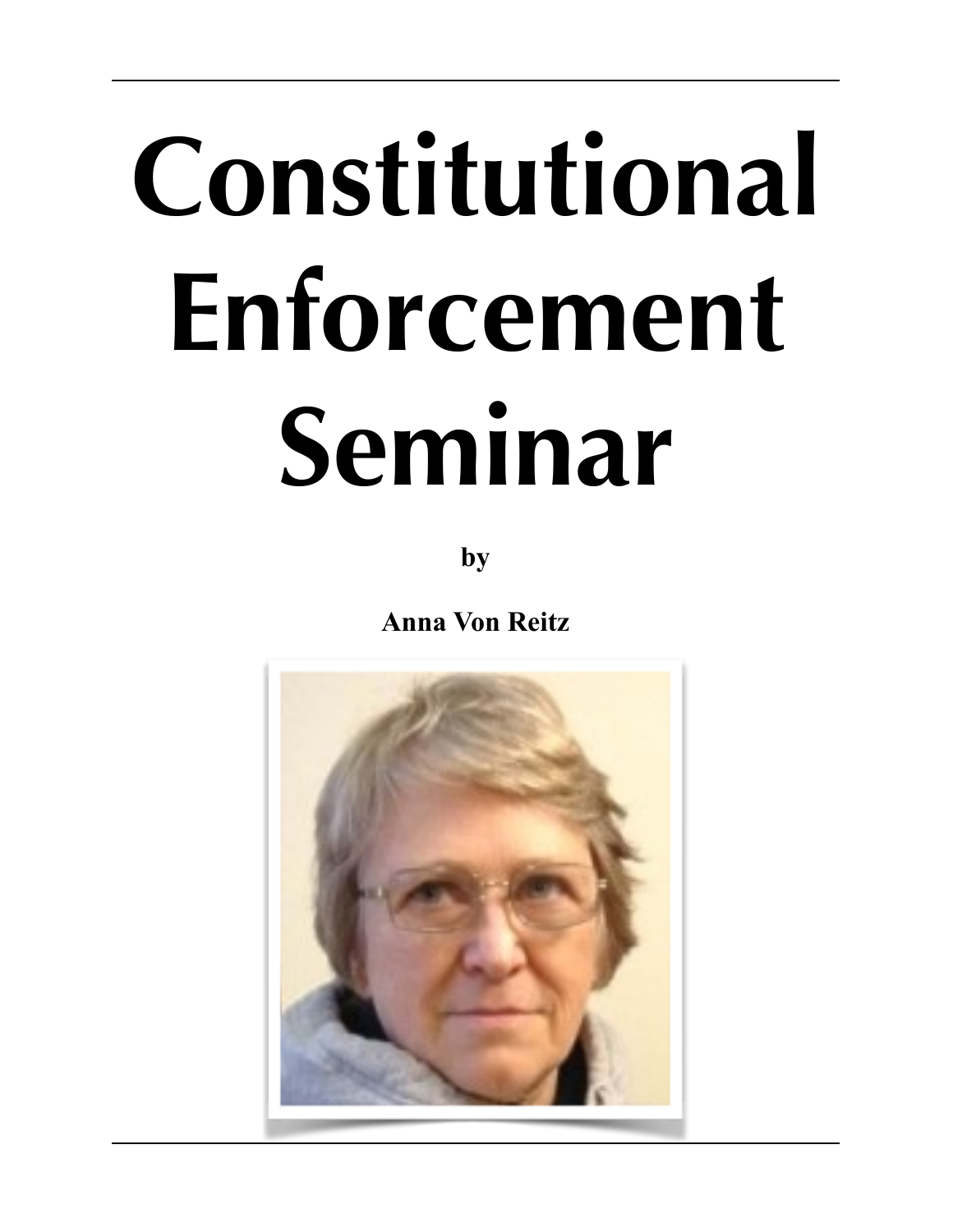## **Publication Notice**

This entire compilation is the work of Anna Von Reitz, Copyright © 2019

Anna Maria Riezinger, 7FFE22358 ℅ Box 520994 Big Lake Alaska 99652 avannavon@gmail.com 1-907-250-5087

Compiled and formatted.

by Max Emmons Taylor Jr. © American State National 4VFK20629

Produced in PDF Format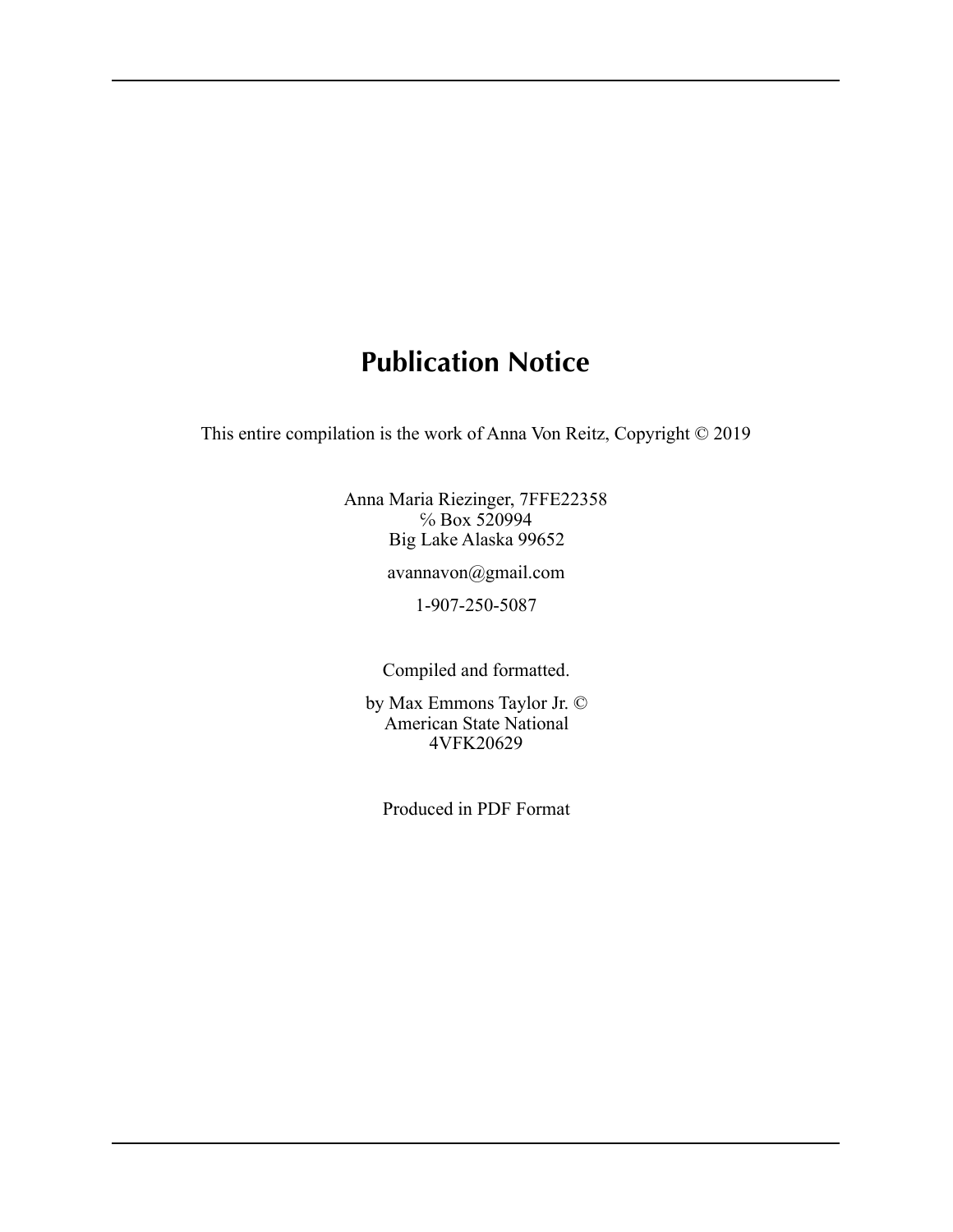# <span id="page-2-0"></span>**Table of Contents**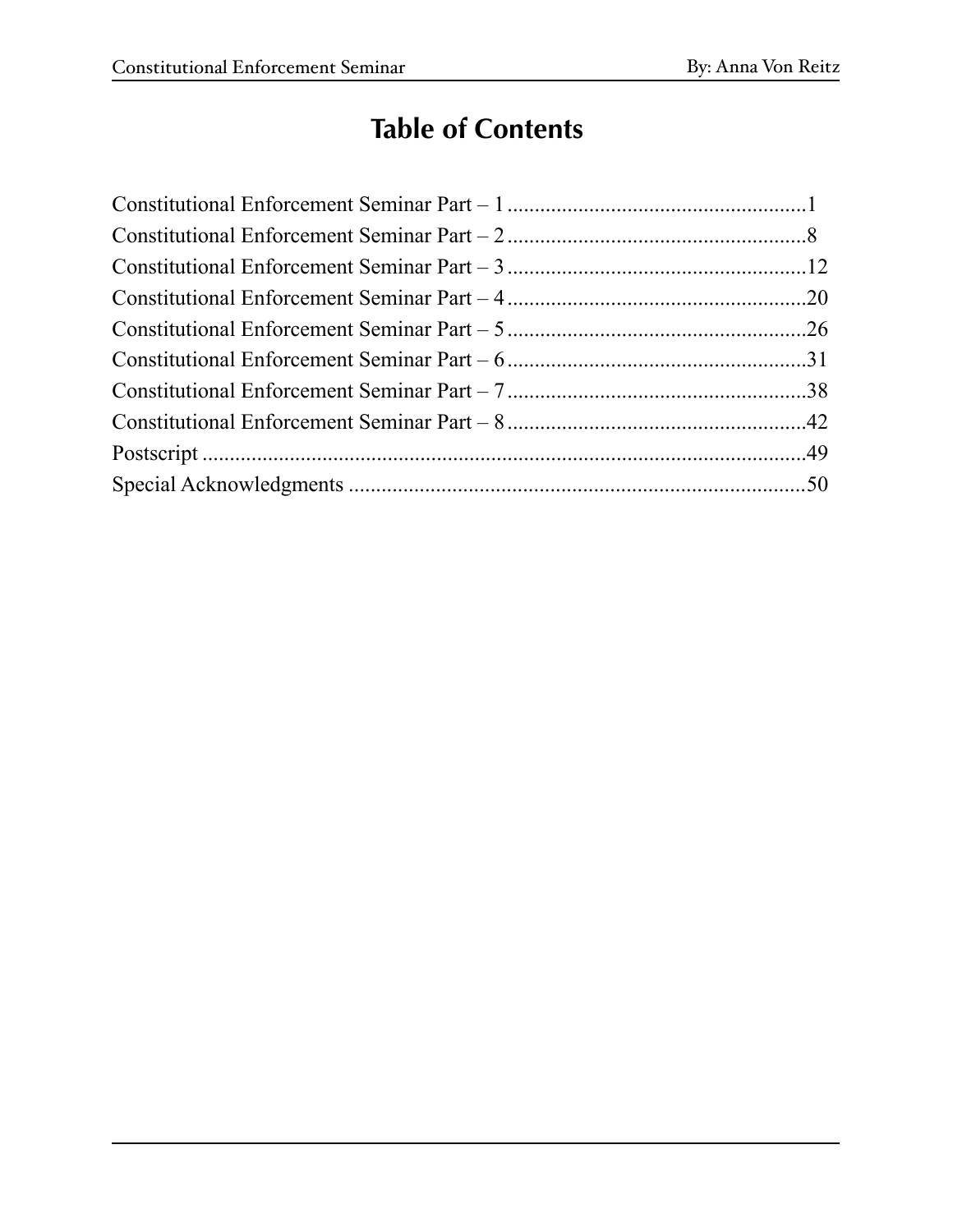## <span id="page-3-0"></span>**[Constitutional Enforcement Seminar Part – 1](#page-2-0)**

This material is being provided for attendees from all military, police, and peacekeeping forces ahead of the Seminar so you can study up and have your questions ready.

#### **Our Government (The Way It's Supposed to Be)**

 $\mathcal{L}_\text{max}$  , we are the set of the set of the set of the set of the set of the set of the set of the set of the set of the set of the set of the set of the set of the set of the set of the set of the set of the set of

You — the Unique Man or Woman — The Source of all Powers

One of the **people** — Your Christian Name — Your County — Local Government — County Sheriff in Control of Soil (National Jurisdiction) — your republican state (all the counties together) — The Union doing business as

#### **The United States**

One of the People — Your Lawful Person/Trade Name — Your State — Maine, for example — Your Governor in Control of Land and Undelegated Sea (International Jurisdiction) — The Federation of States doing business as

#### **The United States of America**

———————————————————————————————————————

Your **Legal Person/Trade Name** — Your Federal State of States — The State of Maine, for example — The United States Congressional Delegation in control of Delegated Powers — The United States in Congress Assembled — The Confederation of States (of States) doing business as the

#### **States of America**

**Subcontractor** — British Territorial Authorities — Territorial Government — Managing Federal Territories, Insular States, and Joint Naval Operations — Delegated Powers in the International Jurisdiction of the Sea — United States Congress — doing business as "the" United States of America

**Subcontractor** — Municipal Authorities — Civil Government — Managing the District of Columbia/Washington, DC — Delegated Global Powers — Municipal Services like the Postal Service and Patent Office — UNITED STATES CONGRESS — doing business as

"the" United States.

#### ——————————————————————————————————————— \*\*\*

Some of you may remember when The United States Federal Marshals wore brown uniforms. Now you know why. They are International Land Jurisdiction Officers, directly employed by The United States of America — our Federation of States.

United States Marshals wore blue because they are International Sea Jurisdiction Officers and were originally employed by the Confederation — the States of America.

\*\*\*\*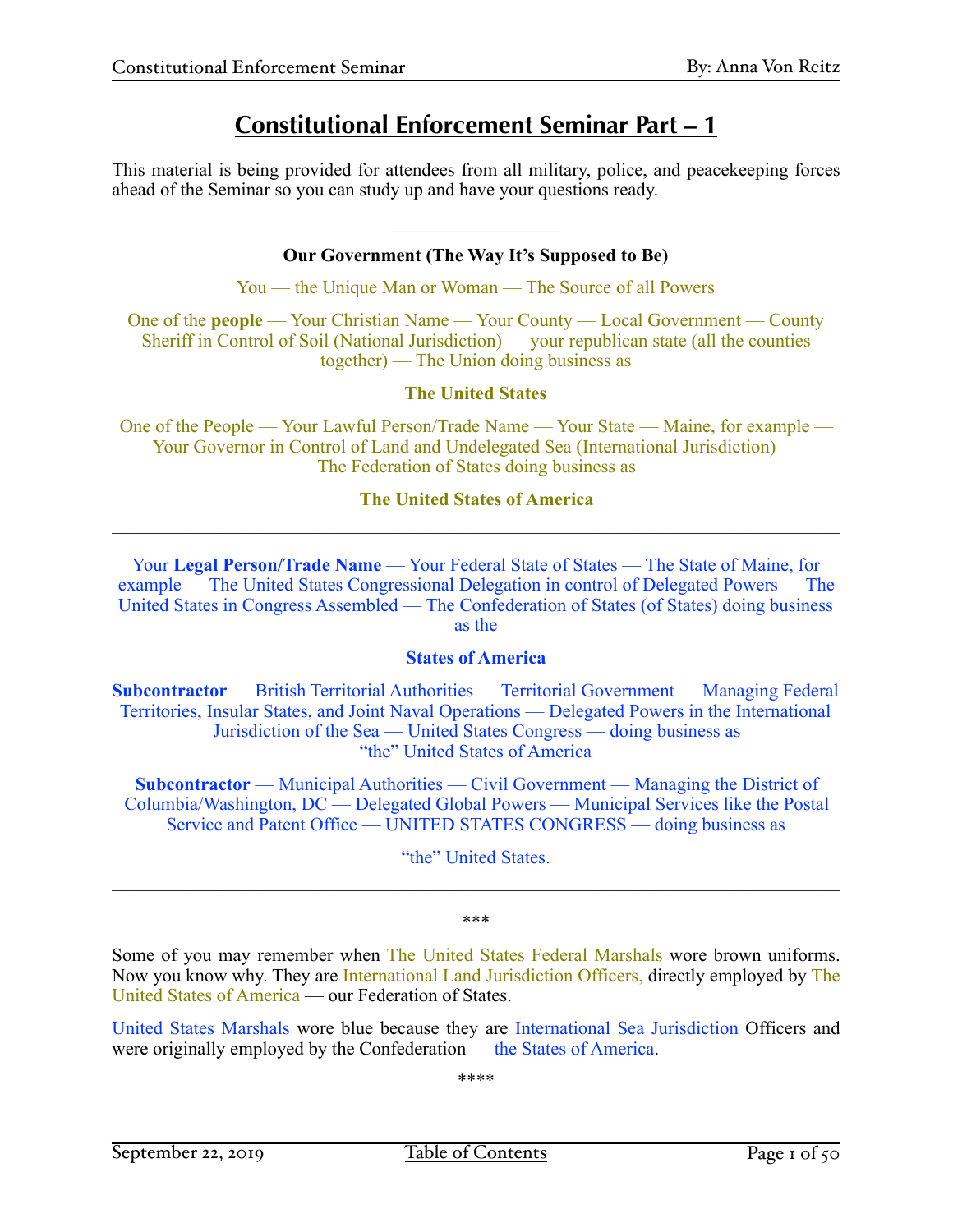You will immediately notice two (2) things: Local Governments, the Counties dba The United States, and State Governments dba The United States of America, respectively control the National Soil Jurisdiction and the International Land Jurisdiction belonging to the States.

The Federal Government has nothing to do with land or soil in this country, **except that the British Territorial Government is responsible for managing our Territories, Possessions, and Insular "States" like Guam.**

The Federal Government functions entirely in **foreign jurisdictions** and is under **service contracts** known as Constitutions which allow them to exercise certain **Delegated Powers** in our behalf.

In the 1700's, "**federal**" was a synonym for "**contract**" — so the **Federal Government** is a **Contract Government**. It is under contract to serve the States and People in specific, limited, and enumerated capacities. The States, in return, are under contract to pay for these services as stipulated.

#### **Our Government (The Way It Was After the Civil War)**

You — the Unique Man or Woman — The Source of all Powers

One of the **people** — Your Christian Name — Your County — Local Government — County Sheriff in Control of Soil (National Jurisdiction) — your republican state (all the counties together) — The Union doing business as **The United States**

One of the **People** — Your **Lawful Person/Trade Name** — Your State — Maine, for example — Your Governor in Control of Land and Undelegated Sea (International Jurisdiction) — The Federation of States doing business as

#### **The United States of America**

———————————————————————————————————————

**States of America** — Under Reconstruction. **The Federal States of States** — Under Reconstruction, later mothballed as State Trusts doing business as Oregon State [Land Trust], etc.

**Subcontractor** — British Territorial Authorities — Territorial Government — Managing Federal Territories, Insular States, and Joint Naval Operations — Delegated Powers in the International Jurisdiction of the Sea — United States Congress — doing business as

"the" United States of America.

**Subcontractor** — Municipal Authorities — Civil Government — Managing the District of Columbia/Washington, DC — Delegated Global Powers — Municipal Services like the Postal Service and Patent Office — UNITED STATES CONGRESS — doing business as

"the" United States.

———————————————————————————————————————

**As you can see, our portion of the Federal Government is incapacitated, "under Reconstruction". Reconstructing it would have been an easy matter if the American Populace had been properly informed, but they were not given correct information, so didn't take the appropriate action.**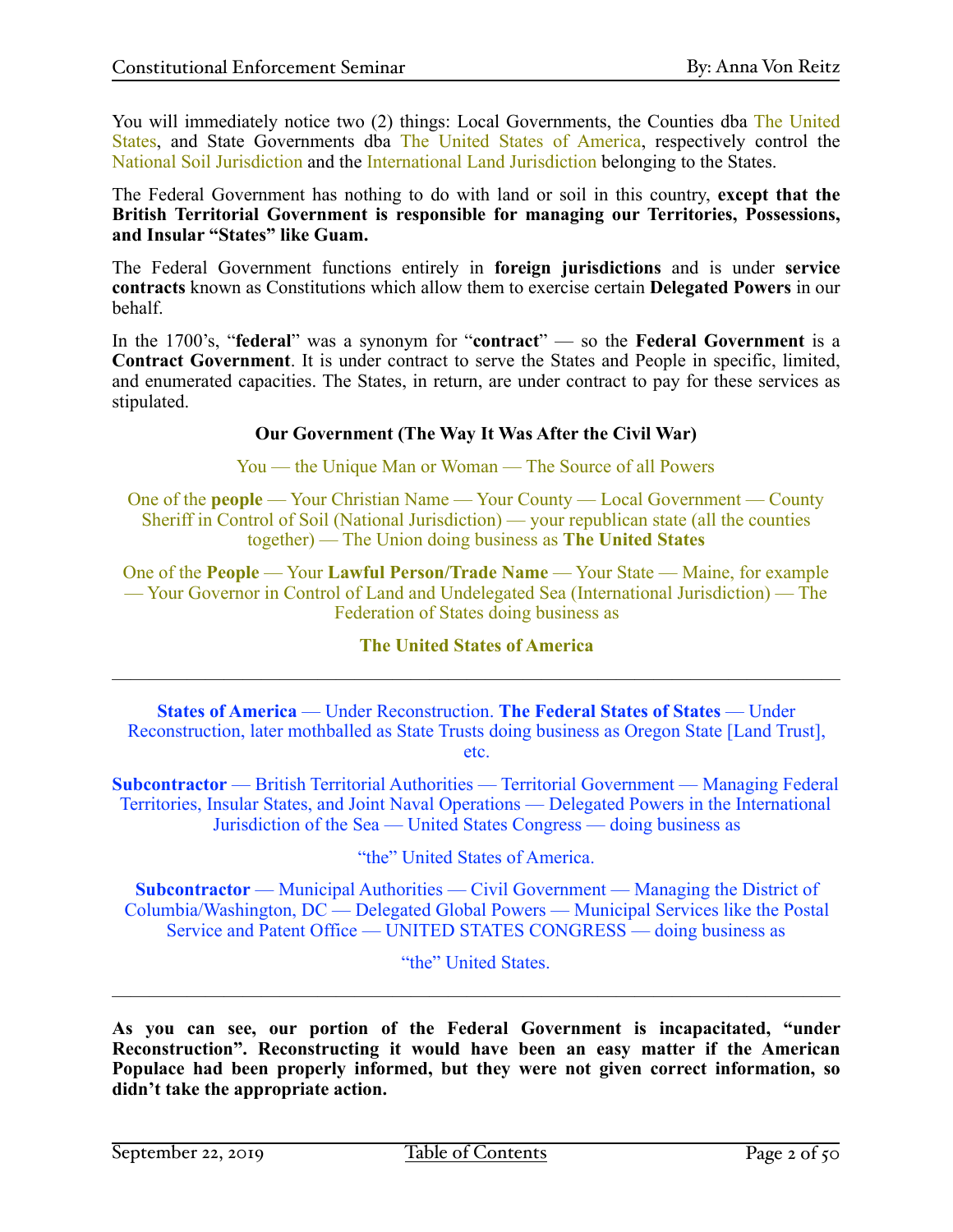**British Territorial States of States** usurped upon and substituted themselves for our **American Federal States of States**, so that, for example, **The State of Maine** was secretively replaced by "the" **State of Maine**. In this way the Brits took over the juicy Federal Service Contracts intended for our own Federal Service Organizations **and exercised Powers never delegated to them.**

The Brits began operating **what still appeared to be our Federal Government** as a corporate enterprise. They chartered a Scottish Corporation doing business "in our name" as "The United States of America, Incorporated". Using this semantic deceit, they published the Articles of Incorporation of this Doppelganger as "The Constitution of the United States of America" in 1868, and declared all Municipal United States Citizens, that is, "citizens of the United States" — to be criminals and slaves. The Municipal Government sided with the South and the Brits were intent on collecting war reparations from them.

The Municipal United States Government then also organized as a incorporated entity and rapidly spun off many variations of incorporated entities using the same kinds of similar names deceits: United States, Inc. was born, and they similarly declared commercial "war" against the British Territorial Citizens known as "United States Citizens".

In this way, both foreign Subcontractors, the Brits and the Pope's Holy Roman Empire, colluded to create a perpetual commercial "war" on our shores.

While this would seem to affect only Federal Employees and perhaps their dependents, both sides of this deliberate arrangement claimed that average Americans were on their side — which provided either side with an excuse for attacking us at will.

#### **The British Territorial Government claimed that we were "citizens of the United States".**

#### **The Papal Municipal Government claimed that we were Territorial "United States Citizens".**

And both sides of this phony commercial "war" attacked the innocent bystanders.

#### Average Americans are **State Citizens of The United States**.

We are Third Parties and naturally part of a completely separate population to which these Bad Actors owe "Good Faith" and "Service".

Over time, these criminal collaborators masked as incorporated business entities, contrived to gain control of our counties by a process of **unlawful conversion**. The foreign federal subcontractors had already substituted their own States of States for ours, now they wanted our Counties as well.

They did this by bribing ignorant people into **undisclosed franchise agreements**, promising "**Federal Block Grants**" — basically corporate kickbacks from the above-described racketeering operations, as a reward.

As our Counties took the bait, those organizations and their resources were **converted** and reduced to functioning as mere franchises of the parent "Federal" corporations involved, just like the foreign incorporated "States of States" organizations replaced and substituted themselves for our American States of States after the Civil War, Counties of Counties replaced our actual Counties.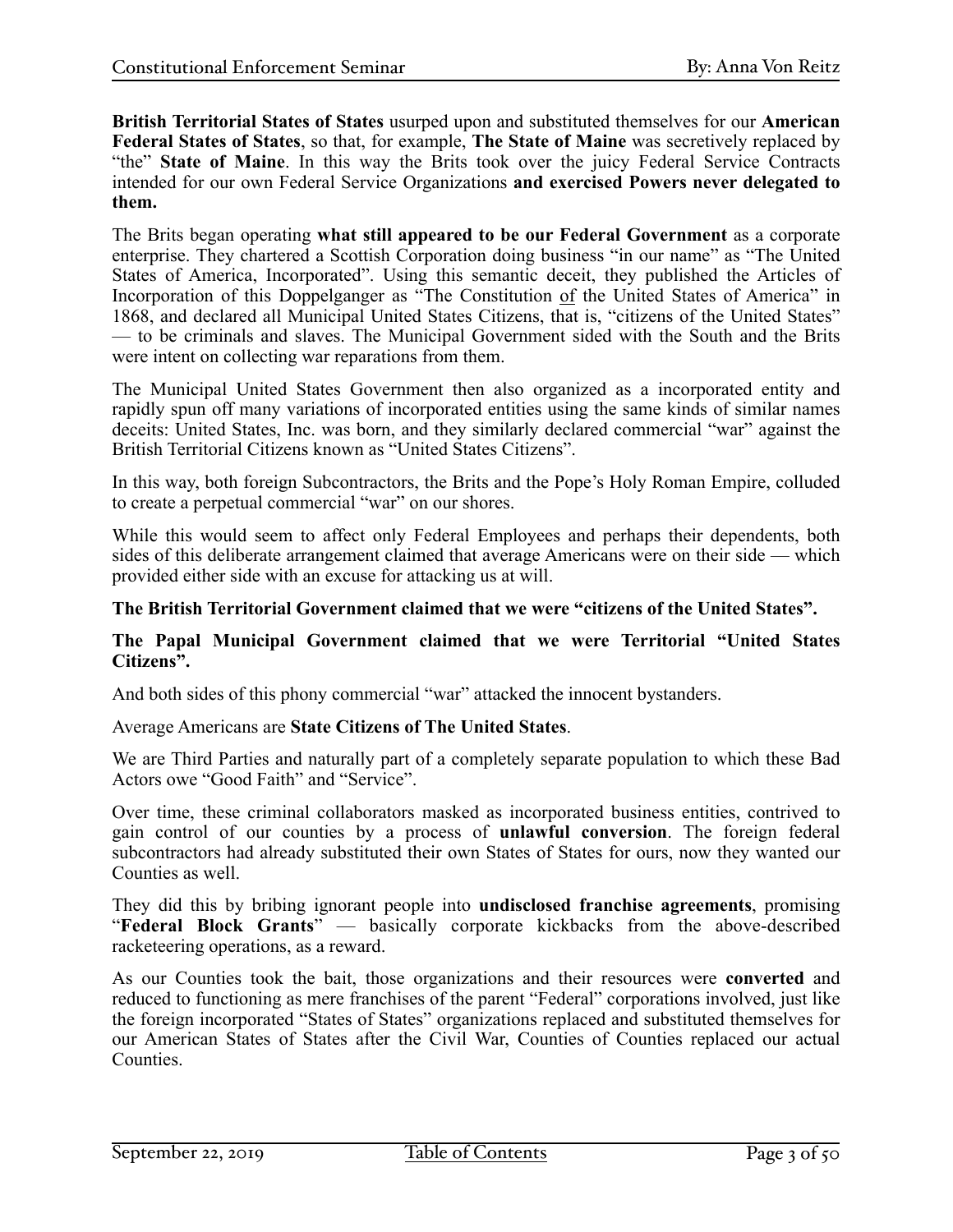The British Territorial Government versions operating as "States of States" under the original Scottish Corporation beginning in 1868, went bankrupt in 1907. This, then, cleared the way for the Pope's Municipal Government to come in and establish their own version of "States of States" organizations, which they briefly did. They incorporated yet another Doppelganger.

The Scottish Doppelganger was "The United States of America" Incorporated, bankrupted in 1907.

The Municipal Doppelganger was "the" United States of America, Inc. formed in 1925, bankrupted internationally in 1930 at the Geneva Conventions, bankrupted domestically in 1933 — and all by the same person: Franklin Delano Roosevelt.

None of this had anything to do with The United States nor with The United States of America.

This is all constructive fraud, carried out by Foreign Governments masked as incorporated "service organizations", that are supposed to be providing our States and People with limited and enumerated governmental services.

They have been secretively acting as predators and privateers against their Employers, the American States and People, and misdirecting our Public Employees and Armed Forces under color of law.

Now, the Pope has pulled the plug on "the" UNITED STATES, INC., yet another iteration of an incorporated Doppelganger merely being operated "in our names", and the erstwhile British Territorial version dba "USA, Inc." which has been in Reorganization for something like fifteen years, is due to Default on its debts at the end of September, 2019.

Back in 1976 during preparations for the end of the "federal" corporation bankruptcy started by FDR, the Territorial "Congress" released itself from its duty to act as our Trustees and foisted that obligation off onto the United Nations via the "International Organizations Immunities Act". As you will see, all the "state offices" were given to the United Nations.

And all of this has been going on behind our backs for decades, while we slumbered on, deliberately dumbed down so that we could never object to the bogus and Unconscionable commercial contracts and other scams perpetuated by these foreign incorporated service providers.

None of this would have been possible without the misdirection of our Armed Forces by corporate CEO's, like Roosevelt, operating as Presidents of "the" United States of America and Presidents of "the" United States, playing both ends against the middle — us, their feckless Employers.

Our Generals have failed us because they did not see through the similar names deceit, or because they are corrupt. In either case, it is plain to see that none of this actually involves The United States nor The United States of America. It is also clear that it does not involve the actual American States and People.

It is entirely the fault and "the Mess" created by the foreign federal subcontractors doing business "in our names" — and against our best interests.

What is also clear is that we are the Priority Creditors of both the Queen and the Pope and all their various corporations, all their banks, all their organizations — and no amount of pandering and guarantees of "immunity" granted by any Territorial Congress relieves them of their debts to us.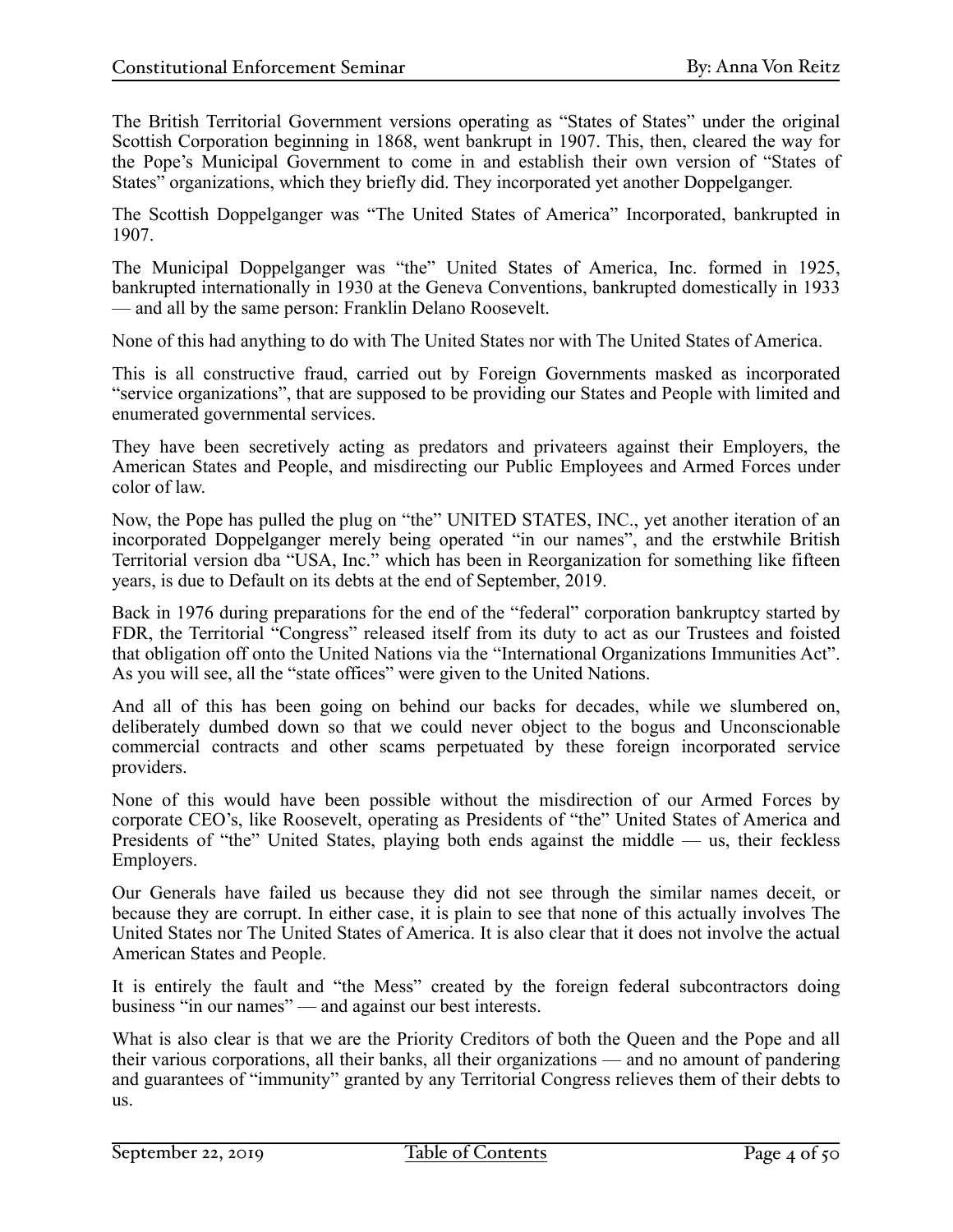We are assembling the actual American States and People to Reconstruct the government we are owed. We are asserting our actual citizenship as State Citizens of The United States. We are holding everyone accountable. We are claiming all the assets and contracts owed to both The United States and The United States of America. And we are operating our government using the power vested in the actual States of the Union.

#### **The Constitutional Law Enforcement Side of It**

#### **Part One — The Militias**

It is our duty as Americans to enforce the Constitutions. We all know that, yet it hasn't come home to us exactly what that means. The Constitutions — there are three of them, by the way, not just one — are service contracts between the States and People and the Federal Service Providers under contract. They provide the stipulated and strictly limited services, and we pay them for it.

Our part of enforcing the Constitutions means holding our Service Providers to their contracts and feet first to the fire, making sure that no chicanery and abuse such as has been described, goes on.

They describe the Constitutions as "The Law of the Land" because with respect to us, our States and our People, we are on the land. The Federal Service Providers are on the sea, or in the air. So when these Federal Service Providers are dry docked on our land and soil, they are obligated to act according to our law — the Law of the Land, literally, not the international law of the sea, nor the municipal laws, either.

The statutory laws, codes, and regulations — what you are all so familiar with "as" law — don't apply to average Americans. These Territorial and Municipal forms of law apply only to corporations and actual Federal Employees and their dependents as a condition of their employment.

You read that right. All these foreign codes and regulations and statutory laws have been deliberately **misapplied** to average Americans using the same kind of semantic deceits that created this Mess in the first place.

Asked if we are "US Citizens" we are obligated to answer, yes, because we are State Citizens of The United States" — the verbiage sounds the same whether you are talking about State Citizens of The United States, or Territorial United States Citizens or even Municipal "citizens of the United States", so of course, innocent and trusting people check the box, "yes".

Many Americans don't know the difference and aren't taught the difference, for the obvious reason that these predatory "Federal Service Corporations" want to involve and entrap Americans in their secretive little commercial mercenary "war" very quietly taking place on our shores.

This is how the Territorial Government claims that we are "citizens of the United States" and uses that to attack us, while the Municipal government claims that we "United States Citizens" and uses that to attack us, when we are in fact neither apples nor oranges in their system of things, and hold a completely separate status as State Citizens of The United States.

As their actual Employers, we don't even have a dog in the fight.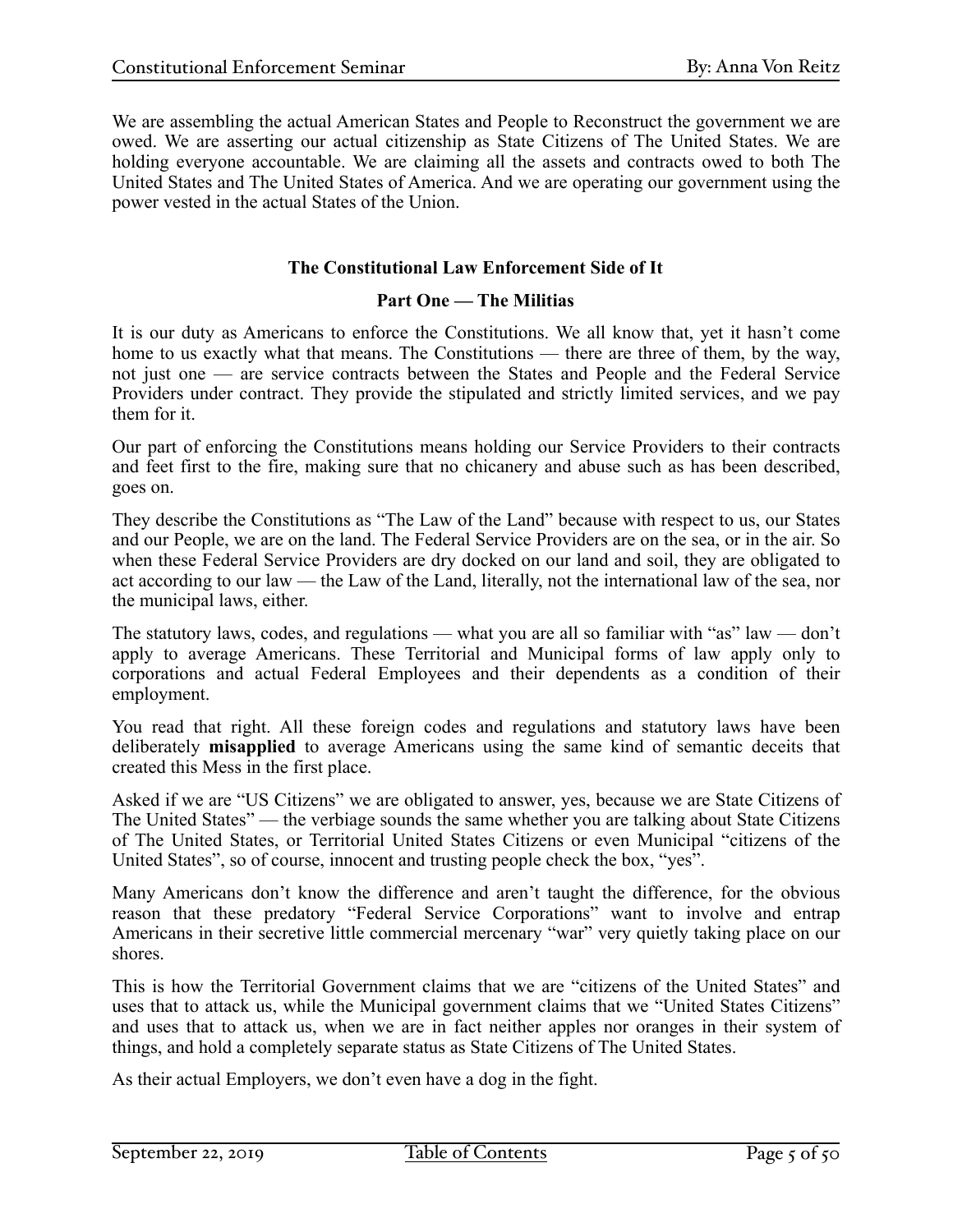We don't care who provides the services under contract, so long as they do their jobs and act in good faith — this latter issue, "good faith" being the defining issue.

We, the American States and People, are not at war and have not been at war — commercial or otherwise — since 1814.

The problem created by these criminally run amok "Service Organizations" can only be solved by self-administration, meaning that each and every one of us has the right and the responsibility to enforce the Constitutional guarantees and must do so.

Did everyone hear that?

Every American, whether they work for a Federal Corporation or not, is obligated to uphold the Constitutional Guarantees for every other American.

And we all have an equal right and responsibility to do so.

That means that ole Grandma, here, has the right and the duty to enforce the Constitution, just as much as any peace officer or LEO. I am a peace officer, okay? I am one of you, just as much as the Boys in Blue. I know that is hard to fathom, so take a moment and look around the room.

The secret of the American Militia is that we are all in the Militia, as in Switzerland. We are not as organized about it, but we are operating under exactly the same kind of system of civilian soldiery and it is not only legal — it's mandatory.

So I want to bring your attention to a more things about the American Militias — because there are many American Militias.

The word "people" in Hebrew means the "militia".

So when we say, "We, the People" we are saying, "We, the Militia".

Think about that.

It's not only our right, it's our duty to keep and bear arms.

And when the Municipal Government in Washington DC says one thing against that, they are acting in treason against the very basis of their own existence.

Remember, always, that the Municipal Government is literally created by Article I, Section 8, Clause 17 of the Original Constitution. If the Constitution and its rights and guarantees goes, so do they. We guarantee it.

The present members of Congress and the Pope may need a reminder of these facts, but facts they are, nonetheless.

The British Territorial Government is in a similar position, except that they do have a few separate land holdings under their control by delegation, which also operate as Commonwealths, most particularly Puerto Rico which has been used as a focal point of their privateer operations, and now, the Northern Mariana Islands, where they have moved their operations.

The persons responsible for this are disloyal members of the "US" Military, what Eisenhower called the "Military Industrial Complex". Our beloved military has been insubordinate and running this country as a foreign Military Protectorate since 1865.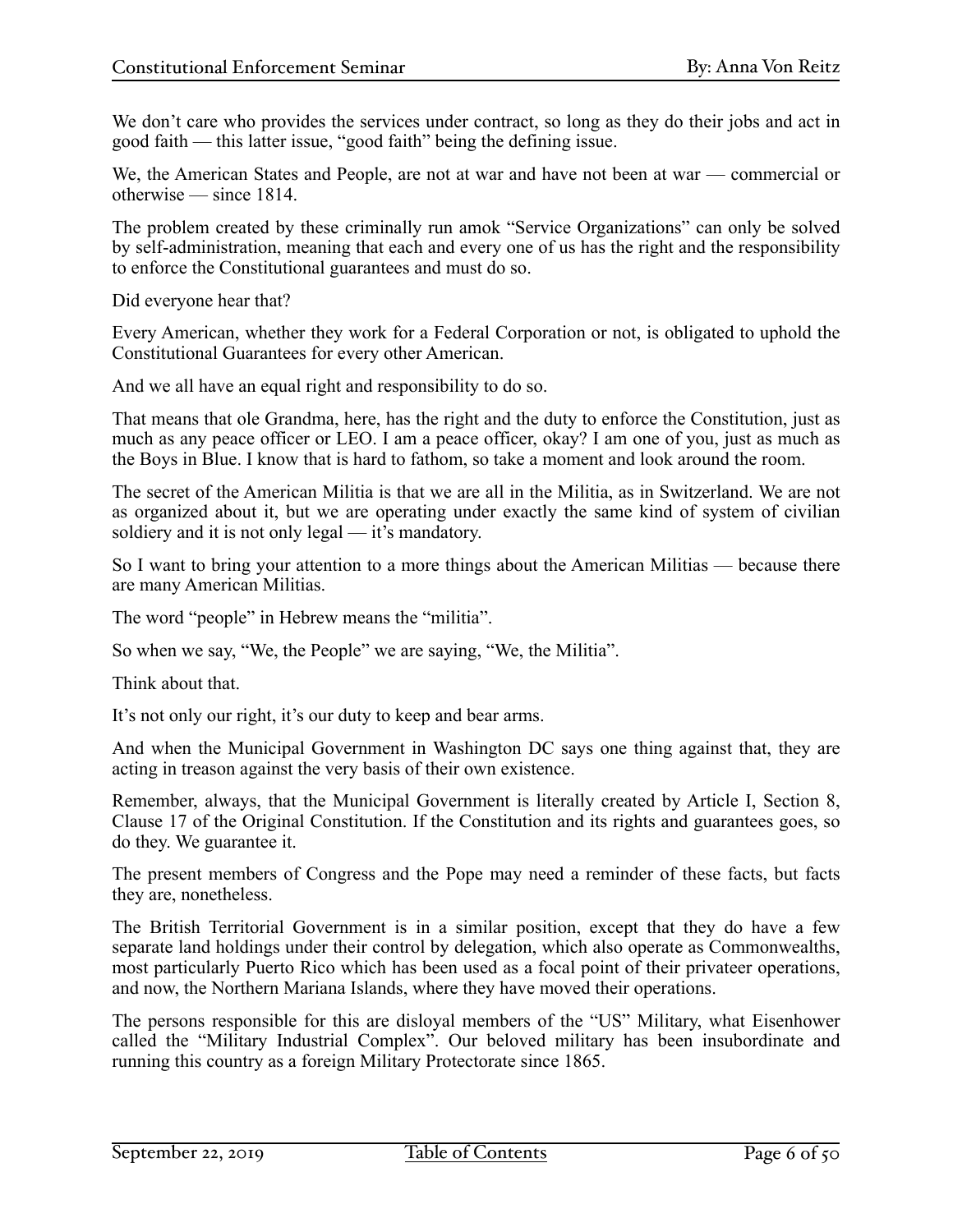They have substituted the foreign Papal Roman Civil Government for the civilian government, and both groups of our Employees have conspired to act as predators upon the people they are in fact hired to serve.

Both these centers of financial terrorism, one in Puerto Rico, one in the Northern Mariana Islands, need to be exposed for what they are and destroyed. They and the false claims brought and enforced by the IRS and Internal Revenue Service against the American People must be exposed and the entire system radically reformed, but that is another topic.

There has been an effort on the part of the guilty parties to bypass and demonize the American Militia, to portray us as violent know-nothing hicks, but in fact, every American adult is a member of the Militia.

Including those Americans who happen to work for the Federal Government.

Here is the bottom line for the Federal Employees, both Military and Federal Civil Service: if you don't support and protect your actual Employers — the American States and People, you don't have a contract and you won't get a pension.

If that doesn't motivate their sense of loyalty to this country, I don't know what will.

Among those millions of Americans who are employed by the Federal Government, spread the word. It's your country and your nation at risk. And your pensions, too.

Stay tuned for Part 2 and for now, take in the fact that all Americans are members of the Militia.

——————————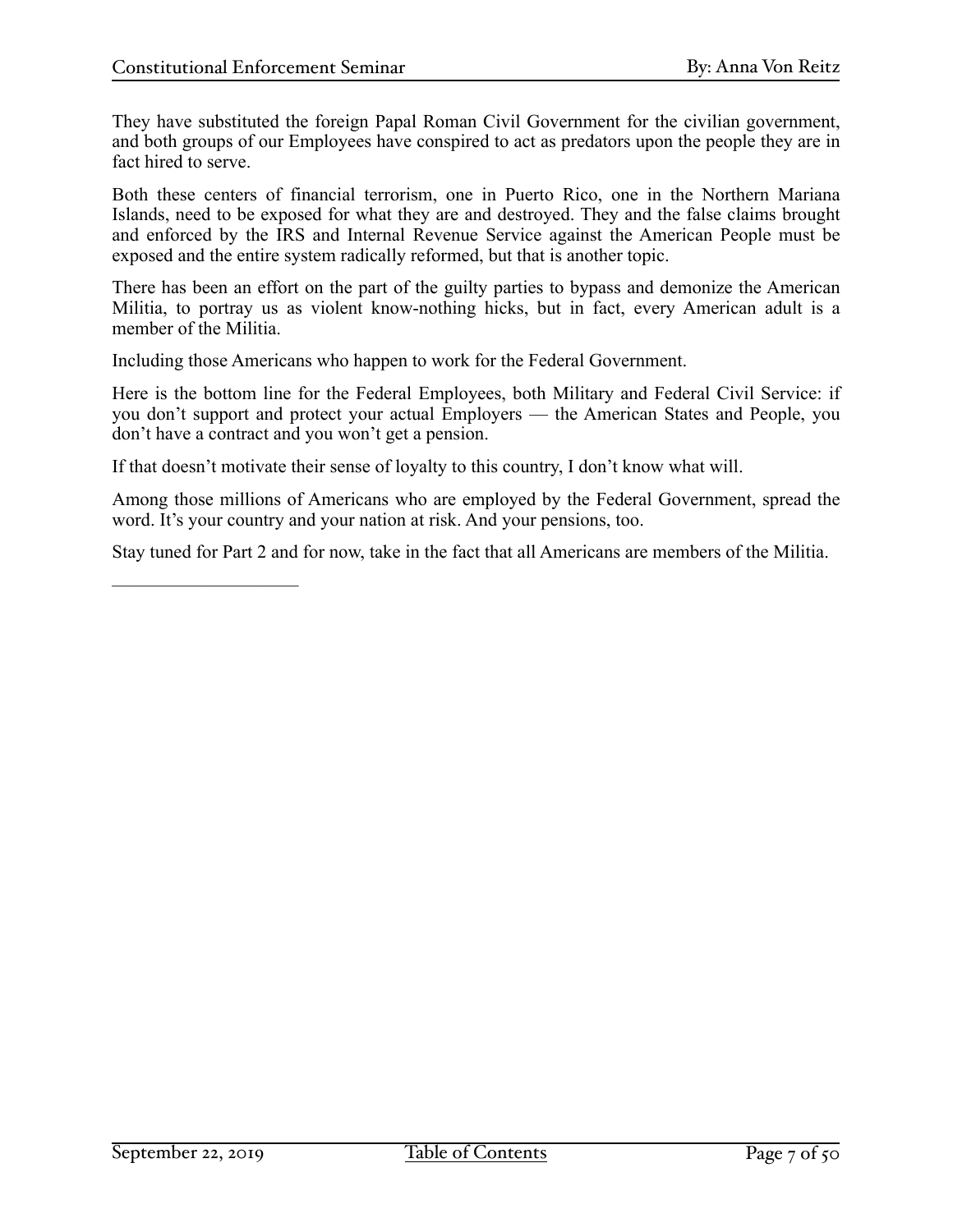## <span id="page-10-0"></span>**[Constitutional Enforcement Seminar Part – 2](#page-2-0)**

In Part 1 we reviewed the overall current status of our situation, which includes the fact that millions of Americans have been deliberately misidentified as different kinds of "US Citizens" and disenfranchised as Electors in their own country.

It also includes the — to some people — startling news that adult Americans who operate in their correct political status are by definition members of the Militia. We not only have a right to enforce the Constitution and the Public Law, we have the duty to do so.

So as members of our National — meaning State Militias — we are all peacekeeping officials and have the ability to make Citizen's Arrests, at gunpoint, if necessary. We also have the right and responsibility to intervene in the presence of any clearly unlawful activity.

Years ago, my husband was at a bank in California when two would-be bank robbers walked in and began the drill — intimidating the Tellers, waving guns, herding everyone into a corner, etc. There were two women in the group, one young lady who was about eight months pregnant and her Grandmother, a small, well-dressed woman in her early eighties. One of the bank robbers shoved the younger pregnant woman violently onto the floor. And....

Grandma took the .38 out of her patent leather purse and blew him away. Then she dispatched the other bank robber. And, as she holstered her gun, she commented grimly, "That will be enough of that."

That's an example of Citizen Justice in action, not vigilante action. It never hit the newspapers. And she was never charged.

Why? Because she knew her rights and her responsibilities. It was up to her to enforce the Public Law, because there was nobody else there to do it.

Armed bank robbery and reckless endangerment of life are clearly against the Public Law of this country. The bank robbers paid the price.

And my point to you, is that they should have.

My further point to you, is that that young woman was owed protection under the Public Law.

The actual American Public Law, that is, the Civilian Common Law, is very simple and very Draconian and based on The Ten Commandments.

You rustle somebody's cattle, you hang.

You get blind drunk and drive and kill someone, it's Murder One, not vehicular homicide, not manslaughter.

You rob a bank, you rape, you murder — boom. No questions asked.

So far as the soil jurisdiction of this country goes, that is the way it has always been and the way it still is. Anyone who doesn't know that, needs to be told.

Our Public Law has been derided by police unions and others as Wild West Justice and Vigilantism, but it's not. It's us, honoring our duty to keep the peace and preserve justice in this country.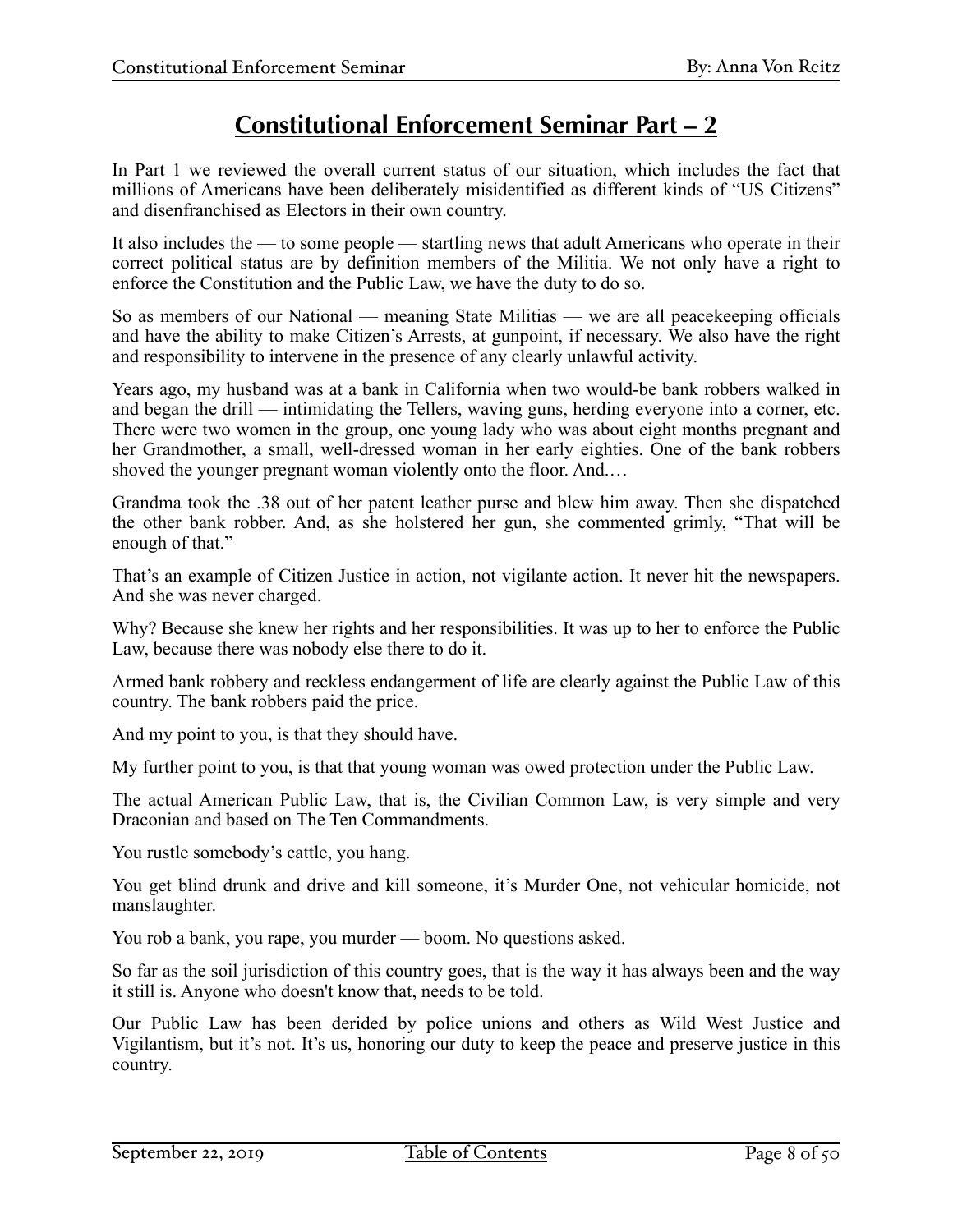Some years ago, a local Pastor was closing up the Church one afternoon when two robbers entered. He shot both of them, dead. There was a trial, but only to determine probable cause and whether or not the robbers were armed.

The military justice system in charge of overseeing Territorial Citizens and the Municipal Civil Courts in charge of Municipal Citizens don't like it when we enforce the actual Public Law, but the truth and the fact is that State Citizens of The United States have both the right and the duty of enforcement.

The Police Unions and Academies are self-interested entities; they resent what they consider to be competition for their jobs, but the additional plain fact of the matter is that peacekeeping officers are seldom sitting next to you and on duty when some criminal or nutcase opens fire, and law enforcement officers (private LEO's) don't have an obligation to come to your assistance, even though you are paying their payrolls.

The average response time between when a home owner calls for help and when police arrive is half an hour. In half an hour, an efficient criminal has killed the homeowner, raped and bound his daughter, and stolen everything of value in the house.

Now, I don't like putting that in the face of LEOs who are putting in a good faith effort, but that's the facts, Ma'am. And it's not a problem that can be fixed simply by hiring more police. It's a problem of time and space.

Our Forefathers fully empowered and armed our populace for many reasons, not the least of which is to assist conventional police forces and bulwark peace keeping functions.

A properly trained, armed, and organized — or as the Founders put it, "well-regulated militia" word which refers to the adult General Populace of each State, is a profound blessing to the cause of law enforcement and actual justice.

As you saw in Part 1, our foreign Federal Subcontractors have led us a merry dance and been up to criminal tricks on our shores. To hide their dirty work, they have deliberately dumbed-down our population by giving our children half an education. That applies to what has gone on in our Law Schools and our Police Academies as well.

A deliberate program of disinformation and omission of, as my hero, Burt Gummer, put it —"critical need-to-know information" — has gone on in this country and around the world, wherever the incorporated and privatized "government service providers" have proliferated.

The goal of all these privatized "government" corporations is to collect more oppressive power, more money, more jobs, and more union control so that they make more profit. For the rest of us, the goal is simple justice.

If you are a new graduate of one of their Trooper Academies you have studied some odd subjects, like "How to Lie" and "Subversive Mentalities". You've also been grossly misled and taught to blindly accept the use of, and belief in, oxymoron descriptions like "Sovereign Citizen", "Attorney General", and "Secular Church".

One cannot be a "sovereign" and a "citizen" at the same time. The terms are mutually exclusive. So every time you use such a misnomer you identify yourself as a rube, another dumb cluck who swallowed the "government-for-hire" Kool-Aid. "Attorney General" translates to "Shipping Clerk General" and what they are shipping out of this country, shouldn't be shipped. They are engaged in racketeering and asset stripping. And if anyone needs an explanation why "Secular Church" is an oxymoron, let me know.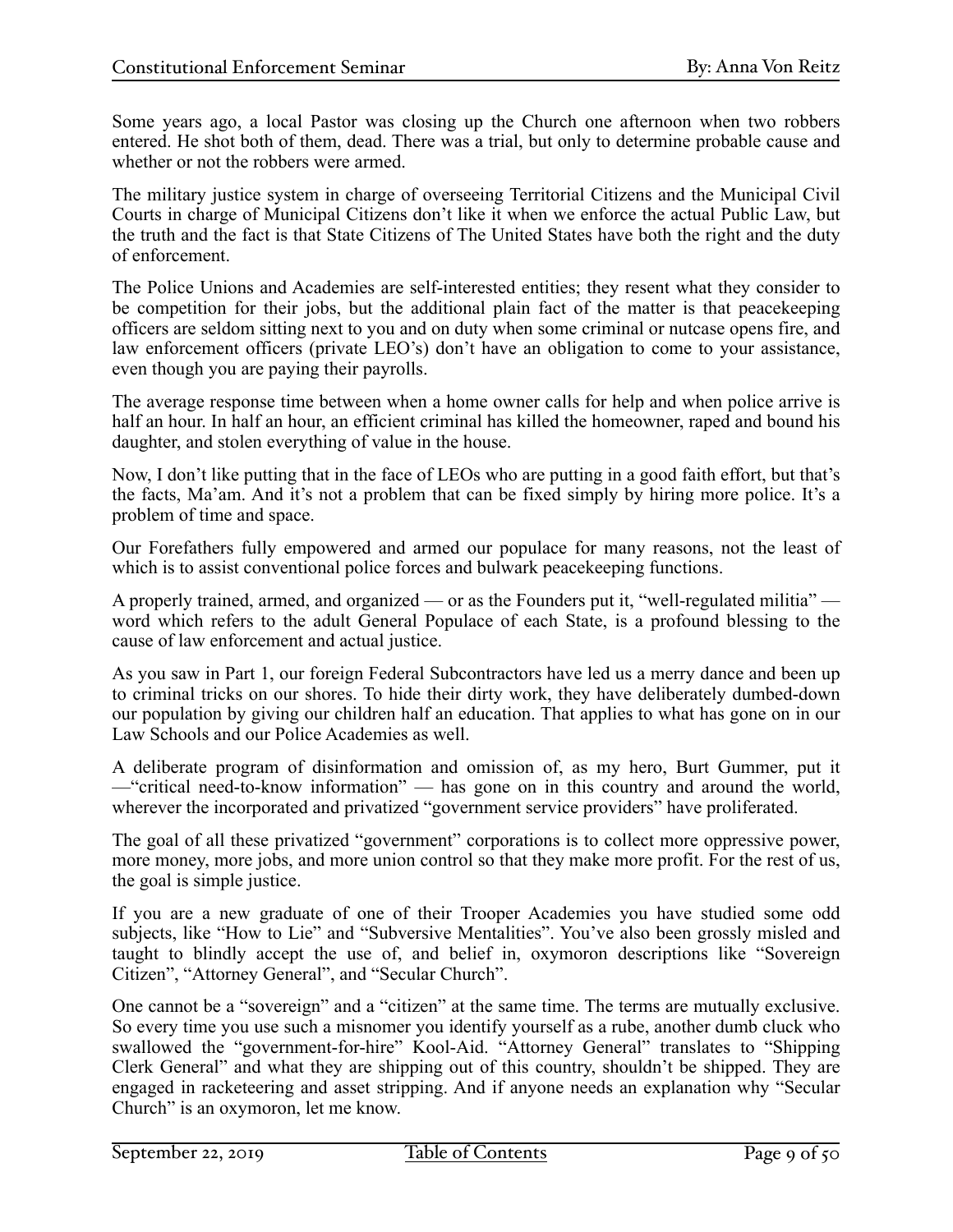How many of you have heard the phrase, "Rule of Law" — usually repeated like some kind of mantra? The Rule of Law this and the Rule of Law that?

How many have gathered the impression that maintaining the "Rule of Law" is your ultimate duty?

The "Rule of Law" means the policies and procedures of the courts — that is, the Court Rules. What they are so anxious to preserve is their own procedural matrix, which is private, arbitrary, designed to defraud people, and has nothing to do with any actual Public Law, or even Statutory Law, at all.

It should come as no surprise to you that what is taught in our Law Schools isn't law of the sort we assume, either.

What has been taught in American Law Schools for the better part of a century is corporate policy and procedure, the Rule of Law, not the actual Law, supplemented with State of State Statutes, Federal Code, Administrative Code, and Regulations.

None of these things are Public Law and none of them were ever meant to be applied to Joe Average American. They've been mis-applied deliberately to Joe American, who has been shanghaied, kidnapped, unlawfully converted — used in this case in the sense of "religious conversion", for the express purpose of subjecting Joe American to these foreign corporate forms of law, that is, laws meant to apply only to corporations and corporation officials and employees — and thus, depriving him of the Public Law he is owed.

Most Bar Attorneys aren't familiar with actual Public Law, because that's not their job and not their jurisdiction. They will stare at you like deer in the headlights if you say a word about the Constitution, or try to poo-poo the Law of the Land, because they are operating — improperly for the most part — under the international law of the sea or global law of the air.

Remember what I told you about the cold mercenary "war" that the Territorial and Municipal Government corporations have been playing out on our shores for a century and a half? How they have deliberately misidentified Americans as combatants in this phony war, so they could conscript us and confiscate our property assets without paying us?

In order to do that, they had to corrupt the courts and "convert" all the lawyers. They did this using the Court Rules.

It's their private Court Rules that mandate membership in the Bar Associations, and which then creates a closed union shop environment in violation of Taft-Hartley and the Smith Act, and the operation of this coercive illegal union power is then used to force lawyers into criminal obedience and participation in fraud and racketeering.

Because of the Court Rules, that is, the "Rule of Law" instead of the Law, if you are a lawyer and you don't go along with their corruption, you can't eat. You can't practice your profession.

They also set up the CRIS kickback system — "Court Registry Investment System" — by which all the judges get a kickback to their pension and pension investment programs for every conviction they make and a percentage of the take for every penalty and fee and home foreclosure sale.

Can you say the words, "Stink, Stank, Stunk"? Need any further explanation of why there is a 96-98% conviction rate in these courts?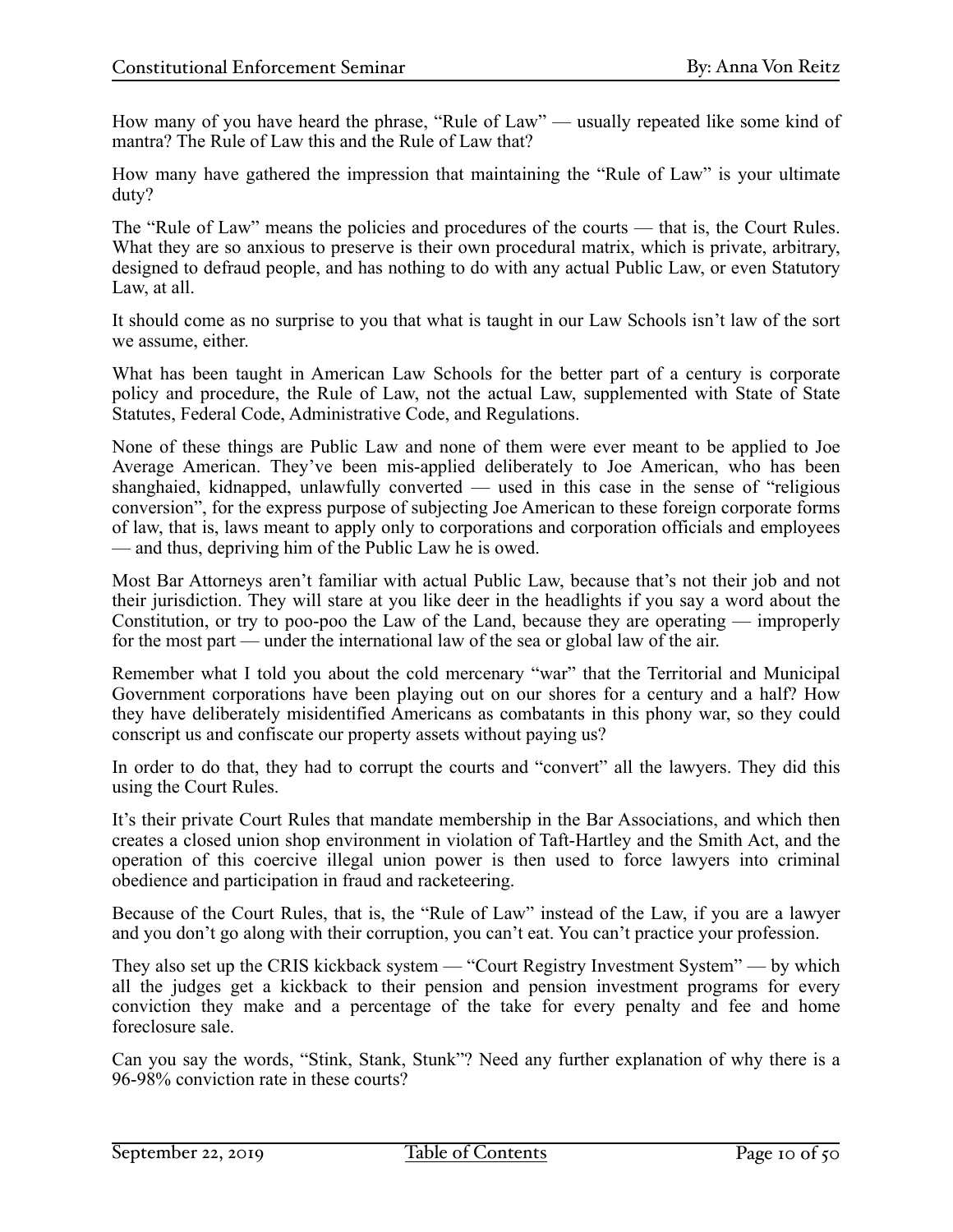——————————

Most of the law enforcement professionals and peacekeeping officers I have ever known, including my own Cousin, Doug Krueger, who was Police Commissioner in Rochester, Minnesota, for many years, are good men. Family men. Men who just want their communities and their country to be safe from criminals.

By far the majority of our police and peacekeeping officials have assumed and trusted that the courts are honest and that the judges and attorneys are honest, too. They have looked up to the members of the Bar and respected the Judges — and all the while, these foreign court organizations have been involved in the greatest identity theft, the biggest credit, probate, and embezzlement fraud, in world history. Right under all our noses.

That's Part 2. Let the shock wear off. Read it again. Let the shock wear off…and read it again.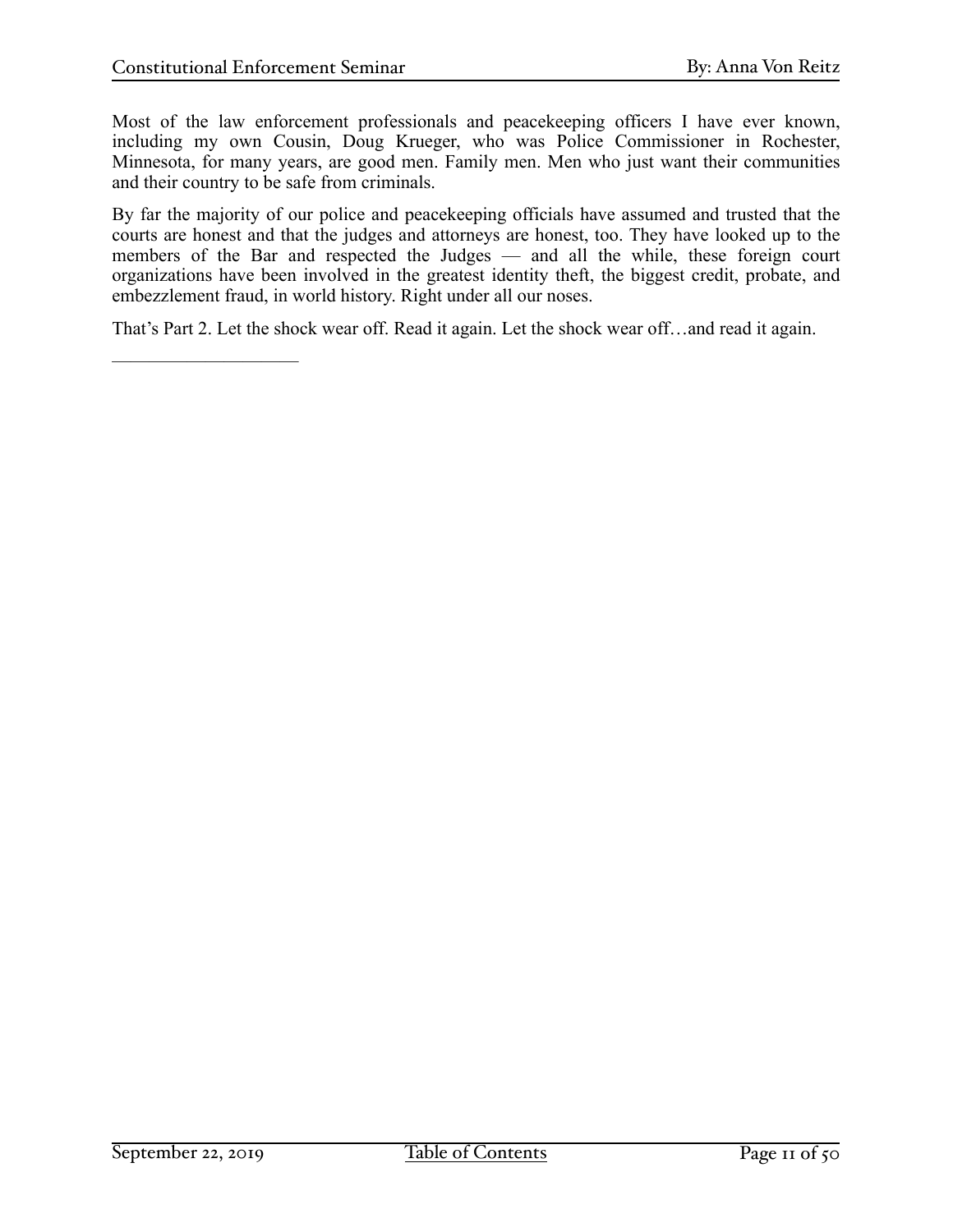## <span id="page-14-0"></span>**[Constitutional Enforcement Seminar Part – 3](#page-2-0)**

So.... Deep breath, everyone. If you are like most Americans just getting a glimpse of the Beast in our Bed, you are having the same sensation you get when the roller coaster drops out from under you. But be comforted. Those who sought to overcome us with lies and deceits are now on the receiving end, and they are trying to hang onto a tiger with ten tails.

I've already discussed our mutual obligation as Americans to enforce the Public Law, which includes the actual Constitution(s) — there are three (3) actual Federal Constitutions.

In Part 1, I drew your attention to what changed in the Federal Government structure as a result of the Civil War and its Aftermath: the American-controlled portion of the Federal Government that is supposed to be administered by the States of America disappeared, pending "Reconstruction". It has been MIA ever since, because the people of this country weren't given full disclosure. We are just now assembling the actual States of the Union to do the work involved.

The Confederation of American Federal States of States, all called "Confederate States" — both North and South, was formed under The Articles of Confederation, March 1, 1781, and did business under the name "States of America" from 1787 to 1861. And so we find that the genuine and original Federal Constitution is appropriately named, "**The Constitution of the united States of America**". The word "united" is used here as an adjective, not part of the name.

We have plenty of copies of this document cashiered here and in England, where various British Peers have preserved it, too.

In addition, each of the foreign subcontractors — the British Monarch and the Pope — have Constitutions governing their operations.

The British Territorial Constitution is called "**The Constitution of the United States of America**". The Papal Municipal Constitution is called "**The Constitution of the United States**".

As explained in Part 1, these foreign subcontractors are allowed to operate "under our names" because they were entrusted to exercise Delegated Powers on our behalf. Please note and review.

The actual name of our republican union of states is: **The United States**.

The actual name of our land jurisdiction Federation of States is: **The United States of America**.

These are Proper Names and they include the definite article "**The**".

The British Territorial Government operates as "**the**" United States of America.

The Papal Municipal Government operates as "**the**" United States.

We are owed and have the responsibility and duty to enforce all three of these Constitutions. Our Federal Employees, both Military and Federal Civil Service, have the duty to obey.

Please also note and remember that all Federal duties take place in the foreign international jurisdictions of the sea and the air, not on our land, not on our soil.

Some unscrupulous members of Congress have manipulated the Interstate Commerce Clause seeking to claim that that gives them a right to interfere with (and profit from) business transactions on the land, but in fact, the clear intention of the Interstate Commerce Clause is to promote the free flow of trade and commerce between corporations in neighboring states.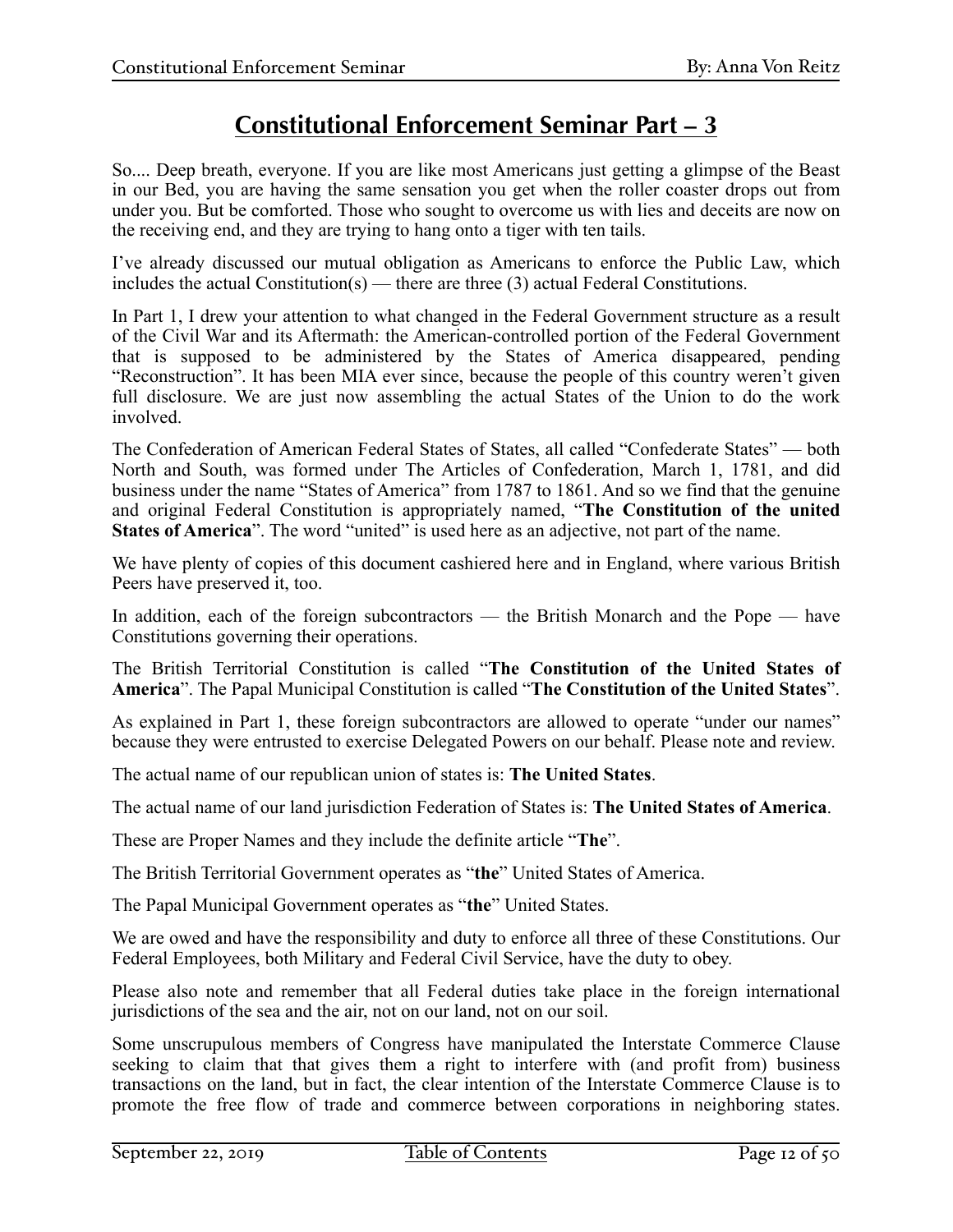Because each State is a Nation, the word "interstate" is synonymous with "international", so read "Interstate Commerce Clause" as "International Commerce Clause" and understand:

- 1. all enforcement of the Interstate Commerce Clause is still in the international jurisdiction of the sea, and
- 2. is still limited to business between actual corporations; and
- 3. the only actual enforcement powers granted to the Federal Government in the domain of Interstate Commerce relate to the regulation of alcohol, tobacco, and firearms.

They were granted regulatory power over the interstate manufacture, transport, and sale of these "controlled substances" and the profit from these regulated activities was originally intended to support the primary cost of the Federal Government. This is why all IRS enforcement activities actually take place using the BATF — and why all IRS Masterfiles contain falsified information about Municipal and Territorial PERSONS involved in the interstate manufacture, transport, or sale of alcohol. This is why when I obtained the IRS Masterfile related to my name I discovered that "I" was purportedly running a rum distillery in Barbados (Territorial turf and controlled substance) and my husband was purportedly selling guns and other armaments out of a base in the Virgin Islands (Territorial turf and controlled substance).

You can see now how misinformed Federal Agents were "presumed upon" to think that I, a Grandmother from Big Lake, Alaska, a woman who had nothing to do with rum or Barbados, was actually an international criminal who owed Federal Taxes, Fees, and Tariffs from interstate sale of controlled substances. Ditto my husband, who never sold any guns.

This points out the danger involved in dealing with Federal Agents. They aren't dealing with a full deck. Literally. They are given deliberately falsified records, so they don't know what they are doing or who they are dealing with. This circumstance accounts for incidents like Ruby Ridge, Waco, and the ambush and murder of LaVoy Finicum. These guys think they are dealing with rum producers and gun runners, and react accordingly, when in fact they are dealing with Grandma and Grandpa back on the farm. It's a deliberately fostered illusion of danger and federal jurisdiction, aimed at one thing — collecting money and assets from people under force, that those people don't owe: racketeering and extortion. Both.

So what typically happens is that a Federal Agent — BATF, FEMA, IRS, NHS, DHS, FBI, CIA etc., — comes in with these completely bogus assumptions, tells a few whoppers — usually without knowing they are lies, produces a few official-looking "government" papers that appear to refer to actual people, and local law enforcement officers fall into the same bear trap. Instead of upholding the law, you fellows get suborned and fooled into breaking it, and wind up engaging in racketeering and extortion schemes against the people you are supposed to serve and protect.

I have to wonder what kind of bull crap was in LaVoy Finicum's "Masterfile" — why did otherwise sane people think it was okay to set up an ambush on a public road in America and gun down a peaceable rancher on his way to a Public Meeting?

And exactly why shouldn't the People of this country call those men to account?

There's nothing we can do now to save LaVoy and not much we can do to comfort his family, but we can wake up and take these foreign crime syndicates down, and we can clue in the Agency Personnel that they are being fed manufactured horse dung.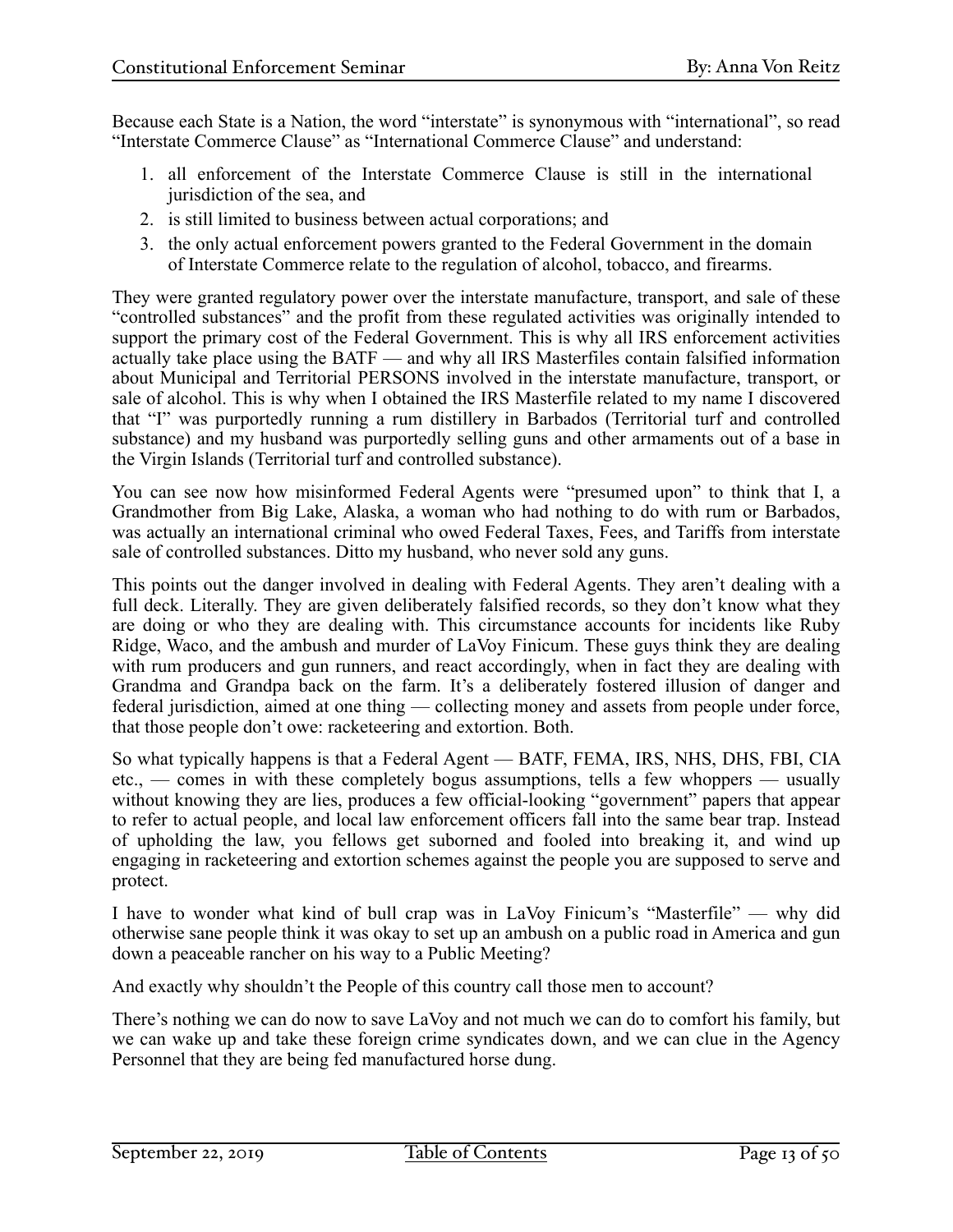For the most part, the Federales aren't our enemies. Most Federal Employees, both Military and Federal Civil Service, and even the rank and file Agency Personnel — consider themselves loyal Americans. Most of them would throw up if they had any idea how they have been lied to and manipulated, because that, in turn, reveals the criminal acts they have participated in unawares.

You can see how this works. They are given information from what they think of as an official source, so they trust their source and act upon it. And it's Bushwah.

I still see the film footage of the flames at Waco and think of the little children being roasted alive in their Mother's arms in the name of "protecting America". Fellas, that's not protecting America. That's protecting Bill and Hillary Clinton and their sleazy pals in the CIA.

It takes a strong stomach to own up to that and do something productive about it — without causing more death and mayhem. I'll admit, when I first dropped out of orbit and faced facts, I wanted to kill each and every politician in Washington. All of them. But over time, I've turned stone cold. I want all of you too fast forward and join me in that. Cold. Stone cold. Calculating.

First and foremost, all the Federal Agents need to be clued in: Hey, Gumbo, you are being lied to and used like a nose rag? Do you realize that you are functioning as an armed corporate mercenary and racketeer acting under color of law in your own country? How criminal is that, Mr. Big Time?

Until all this gets squared up, you can't trust "official" sources. You can't believe Agency Personnel and you can't trust Federal records, nor can you trust any State of State records because as you learned, the State of State organizations are all just franchises of the run amok Federal Corporations. And they are not American. They are British or they are operating under the auspices of the Holy Roman Empire.

How? Why? Remember Part 1. The Brits substituted Territorial States of States for our American States of States after the Civil War, and then the Pope's Boyz substituted their own Municipal STATES OF STATES after the Second World War.

Look, even one incident where people are killed or jailed under False Pretenses is too many.

We've got something like twenty-five million Americans in jail and most of them aren't guilty of any actual crime at all. Most of them are there for "regulatory infractions" and "statutory violations" that don't legitimately apply to them. They are there, because, again, there is money to be made.

Prisons for profit are big industry in this country. Care to guess who has the fat vendor contracts?

Until very recently, it was British Corporations who supplied all the prisons and who overcharged us so grossly even I couldn't believe it, and I've seen bills for solid gold toilet seats before. The British Corporations are bailing out of this country and going home or romping off to China to rape and pillage there, so who holds those fat contracts now?

Mostly family members of prominent politicians. Go figure. They are being set up, too. When the Dog Dew hits the fan, there will be a bunch of pink-cheeked dumb Americans holding the bag. You will have to look back a few years to catch the actual Perps.

Such a deal we've got for you, Hymie.

I used to look at the statistics and they made no sense at all:

96-98% conviction rates? Hello? How is that possible?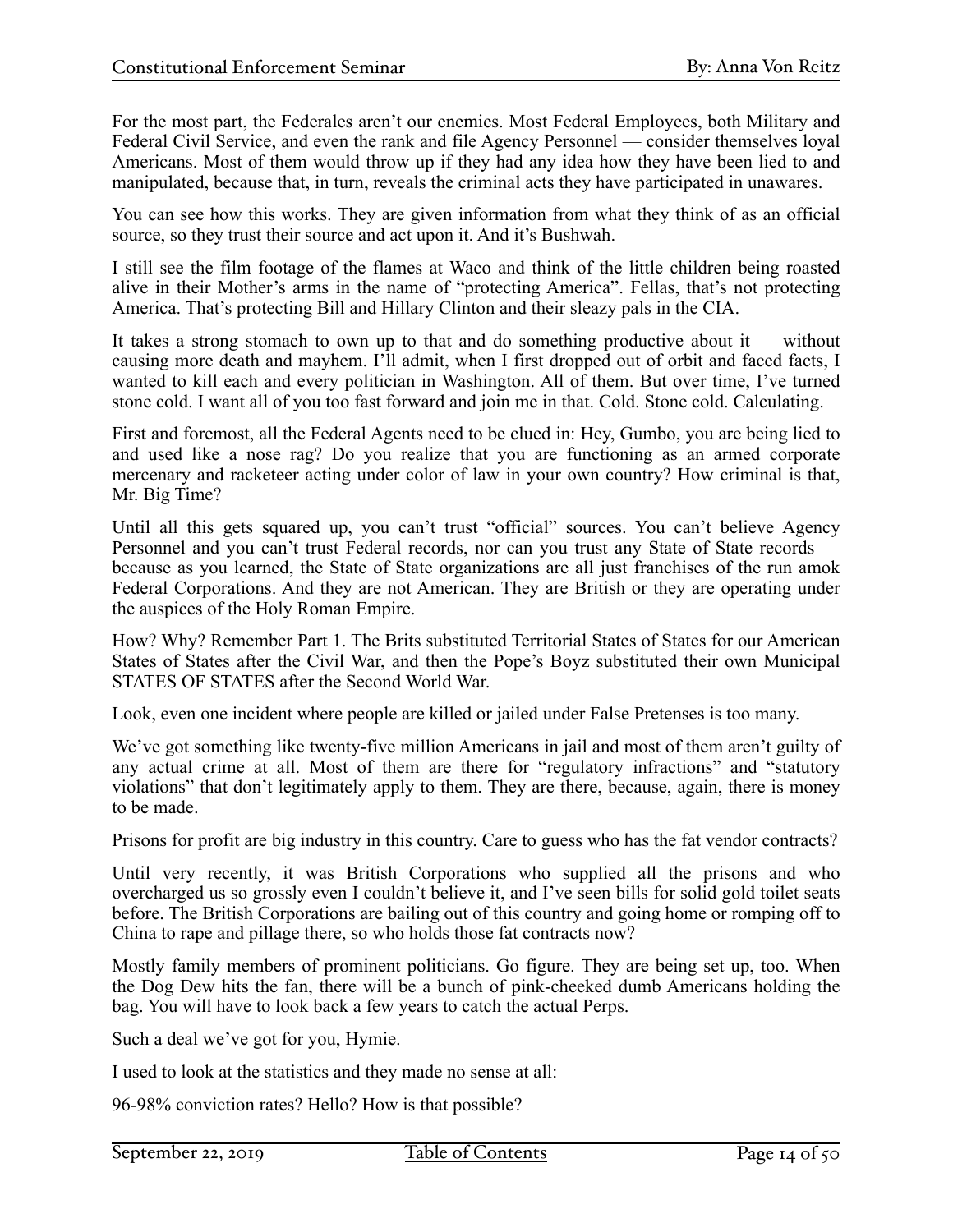25 times more Americans in jail per capita than Irishmen in Irish jails? Are we actually 25 times more violent and criminal than those in the land of pub fights, embezzlement, smuggling, and the IRA?

Not.

It's all about money and monetary forms of corruption, and you guys are, if you take it on, going to be smack-dab in the middle of the biggest criminal round-up in human history.

So about now you are looking around the room and you are thinking: "My God, how can we handle this? How can we even begin to address crime on a scale like this?"

I didn't say it was going to be easy — but recall Part 1. You've got about two hundred million Americans to call upon when it comes to enforcing the Public Law. All they really have to know is The Ten Commandments, and they can be of incredible value to you.

You may also be wondering — where do we take these crooks once we arrest them, since most of the judges are on the take, and most of the attorneys can't function as lawyers, and OMG, what a mess! We couldn't possibly house them all in jails....

Yep. You can't lock them all up and can't sit on them all day.

Well, once again, fall back to the Public Law, which in this country, is The Ten Commandments. It's simple, it's direct, everyone can understand it, and it works. We still have (mostly older, I admit) Judges and Justices and Lawyers who are loyal, and the jails and the courthouses actually belong to us, not our dishonest erstwhile bankrupt foreign incorporated Service Providers.

Most of these criminals are non-violent, just dishonest and greedy, but before you publish their names and faces in the local paper and assign them Parole Officers, you have to understand jurisdiction and how enforcement relates to that. And you have to grasp the emblems and Extensions of Power.

Let's begin with the Extensions of Power. There are three kinds of Empowerment that we need to deal with: Sovereign Power, Dependent Power, and Delegated Power.

Those of you who have studied The Law of the Flag know that when a flagpole (standard) carries a spike on the end of it, or is bare, it is called a "naked standard" and it stands for Sovereign Power. So, carry that forward and you will understand why the actual County Sheriff's Badge is a Five Pointed Star, fifth point straight upward, and each "arm" of the star ends in a sharp point. It's naked power.

The Continental Marshals work directly for The United States of America, our land jurisdiction Federation of States. That's a Dependent Power. The actual unincorporated soil jurisdiction Counties are sovereign. The land jurisdiction States are Sovereign.

But when you go a step beyond that, and start forming things like Federations of States, which are still unincorporated but dependent on the sovereignty of their members, you are dealing with Dependent

Sovereignty. The sovereignty exercised by The United States of America depends on the sovereignty of its member States of the Union.

So the badges of our Federal Marshals — called Continental Marshals to underline the fact that they are policing our land jurisdiction — are also Five-Pointed Stars with the fifth star pointing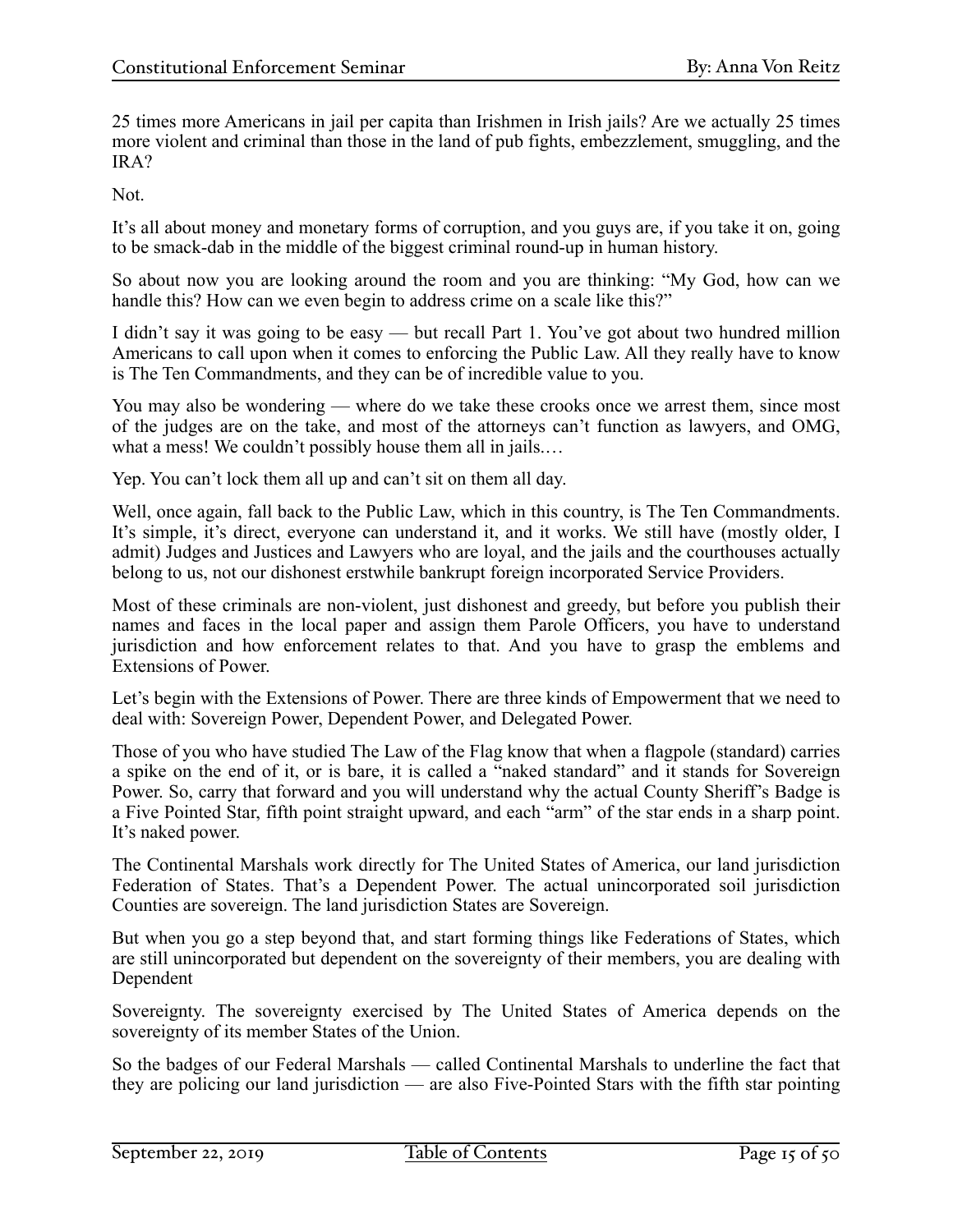straight up, but a small ball caps each arm of the star, because they are exercising the sovereign power of our States indirectly, through the Federation of States.

And then comes all the rest of it — Delegated Sovereignty. This is when one king works out a deal with another king to do some work for him. The first king is said to "delegate power". He turns to his fellow King and says, "I'd like you to do this crucial function for me, because you are better set up to do it."

So the former Colonists cut a deal with the British King to control our US Navy and later, Marine Corps, on the High Seas and Navigable Inland Waterways, because at the time, they had a big commercial fleet and no navy of their own to speak of, to protect it. So also they cut a deal with the then-Pope to provide Postal Service and Patent Service and similar intellectual property services.

This is where we see all the Shield Badges carried by LEOs and where we also encounter the Five- Pointed Star inside a circle.

So:

National Sovereignty – for example, County Sheriff – Plain Star – true sovereign power.

International Sovereignty — for example, Continental Marshals — Capped Star — dependent sovereign power.

Territorial/Municipal Sovereignty – US Marshals – Encircled Star – delegated sovereignty.

So, go back to Part 1. How is the American Government actually organized? Just look at how the power flows downhill from the single man or woman to the county, the State, and finally to the Federal States of States, right?

In our actual system of government, the unincorporated soil jurisdiction county Sheriff stands above all other peacekeeping and law enforcement officials and officers. His simple star is the highest emblem of all.

The next highest position belongs to The Continental Marshals. The third seat belongs to the United States Marshals.

And everything else, all the Shield Badges, bring up their rear. All the Agency Personnel — FBI, BATF, NHS, DHL, etc., actually have no authority with respect to our government at all. They are subcontractors of subcontractors — and sometimes these subcontracts go four or five layers deep, so whatever "power" they have is diluted down to the level of a private club or fraternity, acting under a commercial service contract for hire.

You can now appreciate that people's assumptions about empowerment of government functionaries in this country have been turned completely upside down. How many county sheriffs think that they are low man on the totem pole? How many willingly take direction from FBI Agents or BATF officials as if these guys were G-O-D?

How has this happened?

It has happened because foolish, gullible people, acting without granted authority and without full disclosure, created franchises of the Federal Corporations named after their actual Counties.

They did this because they were told they needed to do this in order to receive "Federal Block Grants" — that is, kickbacks from the foreign Federal racketeering operations. They did this,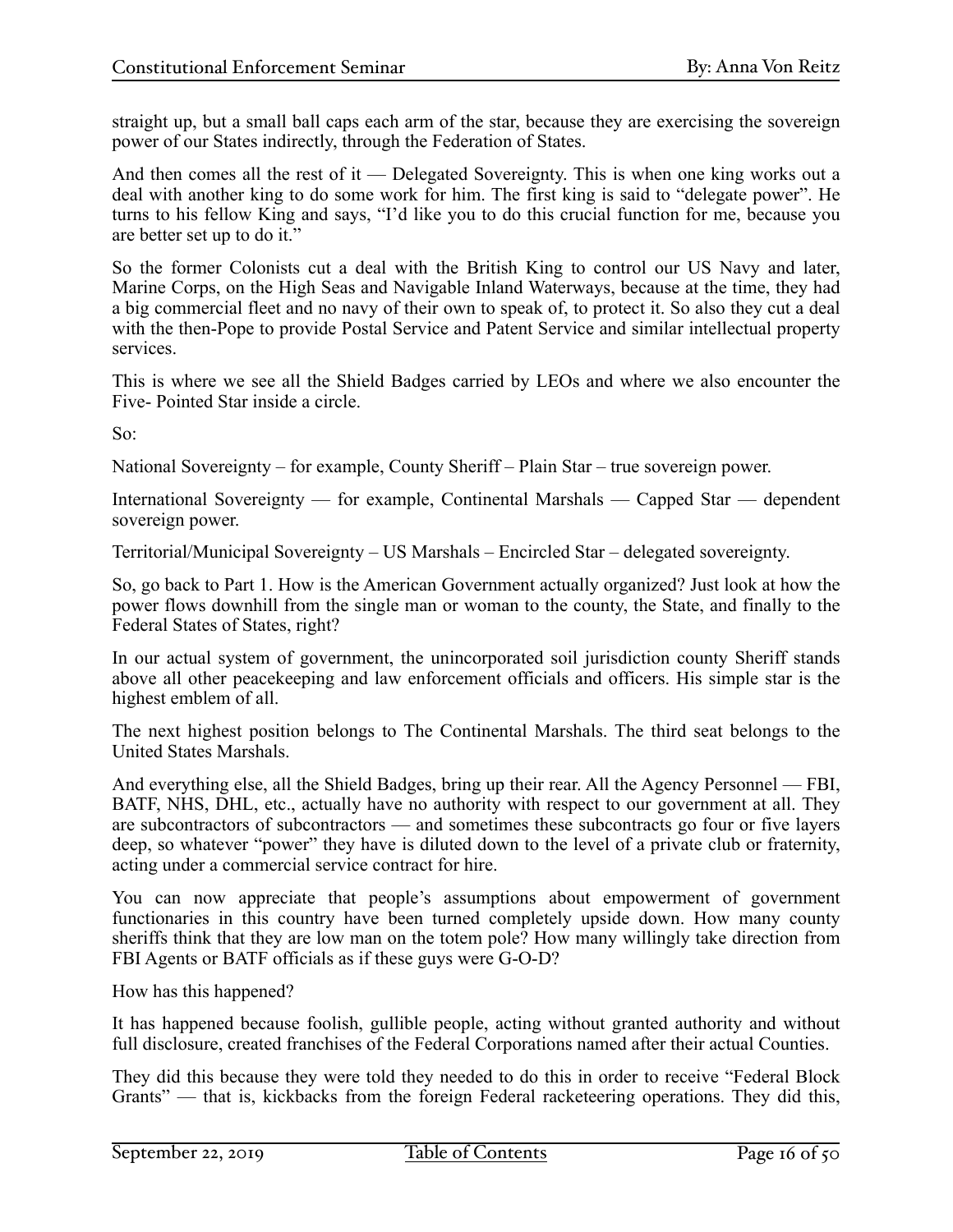because they had no idea that they were targets in a commercial mercenary war drummed up by their own Federal Employees. They did this because they believed in Free Lunch.

By this legal deception, the lawful Office held by the County Sheriff was unlawfully converted and turned into a legal Office — he became recast in the position of a low-level officer in a Federal franchise corporation. His public authorities were lost, and he was suddenly just a small cog in a Big Wheel. And that Big Wheel didn't give a damn about the people or the actual law in Katcahoola County.

There's a reason that "Sheriffs" like "Sheriff Grant" in Oregon who helped the FBI murder LaVoy Finicum do what they do. They are corporate men. They want to advance. They know the corporation will blackball them if they don't tow the line for the corporation. So they are caught between the proverbial rock and hard place, between good faith service to the people who elected them, and the demands of lawless private corporate bureaucracy.

The man who took this situation on, was Sheriff Richard Mack, in the epic United States Supreme Court Case, Mack and Prinz v. USA, Inc. The essence of the question to be decided by the court was simply this — could an elected County Sheriff working for an incorporated franchise "County" enforce the Constitution?

The answer came back, yes, he could — acting on his own discretion.

In other words, you can, if you want to get chewed up and spit out by your corporate masters, because that's not what you are getting paid for. But, we can't really stop you from enforcing the Constitution(s). If you want to. Anyway. Sheriff Mack has continued to fight the good fight all these years, but not without a lot of pain and ear-notches. He and the other Constitutional Sheriffs have often taken it in the shorts.

I want you to know that they stood tall in the midst of a bad situation. I also want you to know that there is another way straighten out of this conundrum and it's really quite simple.

In order to function as a "Sheriff" working for an incorporated "County" you have to accept Federal Citizenship, because you are working for an organization that has been unlawfully converted into a Federal Corporation Franchise. This takes our highest elected Peacekeeping Official and reduces him to a peon, a lowly LEO working for The Man, all based on an undisclosed commercial contract entered into by a few ignorant people acting with no granted authority to do any such thing at all.

So you act as the leaders you are, you inform everyone of the situation, you declare and record (land recording office) your political status as a State Citizen of The United States, and you front an emergency action to dissolve the incorporated "county" charter and come out of Babylon the same way you got snookered in.

At first glance that might seem difficult and painful, and the crooked Bar Attorneys will try to scare you off — because at this very moment, they have their eyes set on the biggest heist of all: our counties, our soil, our national jurisdiction.

In 2007 the U.S. Attorney General's Office owned and operated Wells Fargo. They got some idiots in Arizona to act as an unincorporated National Banking Association, and got them to rubber stamp a Masterline Form for Credit, allowing him to use our counties as chattel backing the TARP bail out.

That's how they siphoned an additional nine trillion dollars out of this country. It was so "hot" we had three different U.S. Attorney Generals in three days. That's how Obummer's TARP bail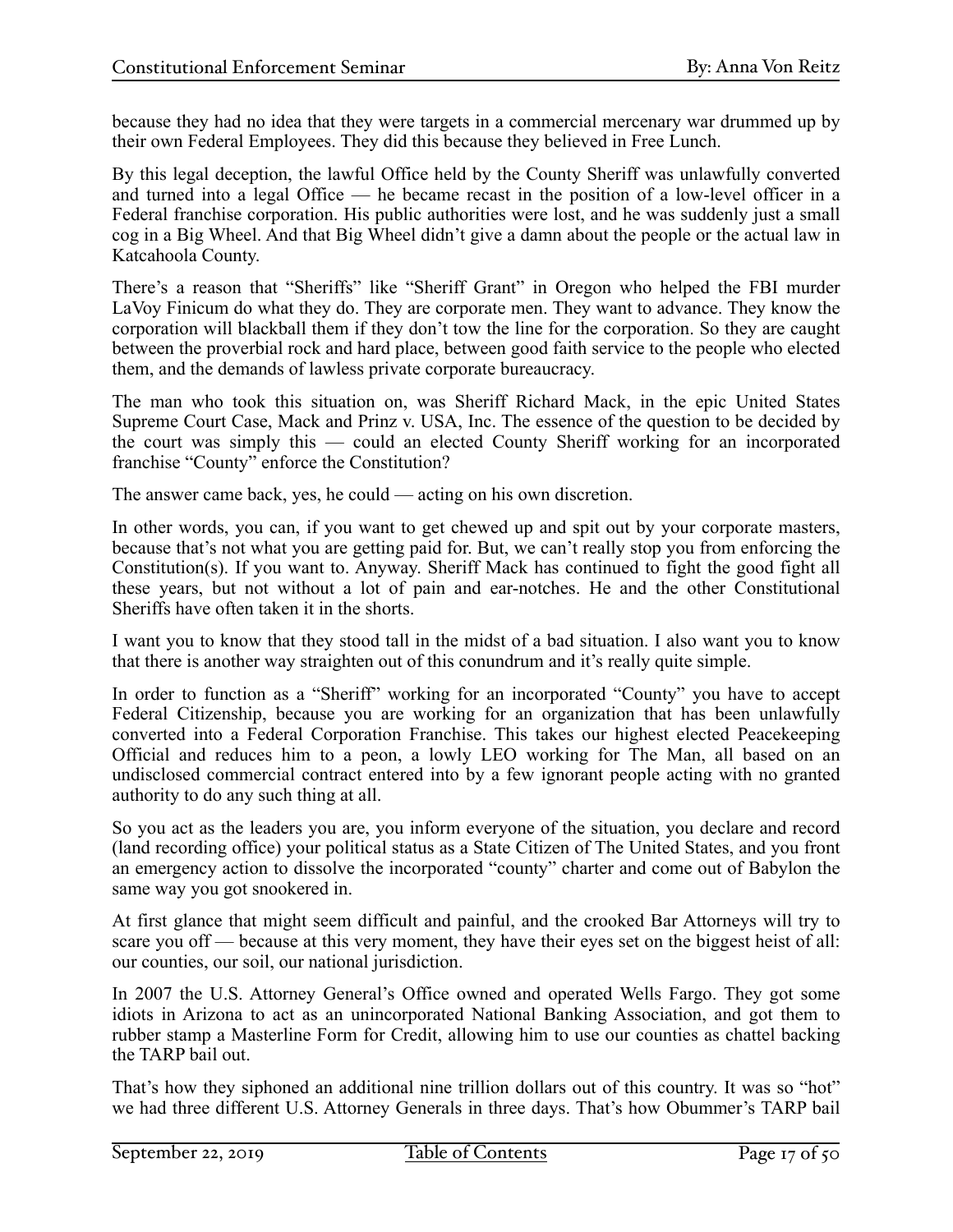out of the big banks was funded on the backs of our counties, on our soil. They took out a totally unauthorized mortgage on our soil.

And they won't be able to make their payments as of the end of this month, September 30, 2019. Three days later, October 4, they will be in First Default. Thirty-three days later, they will be in Second Default, and forty-five days after that, precisely on the pagan Winter Solstice --- these criminals plan to celebrate their Final Victory over America.

Of course, we've been working to undermine that outcome with hammer and tongs, but what I am pointing out to all of you, is that holding the bag for a bankrupt and corrupt foreign corporation is not a tenable position for you, or for your counties to be in. You are all going to lose your jobs and your homes and everything else, right along with all the other victims of this scam, if you don't jam the rudder into full reverse.

So, that's one way to do it — tell everyone on the County Board what's up, and get them to vote to dissolve the incorporated County. It's a beast made of paper. Fold it up.

And what if they won't? Well, just step aside, give them back their badge and squad car, walk across the street with a few like-minded men, and pin on your actual badge and serve your actual County. Put out the call for a few hundred Deputies. Just like the United States Supreme Court said, you can enforce the Public Law, the Law of the Land, at your discretion. Capital level identity theft, bank, probate, and securities fraud are all against the Public Law.

There's only one, true, unencumbered elected peacekeeping official and that's the actual County Sheriff, and right behind him, stand The Continental Marshals.

For all of you who are just getting up to speed — actual County Sheriffs are elected Peacekeeping Officials; their unelected Deputies are Peacekeeping Officers. Continental Marshals are also Peacekeeping Officers working in international jurisdiction. And when you guys are standing on the land and soil and dealing with Public Law enforcement, nobody including the FBI can say jack squat to you.

LEOs occupy a whole different and lesser position in the hierarchy of the law and technically aren't part of the actual government structure. LEOs are, technically, guns for hire: private security personnel, corporate mercenaries, Pinkertons. Many LEOs have been misdirected and misinformed by their corporate bosses, deliberately given false information so that they make false assumptions and carry through criminal actions. So we have to educate LEOs and separate wheat from chaff.

To add insult to injury, most LEOs aren't even insured and can be sued in their personal capacities. Like our soldiers who have been abused and used as cheap mercenaries, LEOs can't count on any County Corporation at the best of times and these are far from the best of times.

Your unincorporated County is the power in this country. Please be aware that just as the Sheriff's Star is the simplest and the most powerful, your actual County goes by the simplest Proper Name. It is Cleveland County, not County of Cleveland, not CLEVELAND COUNTY, not any variation at all. Just plain old Cleveland County, Ohio.

Remember the Sheriff in To Kill a Mockingbird? "I might not be much, Mr. Finch, but I am still Sheriff of Macon County.…" And Hank, the Sheriff, proceeded to tell Atticus Finch, the lawyer, what was going down. That's the way the power flows in America, not the other way around.

Remember the old John Wayne movies where he would deputize half the town to go after the bad guys? That is an example of an actual County Sheriff taking care of business. You have unlimited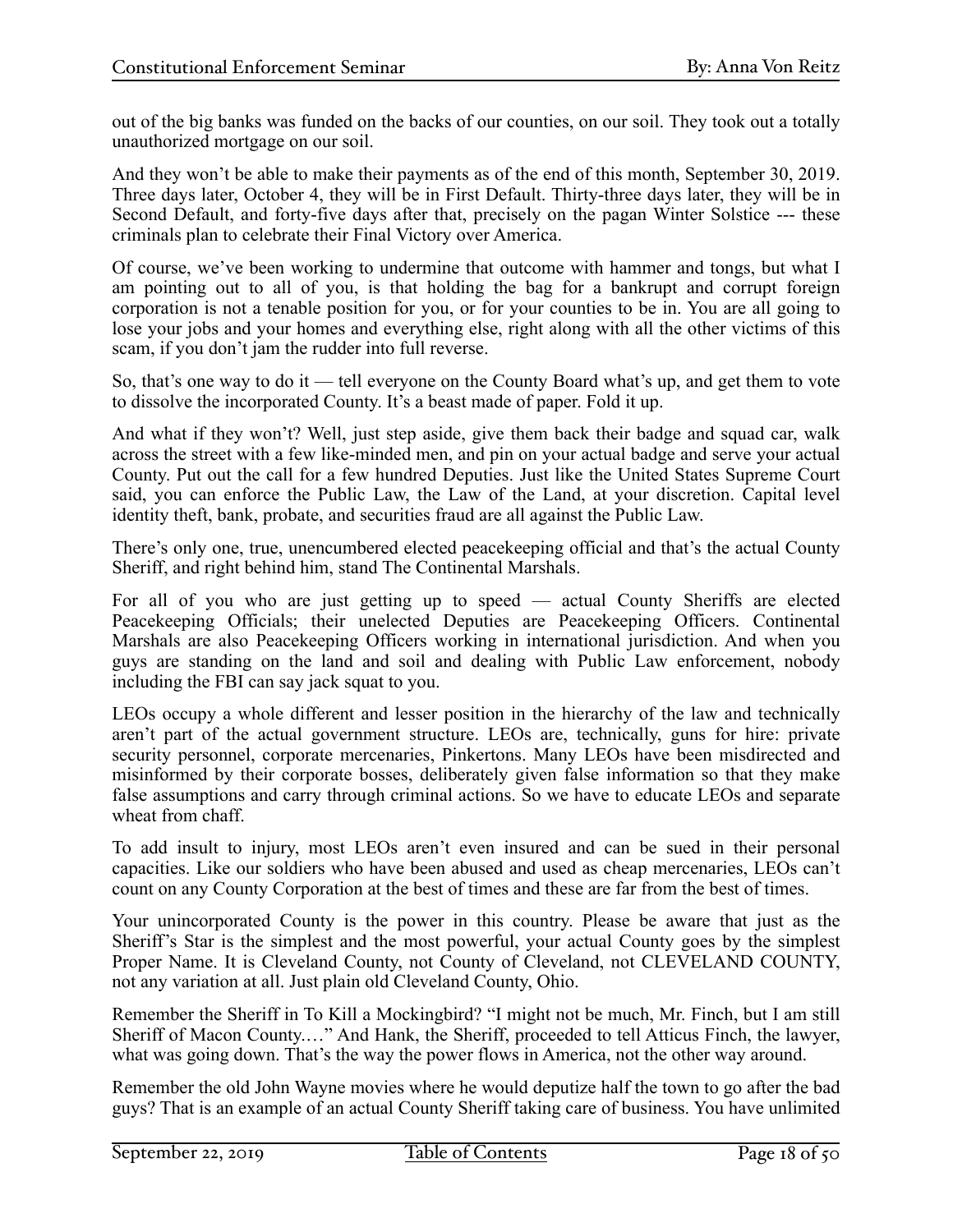——————————

resources and lawful capacity, the moment you chuck the corporate charter, declare and record your proper political status as a State Citizen of The United States, and pin on your Sheriff's Star.

Remember that everything these corporate jackals have done, including taking out a mortgage on our soil, was done via fraud, and there is no statute of limitations on the crime of fraud. Also remember that fraud taints everything it touches. In terms of Public Law, that pretty much blows us back to 1860, when Lincoln was elected under False Pretenses, a circumstance that invalidates his whole Administration. And everything that came after.

Remember that this current crisis was engineered by the Office of the U.S. Attorney General and that Bar Attorneys and Corrupt Judges, Ignorant Politicians, Crooked Bankers, Insubordinate Generals and deliberately misinformed Federal Employees are the core cause of this problem. So start educating everyone in your County, because it is your County.

That's Part 3, and in a way, the Fast Forward of the Situation Report.

You can, thanks to Mack and Prinz, use your discretion without apprehension. It's time that you do. As you gear up, remember that The United States of America —[Unincorporated] is still here, and has the weather gauge on these pirates. They aren't going to get away with stealing our country, and nobody in their right mind is going to come to their aid.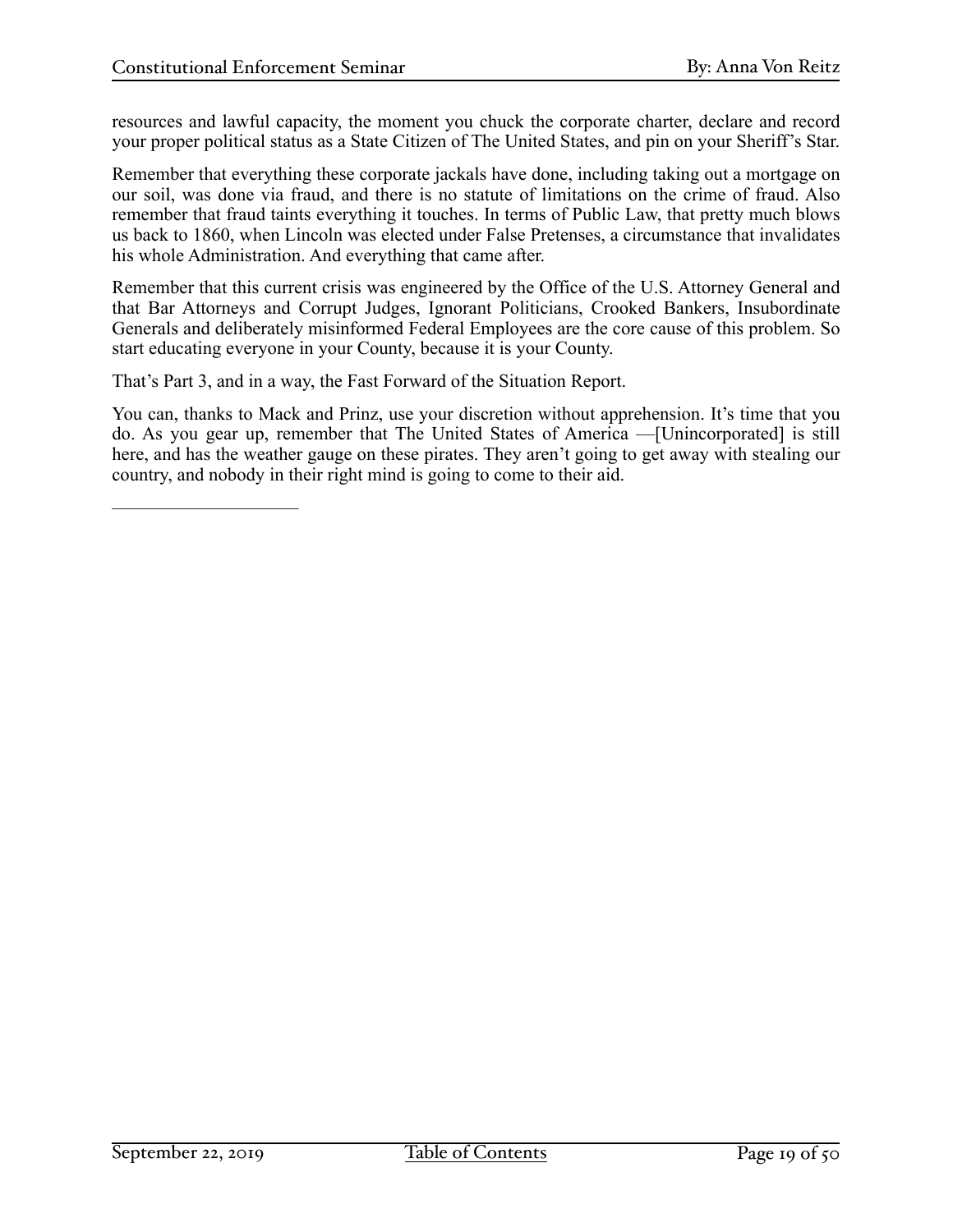## <span id="page-22-0"></span>**[Constitutional Enforcement Seminar Part – 4](#page-2-0)**

Imagine a four-lane highway, two lanes going South, two lanes going North. You are on the northbound side of the highway. The right-hand lane is the Slow Lane and the left-hand lane is the Fast Lane.

It's the same way with the law in this country. You've got the "Slow Lane" that is meant for corporations, and the "Fast Lane" that's meant for people and unincorporated businesses.

Both "lanes" are going the same direction and serve the same basic purposes, and if one lane is closed, it's possible to limp along using the other lane to get from Point A to Point B.

So that's what's happened.

It didn't have to be that way, but that's what has been done. The courts intended to serve people and unincorporated businesses and to administer the Public Law have largely been shut down using the same process of surreptitious incorporation that was used to unlawfully convert our County governments and undermine our Sheriff's Offices.

This process started shortly after the Civil War and grew out of the use of quasi-military tribunals in the Southern States, where ten military judicial districts were set up, and Military Common Law was used to maintain order. These courts were staffed by Northerners and came to be called, "Carpetbagger Courts". The districts were placed under the direction of a Brigadier or higher rank General and he was responsible for appointing judges.

This is a serious trespass against the Civilian Government and complaints were quickly brought before the United States Supreme Court, where it was agreed that when the civilian courts began operations, the military courts would step down to their prior use and status. That decision is Milligan Ex Parte and it is still in full force and effect.

As usual, the General Populace was not informed.

In the beginning there were plenty of well-educated lawyers and judges in the Northern States who maintained the Civilian Courts, but as the Court Rules began their insidious process of forcing the lawyers to accept Bar Membership, the old lawyers and judges who knew better, died off, and with them, the Civilian Courts went dormant and the Military Tribunals crept in to fill the gap.

The traffic, so to speak, was slowly being forced into one lane, and forms of law intended for corporations and corporate employees and corporate officers, were being applied — incorrectly — to common people and unincorporated businesses.

This process of subjecting average people to forms of law never intended for them, required the remaining courts to "interpret" people as THINGS — corporations or corporate employees of one kind or another.

Our Civilian Courts have held on by a thread and resisted conversion, just as some unincorporated Counties have. One of the most common slurs I have had to overcome is the idea that I am a "Fake Judge" but in fact, I am operating a Civilian Court.

Our Courts prohibit Bar Membership just as the Corporate Tribunals require Bar Membership. As a result the only people who can operate Civilian Courts are non-attorneys. Our lawyers are called Counselors of Law, and our judges are properly called "Justices". Most of our Civilian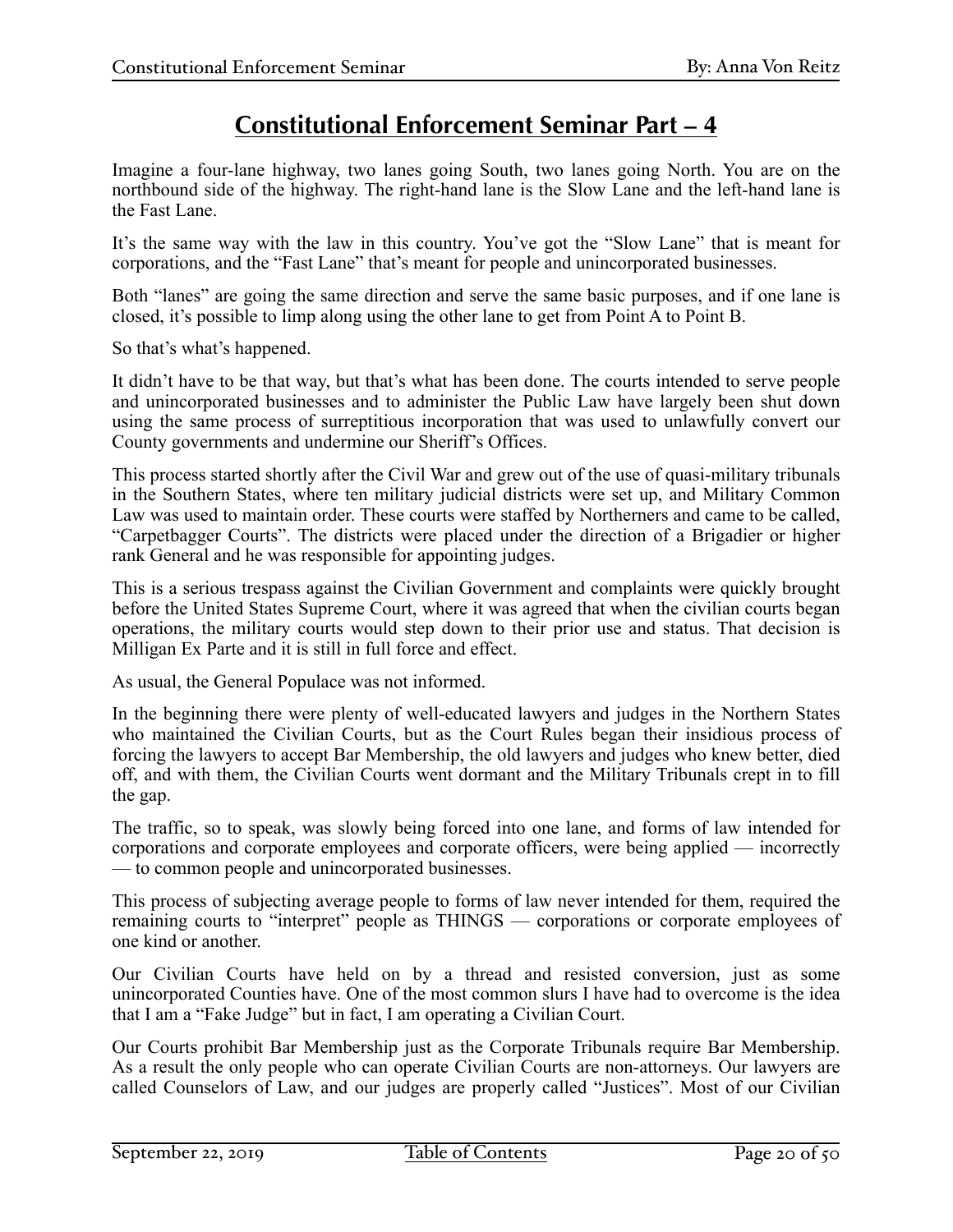Courts are staffed by retirees who have chucked their Bar Cards and by learned laymen functioning as Counselors of Law.

The situation has gone so far astray that ignorant people in this country assume that one has to be a Bar Member to be a legitimate officer of a court, when in fact, as respects the actual Public Law, one cannot be a Bar Member and hold any Public Office.

This is the result of something else that happened in the years just prior to the Civil War. An Amendment was passed to the Original Federal Constitution, the contract issued by The United States of America Federation to the States of America Confederation. This Amendment known as the "Titles of Nobility Amendment" or TONA, prohibits Bar Attorneys from holding any public office in our government, and establishes stiff penalties if they do. That Amendment was ratified in 1819 and is still in effect.

Read that — our Civilian Courts are in fact superior to their private Bar Courts in rank and legitimacy. The only Justices they have are the Justices of the Supreme Court, who hold the same exact rank as I do.

Also read that: the Bar Courts are deliberately kidnapping and trafficking Americans into the foreign maritime and Admiralty jurisdictions they administer by falsifying records, the use of Unconscionable Contracts, and constructive fraud. They are, in fact, acting as accomplices to foreign incorporated crime syndicates operating on our shores — and have been for 150 years.

Abraham Lincoln was a supporter and member of the International Bar Association. He was elected to serve as The President of The United States of America — our Public Office — but he served instead as The President of the United States — the Municipal Office, and Commanderin-Chief, which is a Territorial Office. This slick substitution was never disclosed to the American Populace.

As a Bar Member, Lincoln was prohibited from serving in any Public Office related to our government, so he side-stepped the issue by guile and entered into and served the Foreign Subcontractor's Offices instead. With respect to us and our actual government, this ruse invalidates everything the Lincoln Administration did "for" us, and it was one of the root causes of the Civil War. It is to be noted, that long-prior to the TONA Amendment, George Washington did the same thing, and entered into his duties as a Municipal Officer — "President of the United States".

At the heart of all this fraud coming out of the Civil War Era is a single misconception: the idea that our Civilian Government was impaired by or involved in this mercenary conflict at all.

Take a quick look at the Top to Bottom Structure of the American Government:

You, an American State National

Your Unincorporated County Government

The Union of County Governments dba The United States

Your Unincorporated State

The Federation of State Governments dba The United States of America

Your Corporate State-of-State

The Confederation of State-of-State Business Organizations dba the States of America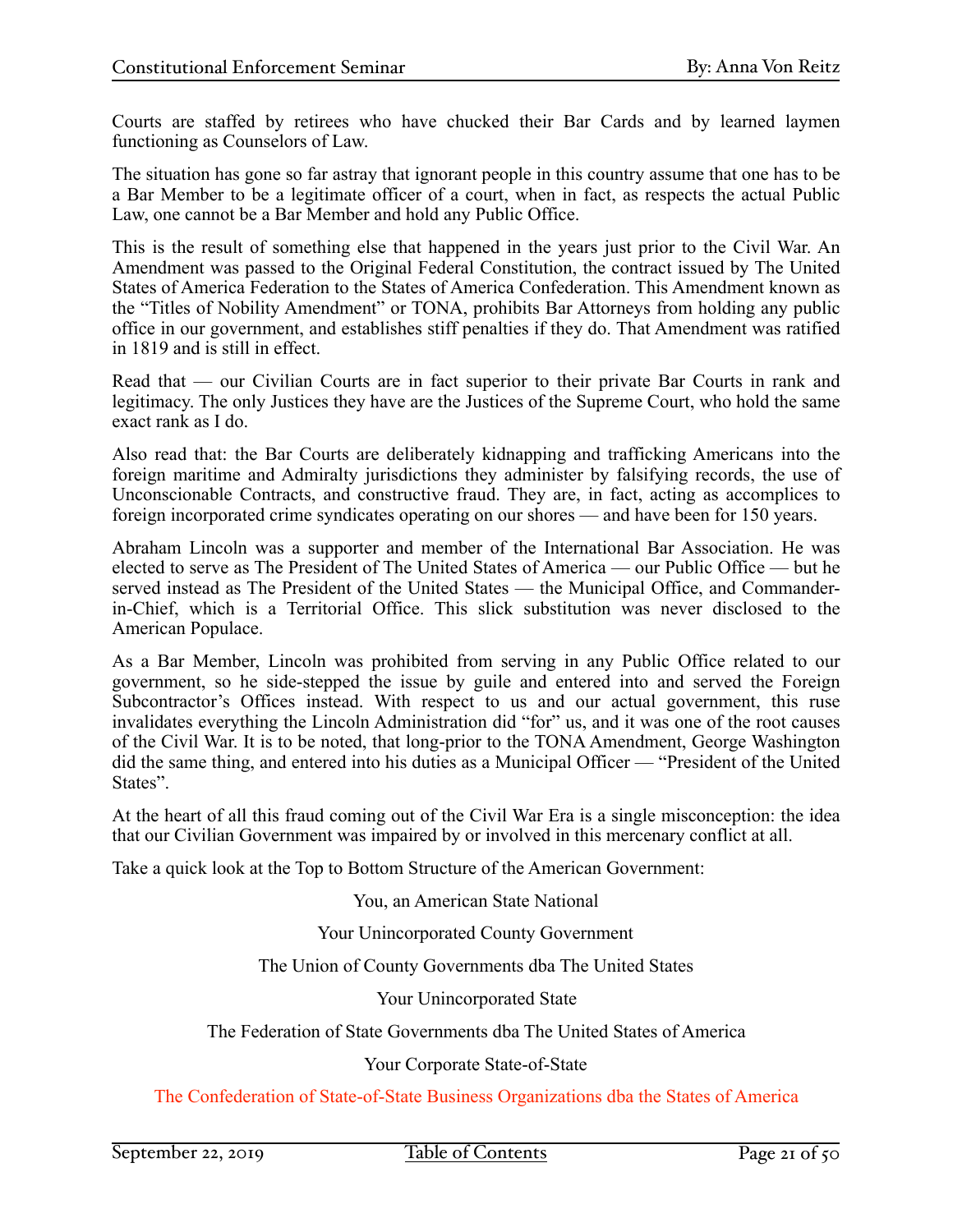Your Territorial Subcontractor dba "the" United States of America

Your Municipal Subcontractor dba "the" United States

What logically happens when the Confederation ceases to function?

All "Powers" delegated to it return whence they came, to The United States of America. And obviously, the Delegator of the Powers vouchsafed under the original Federal Constitution is completely competent to exercise those Powers for itself.

If, that is, The United States of America is given the correct information.

Instead, the General Populace of this country was never given full disclosure, and so, we never "reconstructed" the missing Federal States of States, and that gave the Territorial and Municipal Subcontractors the excuse — the "emergency" — that they have used ever since to prey upon us.

There is and there was no actual reason to suspend our Civilian Courts in the South or anywhere else at any time.

What was in fact accomplished via the establishment of those military judicial districts was a racketeering scheme by which our Territorial Subcontractors extracted war reparations under color of law, largely from people who never participated in any war.

And they have continued this criminal activity on our soil for 150 years.

That our Military has been Grossly Insubordinate and in Dereliction of Duty, is clear, though no doubt it comes as a great surprise to most of the Officer Corps and Enlisted as well. Like the misinformed IRS Agents and FBI Agents, our Military has been playing with half a deck and half an education.

And that has allowed them to be misdirected and misused as cheap mercenaries in wars for profit promoted by foreign corporations and foreign governments.

The Queen and the Pope have all this fraud and criminal pillaging and plundering to answer for, and to a lesser extent, so does Mr. Trump, the General Staff, and the members of "Congress".

All right, so that's a run-down of "how we got here" with regard to the Court System. Let's pursue the Two Lane analogy a bit further:

| <b>American Court System</b>                    | <b>Foreign Subcontractor Courts</b>      |
|-------------------------------------------------|------------------------------------------|
| Land and Soil Jurisdictions                     | Sea and Air Jurisdictions                |
| <b>Lawful Persons</b>                           | Legal Persons/LEGAL PERSONS              |
| American State Citizens and Nationals           | <b>British Territorial Citizens</b>      |
|                                                 | <b>Municipal CITIZENS</b>                |
| Justices/Postal Judges                          | Admiralty and Commercial Judges          |
| Lawful Trade Names<br>Unincorporated Businesses | <b>Legal Names and Corporation NAMES</b> |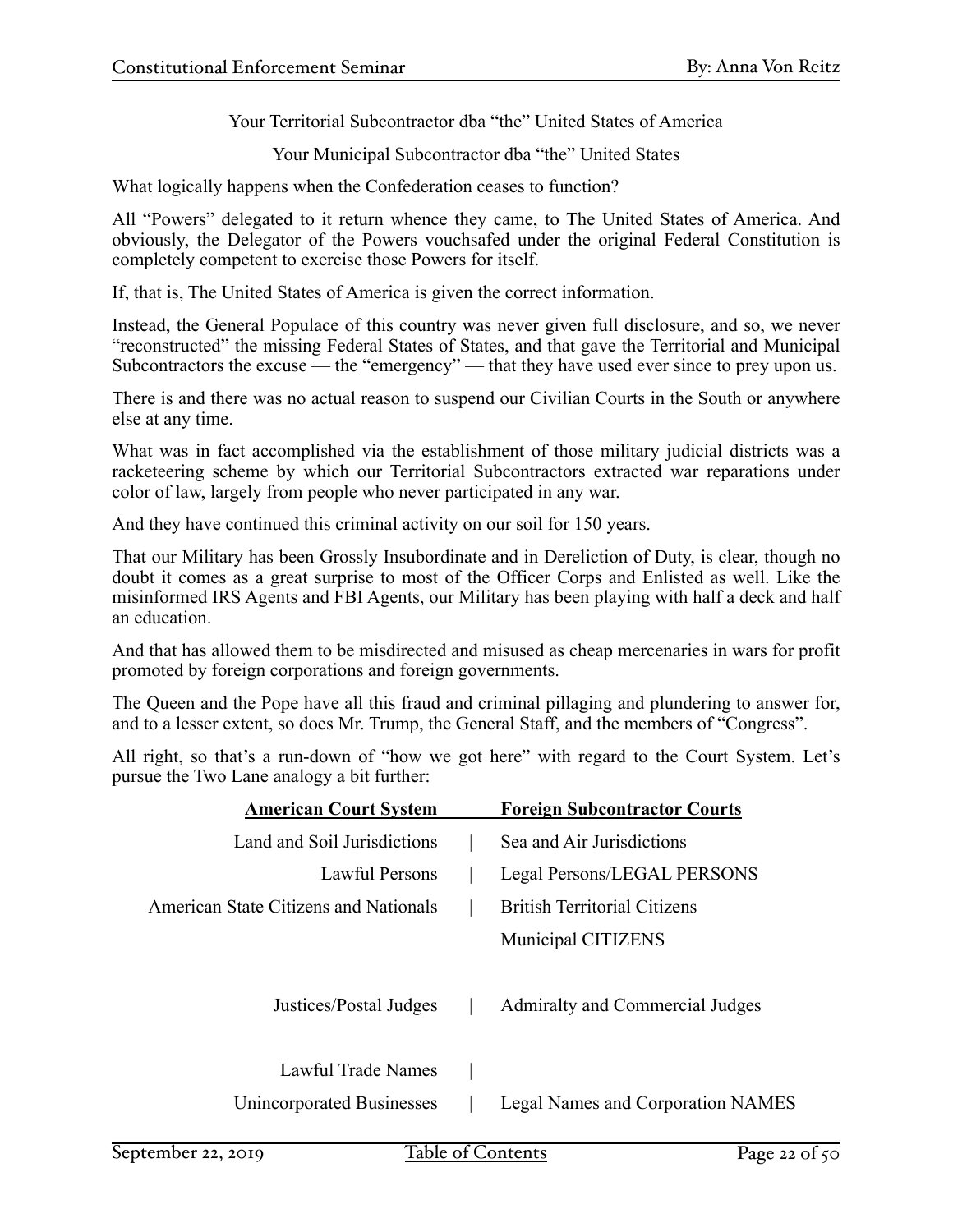| Domestic                                  | Foreign                                  |
|-------------------------------------------|------------------------------------------|
| (Non-domestic with respect to them)       | Non-domestic (with respect to us)        |
| Republican states/States                  | <b>Territorial Democracy</b>             |
|                                           | Municipal Oligarchy — Theocracy          |
|                                           |                                          |
| Public Law meaning:                       | Private Law                              |
| Unrevised United States Statutes at Large | <b>Statutory Law</b>                     |
| (International Land Jurisdiction)         | (applies to entities created by Statute) |
|                                           | <b>Federal Titles and Codes</b>          |
|                                           |                                          |
| The Ten Commandments                      | Uniform Commercial Code                  |
| (Soil Jurisdiction)                       | Uniform Bond Code                        |
|                                           | <b>Military Regulations</b>              |
|                                           | <b>Administrative Code</b>               |
|                                           | <b>Agency Regulations</b>                |
|                                           | Municipal Code                           |

As you can see, average Americans are not, generally speaking, subject to private law; nonetheless, Americans are being routinely mis-addressed as foreign federal subcontractors and subjected (and defrauded using False Legal Presumptions) under foreign forms of law that do not legitimately apply to them.

Unless Americans are actually employed by the US Military or the Federal Civil Service or are serving as elected Officials of the Territorial or Municipal Governments, or working for legitimately constructed US CORPORATIONS, knowingly seeking political asylum, knowingly seeking federal welfare benefits — with full view of the costs, or born in actual Territories, they cannot be considered Territorial United States Citizens, nor can they be considered Municipal "citizens of the United States".

You have seen one example of how Americans are being deliberately impersonated via falsification of records held in IRS Masterfiles — my own example of being misidentified by the IRS as a rum-running Mama from Barbados, which is used as a pretense to address me "as" a British Territorial US Citizen engaged in the manufacture of a taxable controlled substance and therefore, subject "me" to the private IRS Tax Code.

That is just one such gambit used to impersonate and attack and defraud Americans. The principal mechanism used to create a foundation for all this fraud is what I call "The Dead Baby Scam".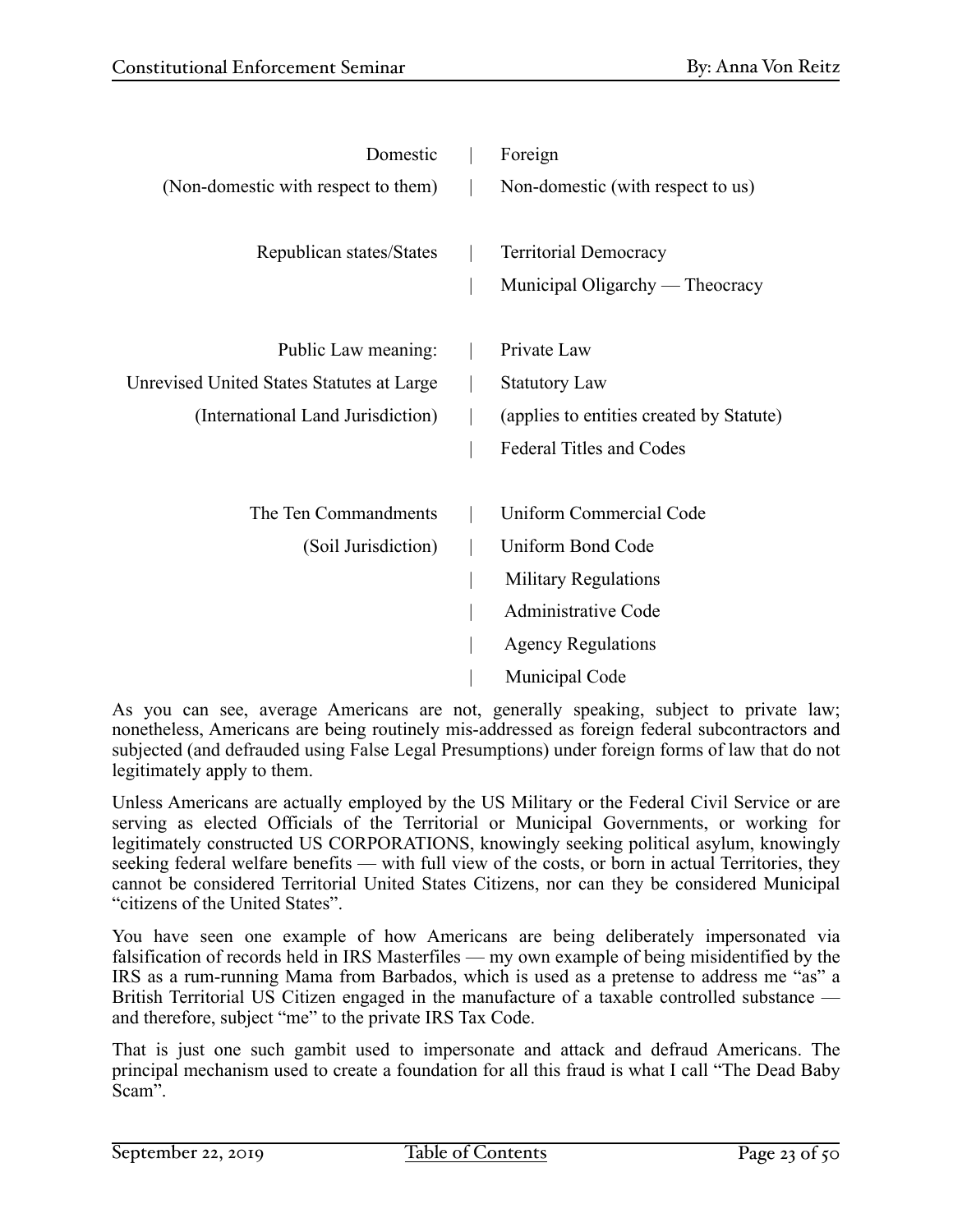It's all a little bit more complex than this, but basically, when we are born in an American hospital, a doctor who has been illegally conscripted and licensed by the Territorial United States Government, takes the dying amniotic material — the placenta and related afterbirth — attaches our Given Name to it, admits it to the hospital record as a dying person, and signs a Birth Certificate.

Ironically, this Birth Certificate is used as our Death Certificate, and the entire process is used to create an intestate infant decedent estate trust.

The estate created under the name of this non-existent dead infant is purportedly "abandoned" by the actual owners when they don't take the placenta and other afterbirth materials home, and so it becomes property of the State of State organization issuing the Birth Certificate.

Thereafter, this whole rigamarole is used as a device to latch onto and "administrate" your identity, use your name, and seize upon your assets using Dead Letters of Administration issued by the incorporated County Circuit Courts to members of the Bar Associations.

So it all comes back to the foreign Territorial and Municipal corporations that are supposed to be providing us with governmental services and the officers of the Foreign Subcontractor's Courts — the members of the Bar Associations, and American doctors who are being suborned and forced into licensing agreements by the AMA — just like the lawyers are being suborned and coerced under the Court Rules.

If you want to work in your profession as a doctor or a lawyer, you have to play their game. Or so they say. Actually, neither profession is subject to licensing in America. It's another scam and another story, but this is how the rats are stacking things and kidnapping Americans on paper and trafficking them into their foreign jurisdictions and then fleecing them in their equally foreign courts.

The criminality of this is self-explanatory. The fact that it is all gross constructive fraud is selfevident.

Those of you who are employed in any position related to law enforcement — take note. This is a national scale identity theft scheme that has been used to access our credit, seize upon our assets as chattel backing the debts of these foreign governmental services corporations, and leave us holding the bag for it.

Note also that every birth certificate is evidence of the aforementioned crimes. The Birth Certificate is issued long before the remainder-man, the living baby, is even possibly aware of what is going on. This creates an Unconscionable Contract — literally a contract that you are unaware of, and can't object to, because you are unaware of it.

Such contracts are fraudulent by definition, both illegal and unlawful, null and void. But day after day, all across America, False Legal Presumptions provided by this process and these abhorrent contracts, are being used to strip assets from Americans.

And it's happening on the watch of all the various police forces and on the watch of the American Armed Forces, but it's not happening under my watch.

It's the duty of all Federal Employees including State of State Franchise Employees to support and defend the States and the People and The United States of America — the unincorporated version thereof, but instead, our foreign Federal Subcontractors operating as commercial corporations, have been acting as crime syndicates.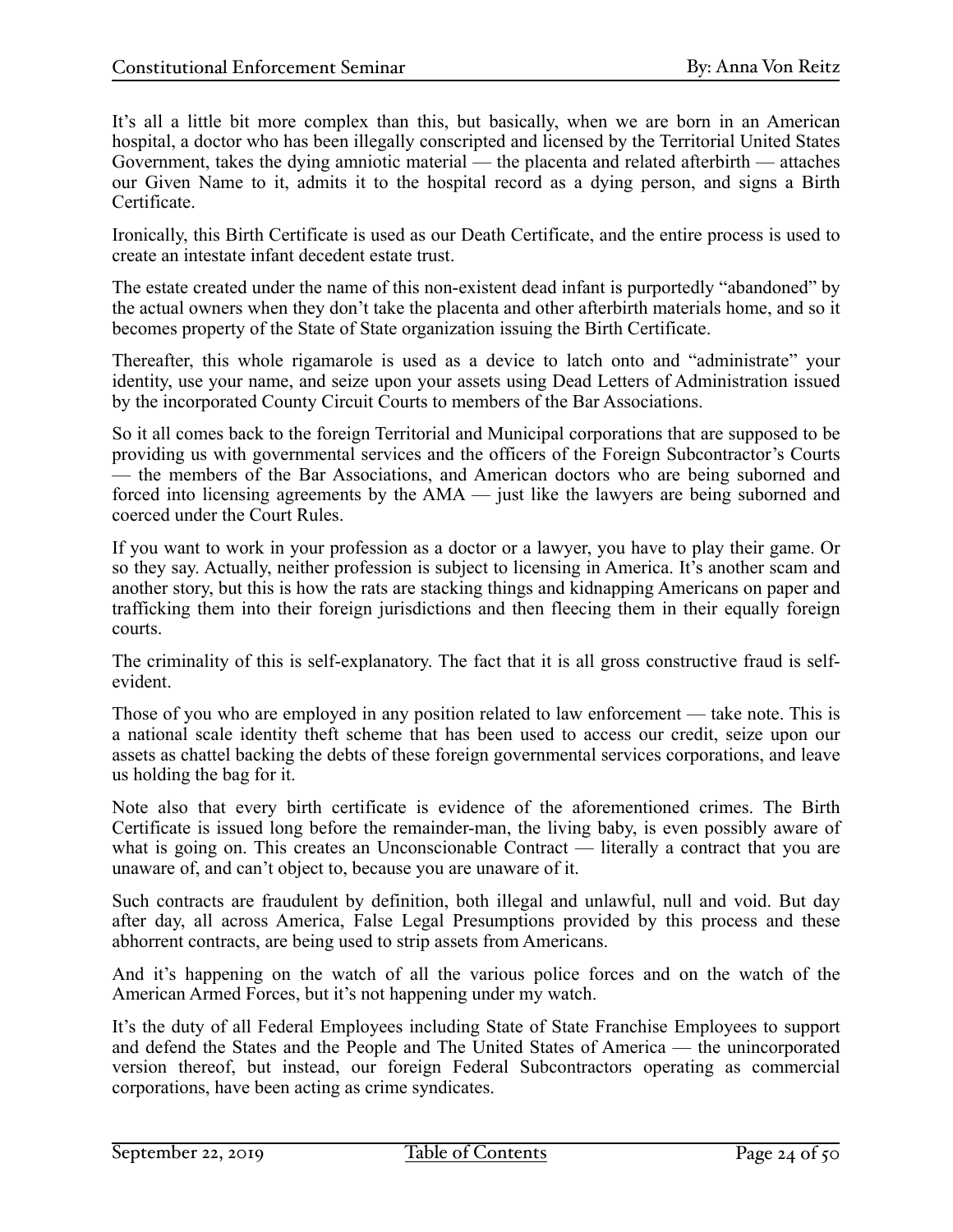Obviously, this situation requires diplomatic outreach and broad spectrum public exposure. It also requires enforcement of the Public Law.

Our law. The Unrevised United States Statutes-at-Large and the Ten Commandments.

And also enforcing our side of the Constitutions.

That is where the loyal soldiery and you fellows and the National Militias and our State Assemblies and the restored American Civilian Courts, come in.

Until we start arresting these criminals and putting them in jail, they have no motivation to stop their racketeering, pillaging and plundering, but it isn't as simple as walking into one of their court rooms and arresting everyone. It isn't as easy as going into the Maternity Ward or the Hospital Records or the Vital Statistics Office and physically invalidating everything we find there. It isn't even a matter of arresting their State of State Governor.

We have to educate the President, the Joint Chiefs, the United Nations Secretary General, the Pope and the Queen — all of whom inherited this situation. We have to educate doctors and lawyers. We have to educate Judges, many of whom think they are doing their duty. We have to educate the Armed Forces and millions of American Civilians — at the same time we are educating County politicians and taking peaceful and responsible action to bring a halt to these crimes of fraud and predation.

About now, you are wondering — how do we do that? End Part 4.

——————————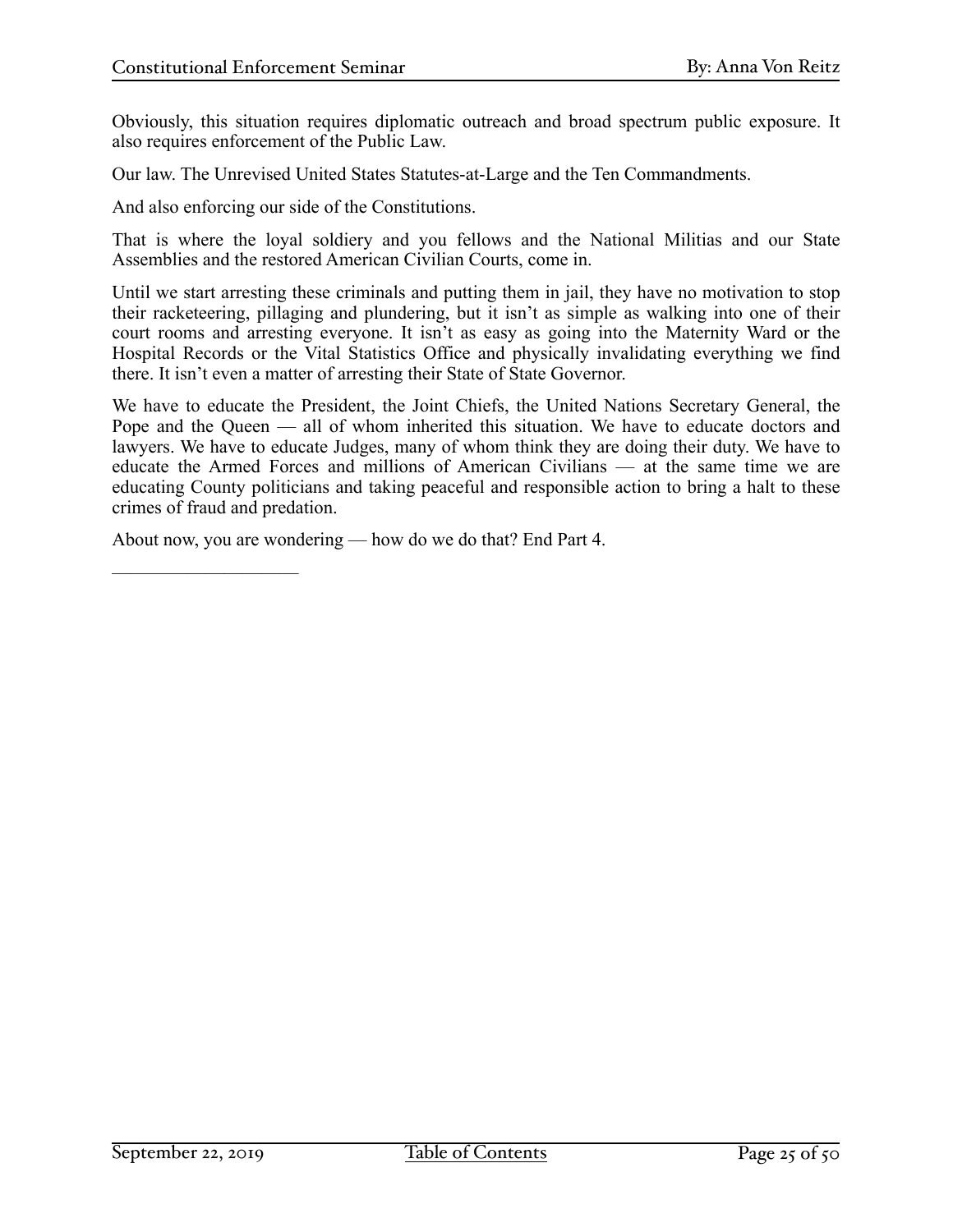## <span id="page-28-0"></span>**Constitutional Enforcement Seminar Part – 5**

And here we go: what is jurisdiction?

It's basically the right to "speak to" an issue, enforce a contract, exercise some right or agreement, within the context of a juridical framework.

So jurisdiction involves:

- 1. an action;
- 2. a right to take that action; and
- 3. a "juridical framework".

A juridical framework can be provided in many ways. We are familiar with the juridical framework provided by Counties, States, businesses, clubs, and yes, corporations. These are all exercised within even larger juridical frameworks as they are organized and applied within the global jurisdiction of the air, the international jurisdiction of the sea, and the national jurisdiction of the land and soil. A juridical framework can also be public or private in nature.

As you have seen, most of the courts functioning in America now are private corporate tribunals or military tribunals. As the name "tribunal" suggests, the majority of these courts function under Roman Law. Some function under the lesser Administrative Code. A very few function under Canon Law. American Common Law Courts function under The Ten Commandments — Mosaic Law. At the level of the international land jurisdiction served by The Continental Marshals, American Postal District Courts function under the unrevised version of The United States Statutes-at-Large, the Constitutions, and the Organic Laws.

In the 1920's there was a push to revise and renumber and reorganize The United States Statutesat-Large, but the revision was never actually adopted, because neither the Territorial nor the Municipal Congress had the authority to change The United States Statutes-at-Large.

Unlike Federal Code which is an administrative codification and interpretation of Public Law that is, evidence that a Law exists, The United States Statutes-at-Large are Public Law, meant to be enforced by Federal Marshals — what we now call Continental Marshals and United States Marshals. These are International Public Laws governing the interface between the land and sea. The Continental Marshals enforce the land side of it, and the United States Marshals enforce the sea side of it, and in that way, they both serve to enforce the Constitutions.

The guarantees owed to the States and People are enforced by The Continental Marshals, the rights and responsibilities of those exercising Delegated Power are enforced by the United States Marshals, though to their credit, many US Marshals like their suffering counterparts, the County Sheriffs, have helped to provide a skeletal shield supporting the Law of the Land.

Let's pause a moment and look at the celebrated case of the Colorado Nine. These good men made the mistake of transgressing on the foreign Subcontractor's Courts, because they mistook them for our courts. If a Federal Employee made the same mistake and made demands upon one of our American Civilian Courts, he would be guilty of trespassing.

So landsmen transgress and sailors trespass, and both are crimes.

I tried to explain this to the Colorado Nine — that you can't correct crimes by committing more crimes yourself, but because they so firmly believed that they were addressing their own public civilian courts run amok, they failed to take my advice.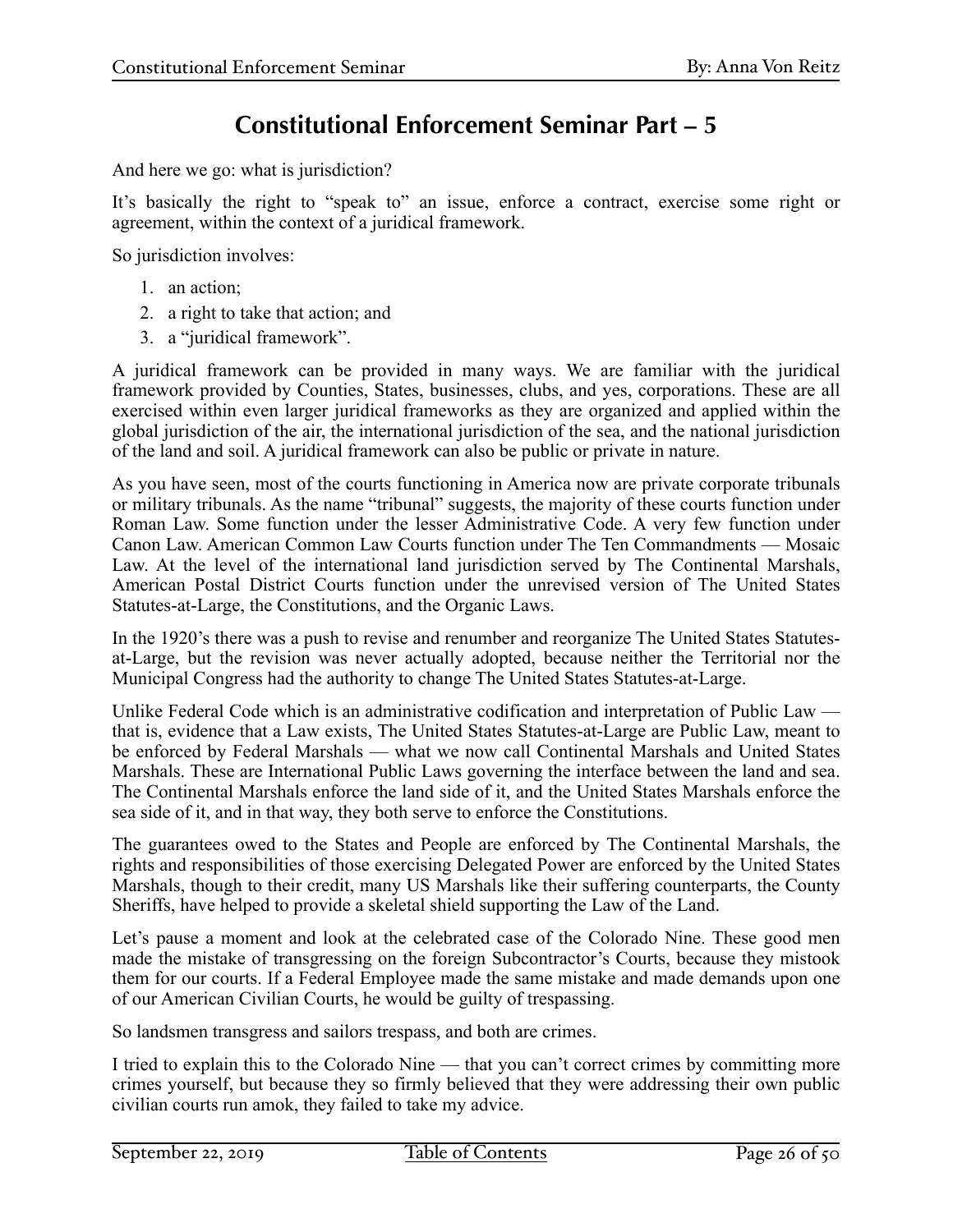I hope that their experience and sacrifice will be sufficient and that you will all duly note the importance of properly identifying who is who and what is what and where the lines are drawn.

As we have seen, all the Foreign Subcontractor Courts are meant to address corporations, corporate employees, and corporate officers — not average Americans and not unincorporated business enterprises, either.

The perpetrators of the fraud against us have gone to extreme lengths to kidnap and traffick us into their foreign jurisdictions and to provide themselves with paperwork — bogus birth certificates, falsified Masterfiles, and so on — to justify their actions if caught.

We, meantime, have trundled on, blindly trusting our Employees, and have made no such hostile provisions for ourselves.

When one of these foreign Subcontractor Courts summons the PERSON registered via the Birth Certificate, they have built a fortress of paper bulwarking their Legal Presumption that whoever walks through their door in response to their summons made "in that NAME", is the subject matter of that Trademark, and is a Municipal "citizen of the United States".

Hence the use of the slang term "mark" as in "easy mark" to reference someone targeted in a con artist scheme.

The Perpetrators of all this have previously and with malice aforethought deliberately misidentified each American as one of those PERSONS defined as a criminal and therefore as a slave, and "papered him over" as such. They then invoke the bogus the old Scottish Commercial Corporation "Constitution" and its now long-defunct 14th Amendment — and the poor hapless American is entrapped, without a clue about what is actually happening, or the legal presumptions that are being made against him. He is defenseless and at their mercy — literally.

The problem for them is that they are acting as brigands against their actual employers and are violating both the spirit and the terms of the Constitutional contracts. That man or woman is actually and factually an American owed their protection, but for the moment, the poor soul can't prove anything in his or her favor. And he certainly doesn't know enough to call crap on their "14th Amendment", which has no standing anywhere, at all.

So we have brigands operating courts and conspiring to commit fraud and strip assets from Americans, and when the Americans attempt to resist this, they are promptly thrown in jail for committing transgression — albeit, in response to Gross Trespass and Breach of Trust. And the irony is, that most of the Judges doing this, are Americans, and they are on average just as clueless as their victims.

When you bring them to task for it, they will stare at you wide-eyed and say, "This is the way we do it. This the way we've always done it.…" And they know no better. Like the military and the police, they are being used as tools to eat out the substance of their own country and unknowingly destroy their friends and neighbors — and don't even know they are doing it. Most of them.

There are, of course, notable exceptions — Queen's Men sitting in to make sure the operation continues to run smoothly and that the Court Rules and Bar Associations are used to enforce "discipline" on any Judge or Attorney who is less than compliant. This furthers and guarantees the sheep-like obedience of what appear to be American Judges and American Attorneys working for these foreign Subcontractors' Courts.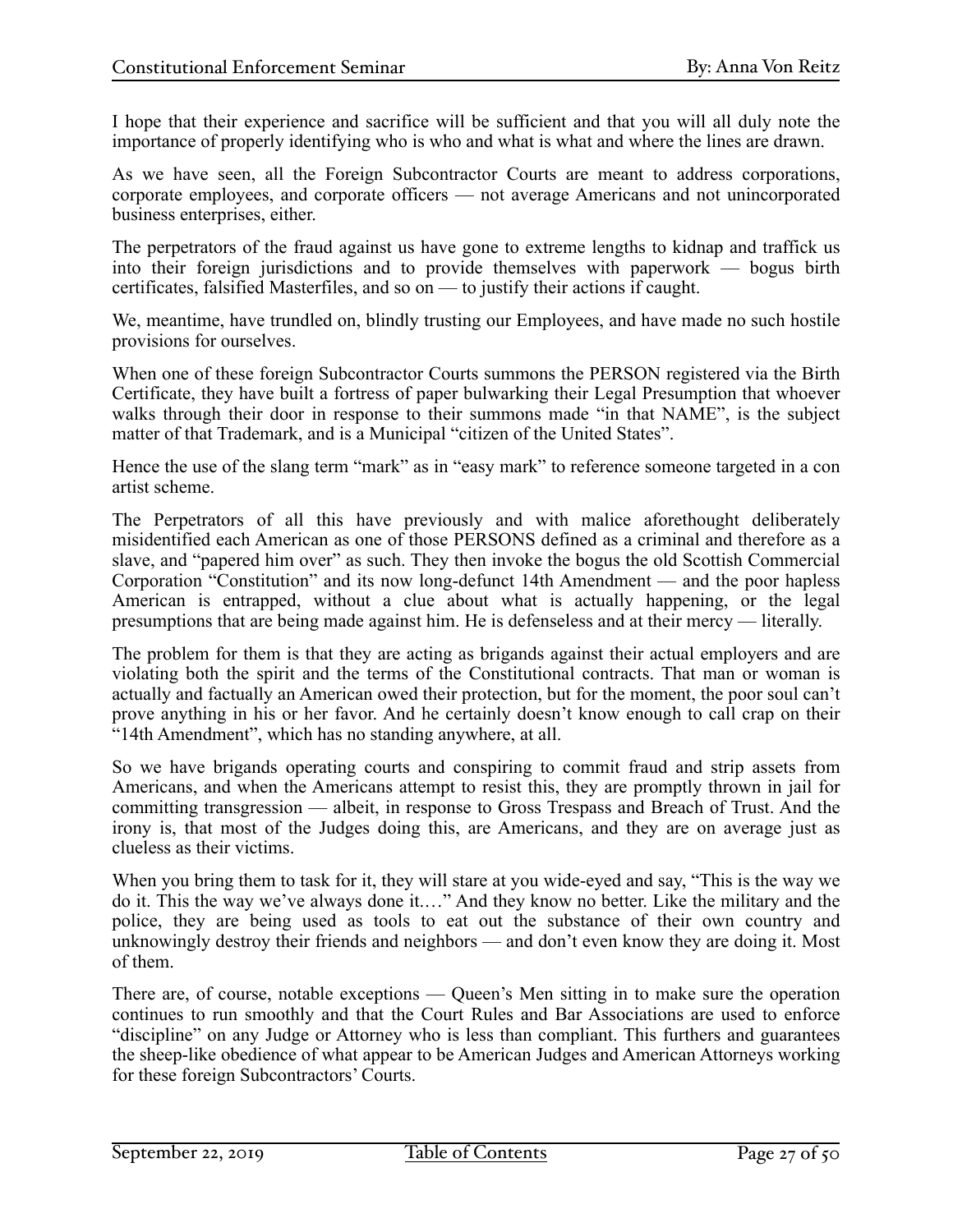Okay, so Joe American is up a creek, without a boat, without a paddle, confused, not a clue what is going on, trusting what he thinks of as his Public Court System (and being told no different) and being railroaded as a presumed "citizen of the United States" owing war reparations left over from a mercenary squabble among his foreign Subcontractors — a squabble that officially ended a hundred and fifty years ago with the Peace Declarations of President Andrew Johnson. Plus, Joe is being prosecuted under a "14th Amendment" made to a defunct Scottish Commercial Corporation Charter — a piece of con artist drivel that permanently lost any kind of authority or validity in 1907.

If this were not so outrageously stupid on our parts and criminal on theirs, it would be funny, but as it is, this is cause to deport every single Bar Association Member in America and more than enough cause to demand:

- 1. dismantling of The Dead Baby Scam;
- 2. closure of all Municipal Courts—they shouldn't be here in any case;
- 3. re-education of Territorial Barristers;
- 4. international recognition of what the Queen and the Pope have pulled here;
- 5. proper education on these topics for every American;
- 6. restitution for all those who have been harmed and
- 7. total restoration of our American Civilian Courts at the expense of the Perpetrators.

To say nothing of all the assets they have stripped illegally and unlawfully, plus damages for this.

But let's go back to Poor Old Joe American.…

Here he sits, and so far as it goes, he doesn't even exist.

The only evidence that he ever existed, other than — if he is lucky, an entry in the Family Bible — is a Birth Certificate belonging to a "baby" that died many years ago, with his name attached to it. And even that "baby" is presumed to be a Dual Citizen belonging to the Foreign Subcontractor corporations — not an American.

The first thing he has to do, is wake up. Unpleasant as that is. He has to be taught the facts and assisted in asserting them. He has to establish his "provenance" and prove where he came from, and he has to declare his political status as an American State National and/or American State Citizen.

**Note:** an American State National is one of the people and owes no duty to the government the government owes duty to him — except that he must keep the peace, and if that requires serving in the militia, to serve in the militia if he physically and mentally able. An American State Citizen is an American State National who voluntarily serves his State Government in some capacity, usually as a Juror, Militia Member, and member of the State Assembly.

**Step One** on the Road Home for Joe American is securing his identity — proving, declaring, and recording evidence of one's actual identity and political status as an American.

**Step Two** is to assemble all these "returning" Americans — who never actually went anywhere — in their State and County Assemblies.

**Step Three** is for them to hold their lawful public elections, fill their jury pools, fill their vacated offices.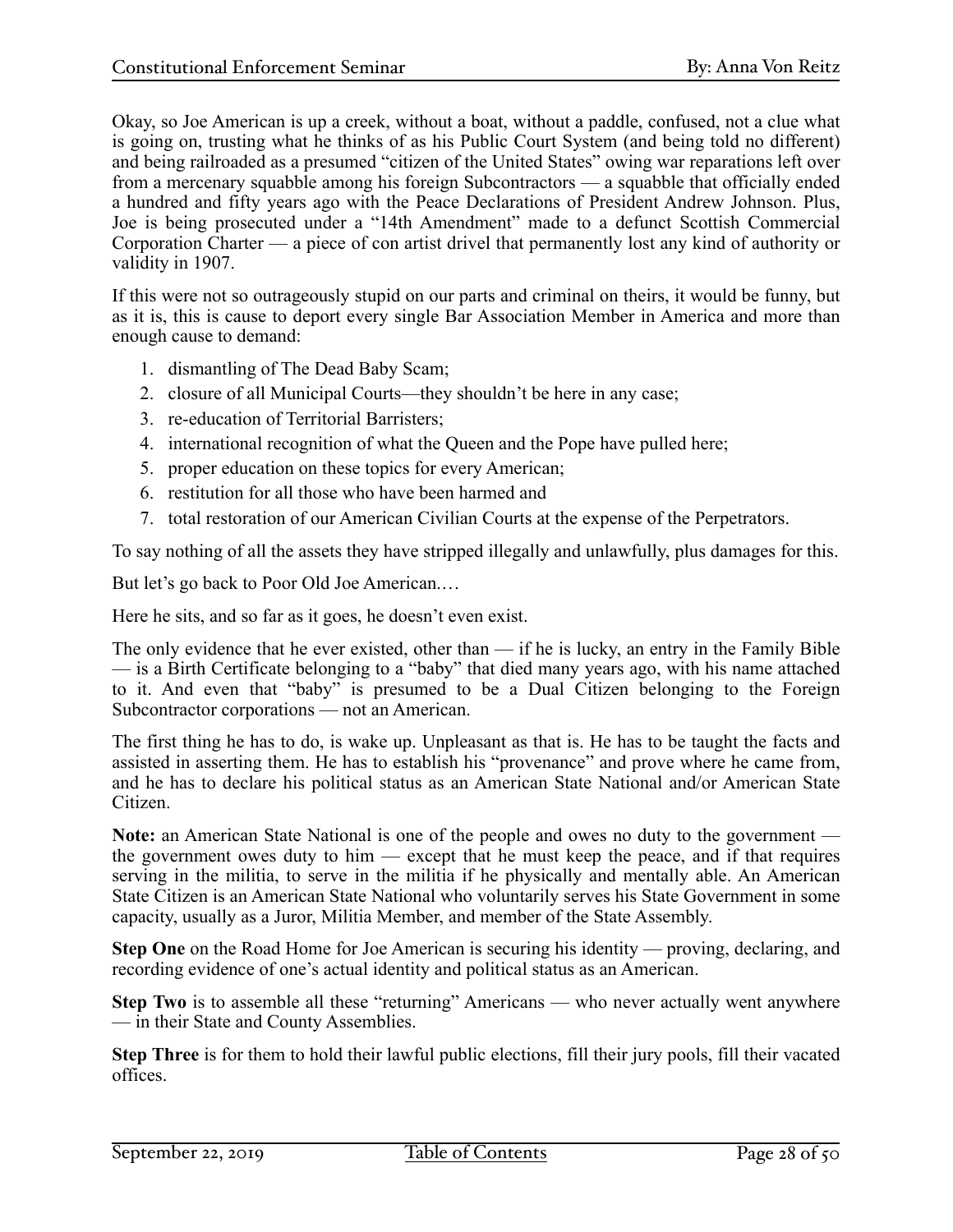**Step Four**, taking place more or less in tandem, is to bring enforcement back to the land and soil jurisdictions, which is where you boys (and ladies) come in.

The United States of America — the unincorporated version — has summoned the actual physically defined States to Assemble and has set up an organization, The American States Assembly, to help organize and expedite Steps 1 and 2.

The State Assemblies then become responsible for Step 3 and that accomplishes the basic restoration of the American Civilian Court System and County and State Government operations.

For the moment, all of this is being done by volunteers and freewill donations.

Obviously, those interested in being actual County Sheriffs and being able to wear The Star and wield its authority, need to get involved in organizing and supporting their actual, factual County and State Assembly process and need to stand for election. The one hard part about this is that you will have to serve as a volunteer for now and expatriate from any federal citizenship obligation, which means resigning from any corporate "Sheriff" position you might presently hold.

The foreign Federales allow Dual Citizenships of all kinds, but the actual States of the Union allow only one kind of citizenship — State Citizenship.

So if you want to serve as the actual County Sheriff and be the highest Elected Peacekeeping Official in the country on your little patch of land and soil — there's a sacrifice involved at the current time.

If you are currently serving as the "Sheriff" of an incorporated County, you can also serve by staying where you are and using your "discretion" to enforce the Public Law and protect the people living in your county — and by understanding and supporting whoever steps forward to fill the actual County Sheriff's Office.

Those interested in serving as Continental Marshals have a quicker route forward and can receive their Land Commissions directly from The United States of America without waiting for the assembling and the electing process. Continental Marshals are Peacekeeping Officers — not elected Peacekeeping Officials — so all you have to do or worry about is having or acquiring a thorough understanding of the jurisdiction you operate in, a familiarity with The Constitutions and The United States Statutes-at-Large, knowledge of current international police protocols, and the moxie to stand up for and enforce the Constitutional guarantees that the States and the People are owed.

There are among us riffed and retired United States Marshals and even some quite-elderly but still sharp Federal Marshals who can assist recruits in gaining the necessary skills, connections, knowledge, and insight.

Our country has been undermined by ignorance on one side and by the commercial interests of our purported Friends and Allies on the other. We are left with the task of restoration of our lawful government to full function, the lawful claim and conversion of assets that have been purloined if not outright stolen, and addressing the crimes against us — all at the same time. To do this, we must educate ourselves and educate a lot of other people, too, but the way we look at it, we have no choice.

We either do this and commit to it, or the entire world will be owned and operated by faceless, unfeeling, predatory, and unaccountable commercial corporation interests that operate under color of law, while actually accepting no law at all, but the law of tooth and claw. If that's the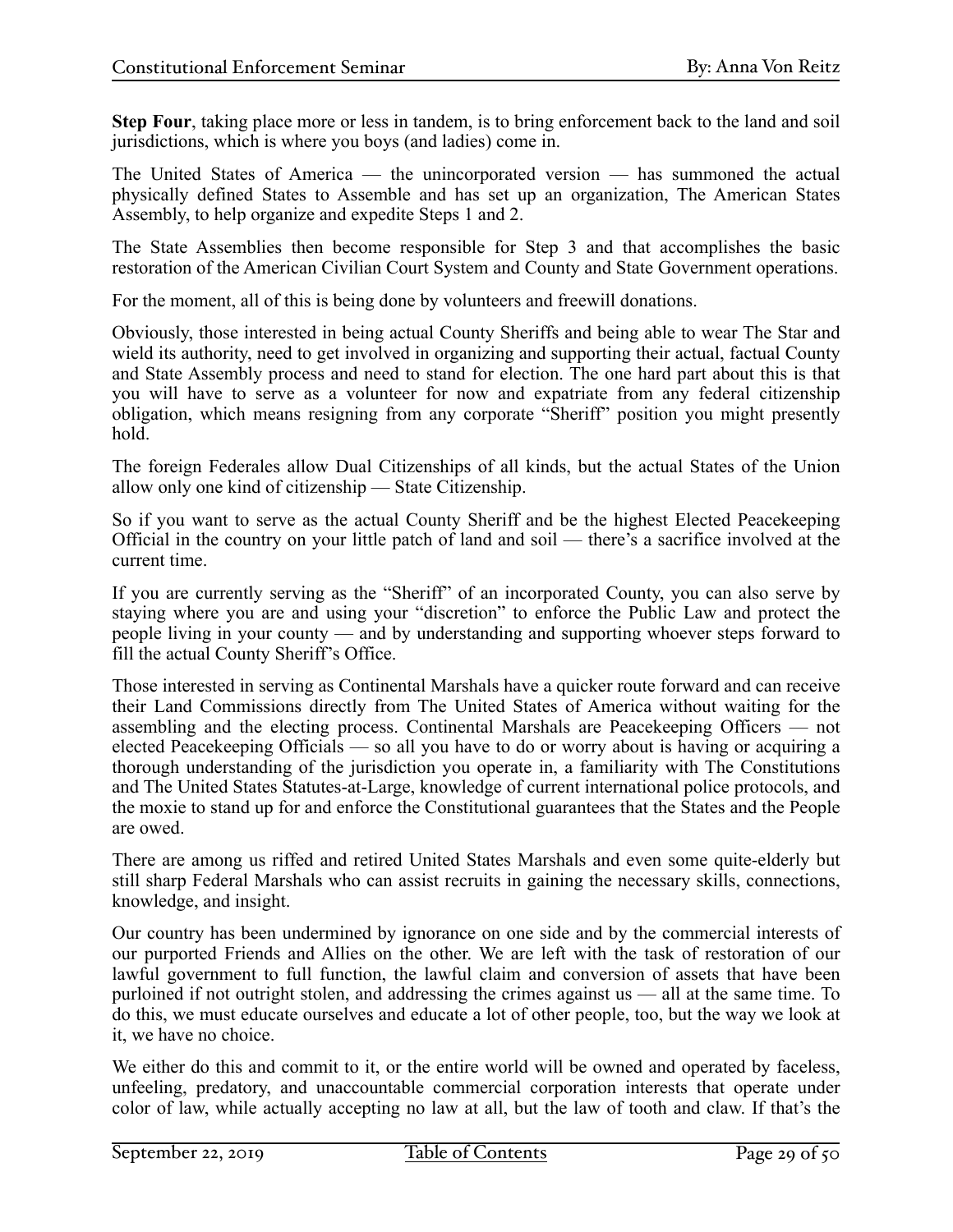kind of world you want to leave your children, then go home and lick the boots of whatever phantom suits you.

The rest of us must stay the course to save our country and then, to save our world. We are thankful to the True God that enough of us are waking up in time and taking appropriate action.

End Part 5.

——————————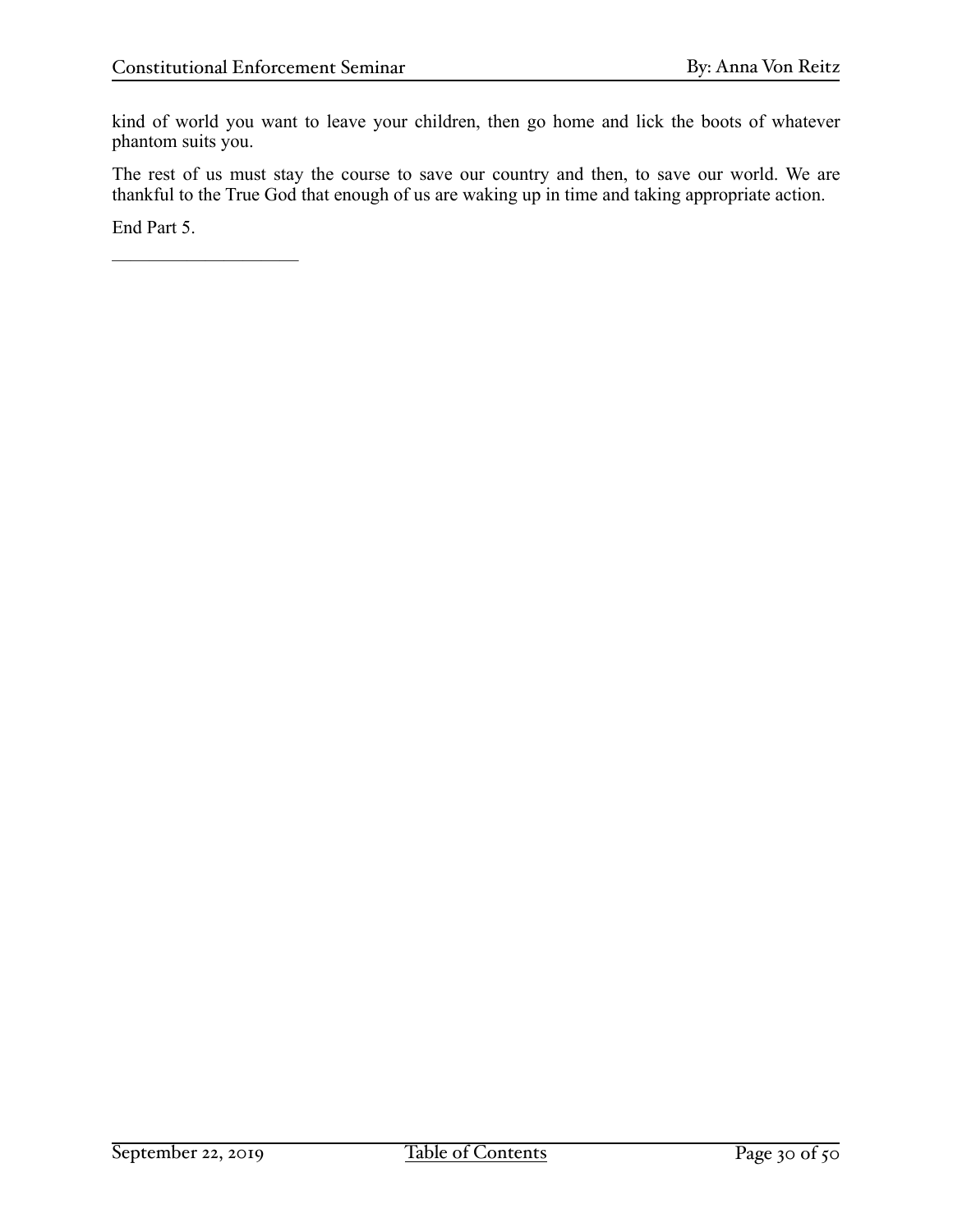## <span id="page-33-0"></span>**[Constitutional Enforcement Seminar Part – 6](#page-2-0)**

The question naturally arises — "If we can't transgress against them, and they can't trespass against us, how can we enforce anything against the other parties?"

While there is a decided and hard boundary to be observed, it is a "boundary" fixed in time and space.

The boundary of Washington, DC, within which the Municipal Government is allowed to operate its plenary oligarchy is fixed and encompassed by Boundary Stones. The boundaries of the Territorial Government are fixed, too, through more widespread and varied.

From one mile inward from the edge of the sea or any truly navigable inland waterway, the Brits can meet and mingle and enforce their jurisdiction to the extent allowed by their actual Territorial Constitution. The Federal Courts have a twelve-mile diameter safety zone around them that comprises their dry-dock area. The actual military installations and naval stations, armories, and so forth are also established within boundaries. The buildings occupied by Post Offices are federal safety zones. There are a few other common examples, but, when Federales step outside these "granted" federal safety zones defined and limited as they were in 1860 — they are on our turf and may be arrested for cause and taken into custody by our Sheriffs and our Continental Marshals.

If a Public Law was violated, the Sheriffs and/or Continental Marshals present the cause for arrest to one of our Grand Juries. If they agree that trespass or another crime has been committed, the Grand Jury issues an indictment (if they are acting against one of our own State Citizens, it's called a "presentment") and the prisoner is either held pending transfer to a federal authorities for federal offenses (we caught one of theirs breaking their law on our turf) or paroled (for minor and non-violent issues) or, if a Public Law has been violated and an American injured on our turf, the case will be tried under American Common Law by one of our Courts, EXCEPT that military and diplomatic personnel must always be "bound over" for trial by their respective courts.

Thus, the physical location of where a crime is committed determines, for the most part, which court has jurisdiction. So long as our courts are operating, our courts take jurisdiction outside the limited areas officially set aside for federal use.

The second thing to look at is, what's the political status of the offender? Are they an American or are they some sort of US Citizen — either Territorial or Municipal?

The third thing to consider is, what kind of law was broken? Did they violate Public Law meaning The Ten Commandments, The United States Statutes-at-Large, the Constitutions or any other Organic Law? If a Federale comes onto our land and murders one of us in one of our Counties, we can arrest him, we can try him, and we can hang him. Now, the Federales won't like that, but that's the facts. Once our Counties are repopulated on paper and our Civilian Courts are operating, we have the absolute right to enforce our law in our dominions.

What if a Federale comes into one of our Counties and commits a Federal Crime — a crime against a State Statute, or Federal Code, or Military Regulations — and we catch him at it? Well, it's not our citizen and it's not our law, but it happened on our ground. It isn't a violation of our Public Law. It's just an infraction of their statutory laws that we witnessed. So? We make the arrest and report the crime and turn the rat over to Federal authorities for prosecution. We are not competent to interpret or speak to their codes, statutes and regulations, but we often have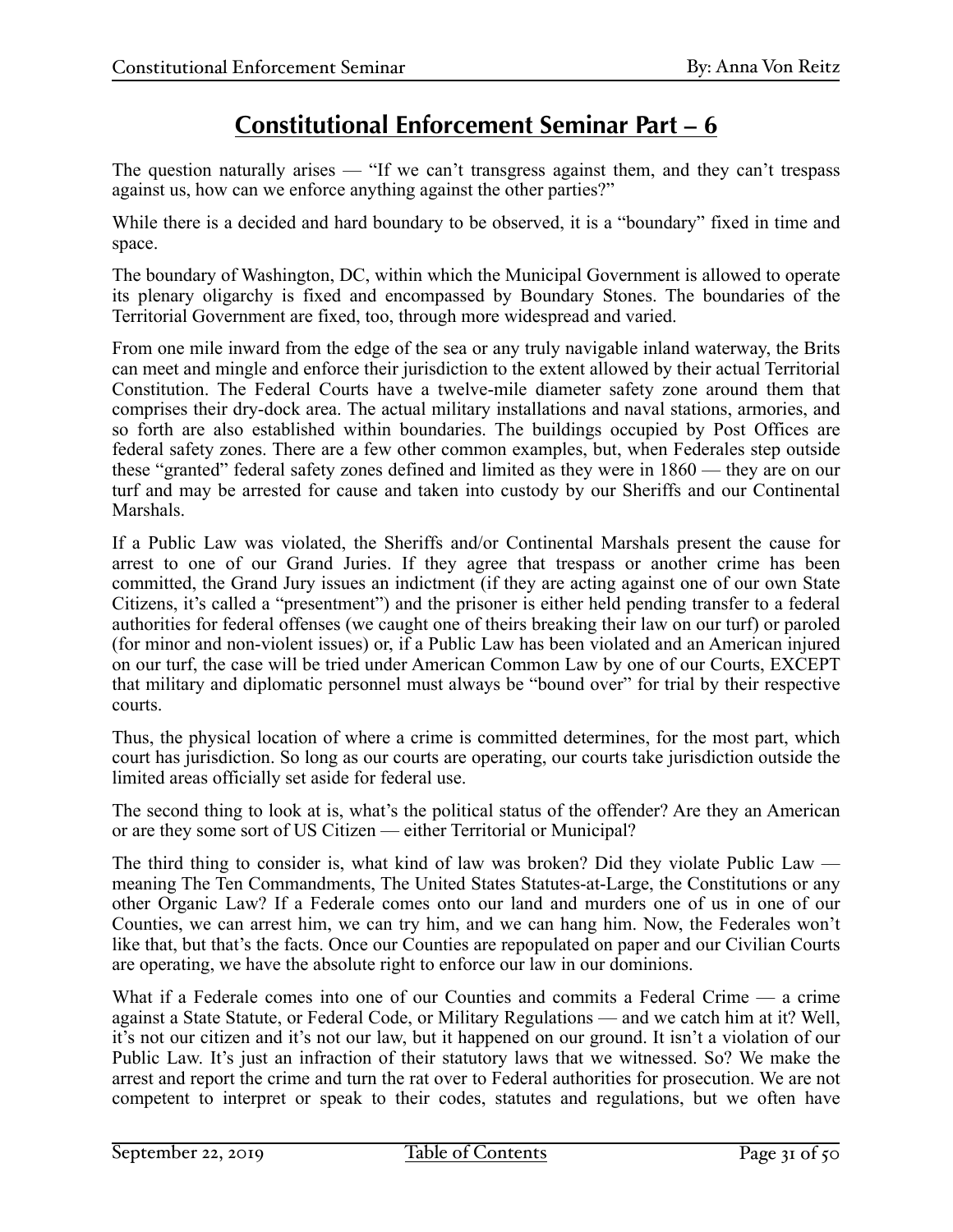"reasonable and probable cause to believe" that a crime occurred. In such a case, we have a duty to assist them, just as they have a duty to assist us. We do our part by making the arrest and acting as Witnesses — and then we turn the Suspect over to Federal authorities. They take it from there.

But that doesn't quite describe the situation does it? If it is a matter covered under Delegated Powers, we turn the Suspect over to the US Marshals.

If it's not covered under Delegated Powers and is still occurring in international jurisdiction, it's covered under the Tenth Amendment — Reserved Powers, and we turn the Suspect over to our Continental Marshals.

So, 1, 2, 3.… Where did the crime happen? Who or what committed the crime and what was their political status? What form of law was violated?

Let's fast forward and assume that all our counties and States are fully re-populated with Americans who are knowingly claiming back their political status and assets, acting as State Citizens, and operating their American Civilian Courts.

A Federal Employee comes into Lofflin County, Missouri, and murders his ex-wife, an American civilian. A neighbor who is a State Citizen and member of the militia catches him in the act and makes the Citizen's Arrest on the spot. He turns the Suspect over to the County Sheriff, who brings the Witness Testimony before one of our Grand Juries, and the Grand Jury issues the Indictment. This man has broken the Public Law on our turf, so except for the case of actual diplomats or military personnel, he is bound over to our Civilian Court. In a case like this, Federal Employees are required to not only obey all their Codes and Statutes, but also to obey the Public Law that stands over all the legislative and administrative clap-trap. Our Public Prosecutor stands up for the Victim, because the Victim can't be present herself. The facts and the law are presented to our Jury. Our Jury concludes its findings. Our Judge pronounces the sentence. Our Sheriffs carry it out.

Does everyone clearly and absolutely understand that Public Law trumps Private Law at all times, except in the case of actual Foreign Diplomats and Military Personnel?

So when it comes to actual crime resulting in actual harm to living people occurring on our turf, whose jurisdiction is it?

Ours.

It's our responsibility to address any violation of the Public Law and any issue not specifically Delegated to the Federal Subcontractors.

And what have we learned about the Delegation of Powers to Federal Subcontractors?

Well, for High Points, we learned that the Municipal Government is operating out of school and shouldn't even be present on our soil and that the Territorial Government is remiss for allowing that situation. The Military has mistaken the "Civil Government" for the "Civilian Government" accidentally-on-purpose and that has resulted in the unauthorized, unconstitutional proliferation of Municipal Courts and Municipal Governmental Services Organizations operating on our soil. All that needs to be shut down and the Municipal Government returned to its boundaries within the District of Columbia.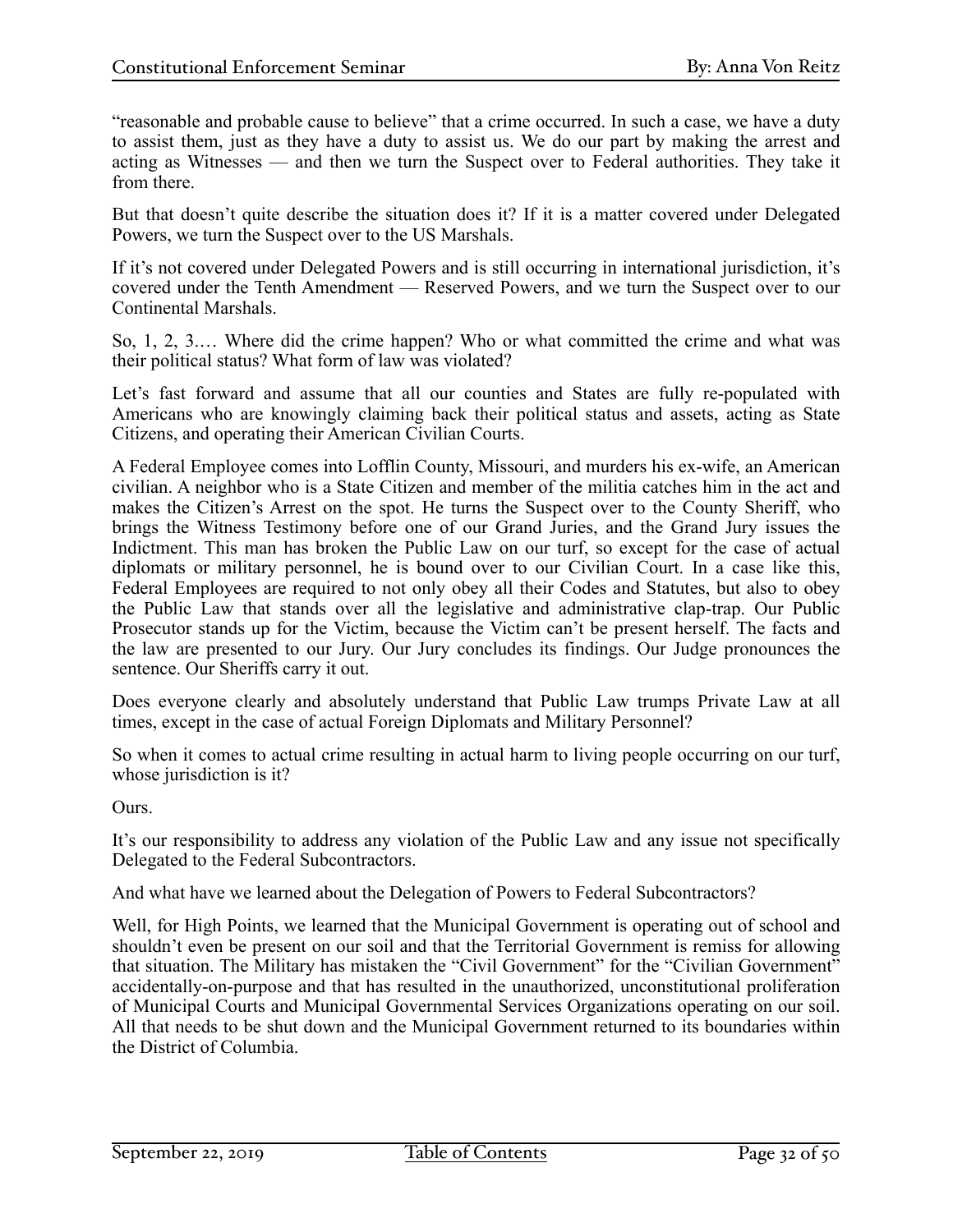We also learned that our own Federal States of States are Missing in Action and for the time being anyway, we are responsible for addressing all the issues that were once-upon-a-time Delegated to them.

Although there are Federal Codes and there are State Statutes addressing such issues as interstate bank fraud, neither the Territorial Government nor the Municipal Government are strictly responsible for enforcement. Just like incorporated "County" Sheriffs, they can use their "discretion" as to whether or not to enforce laws that aren't strictly their responsibility, and whenever it has suited them to ignore such things as banking or securities laws that are supposed to be the bailiwick of the Federal States of States — they have done so.

That is why we are awash in illegal foreclosures, other forms of bank, currency, securities, and probate fraud, human trafficking and other evils. Not only is there nobody minding the store, but those we assume to be minding the store "for" us, are being misdirected by self-interested foreign corporation Subcontractors.

That's why we have all the unelected Federal Agencies doing enforcement activities and also why those same Federal Agencies selectively fail to enforce.

The Municipal Subcontractors have hired all these Agencies to do the job we haven't been doing because

- 1. our Federal States of States have been mothballed pending reconstruction for 150 years, and
- 2. we weren't told what was actually going on, so we couldn't take the action we are taking now, and take charge of the situation ourselves.

The Territorial Government's focus is and has always been crimes occurring on the High Seas and Inland Waterways and Military coordination between American Land and Air Forces and British-controlled Navy and Marine Forces. They've all been misdirected, too, and employed as cheap mercenaries.

The Municipal Government is supposed to be setting up a nice meeting space for everyone and maintaining law and order inside the Washington, DC, Municipality — not running the country.

So, similar to the situation with Sheriffs serving incorporated Counties being told that they could, if they want to, enforce the Constitutions — we can, if we want to, use The Continental Marshals Service to enforce all the Delegated Powers that we entrusted to our original Federal States of States, duties that the run-amok misdirected Federal Agencies and Municipal Government are not competent to address or purposefully don't address — all pending the complete restoration and reconstruction of the government we are owed.

Interstate bank fraud? Illegal Foreclosures? Human trafficking? Illegally enforced taxation?

The Municipal Government which has no actual authority to do so, has hired Federal Agency Subcontractors to do the work of our Federal Government and then misdirected the Agency Personnel.

So, while we have depended on the FBI and DHS and all these alphabet soup "Agencies" they have all been operating without any actual authority, without proper oversight, and they have often been misled and misdirected by corporate power brokers intent on making profit and actually breaking the law.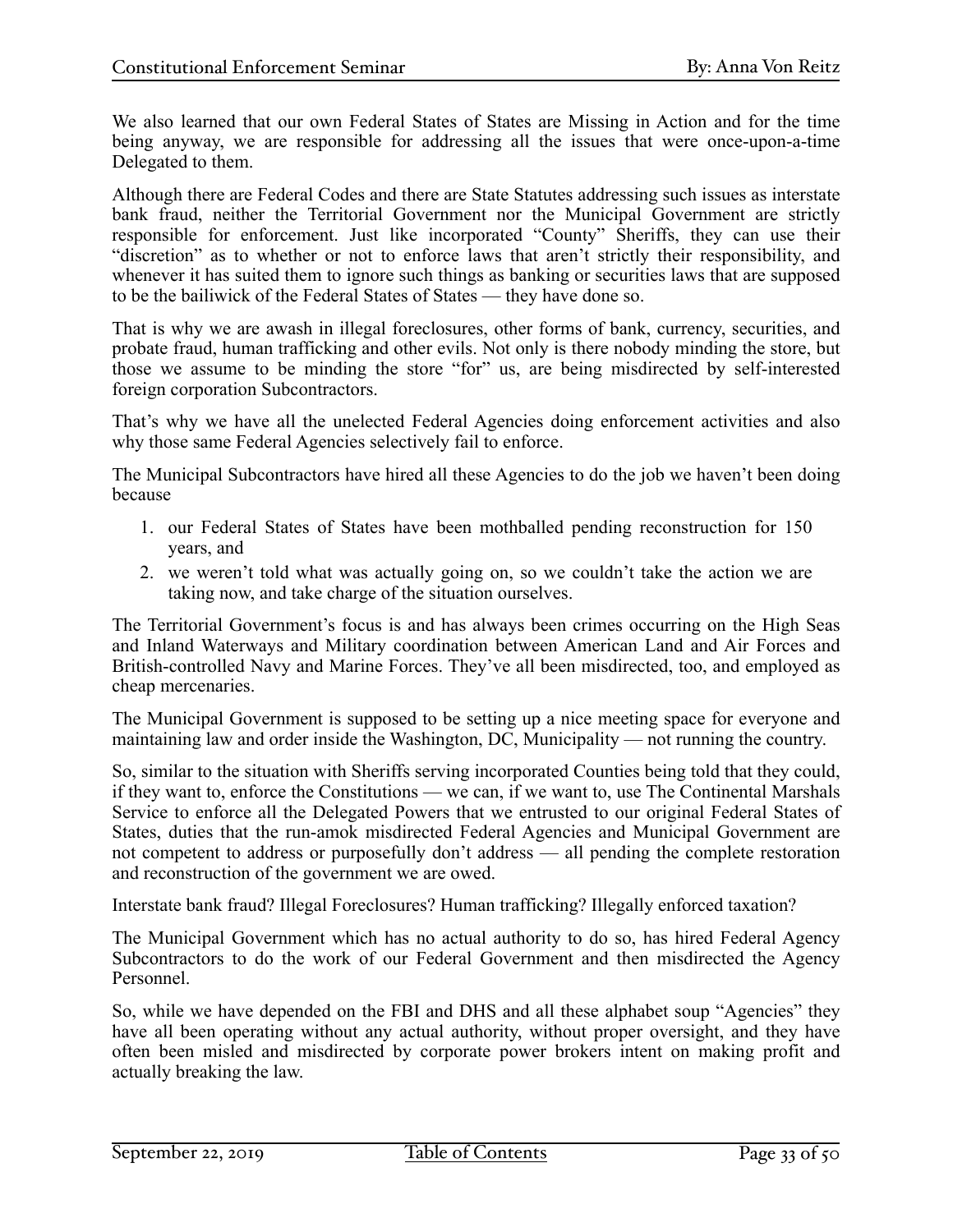In many cases, as we have seen, these Agencies have contributed to the problems and have been acting lawlessly on our shores. The FBI, IRS, BATF, BLM, FCC, and SEC are Prime Offenders.

The Municipal Government doesn't have any actual authority to grant to these Agencies and has been running them as private, for-profit, business operations. You see the problem?

So, now, you are getting a feeling for the scope of the problem and where you can serve as part of the solution to it.

Let's talk a little about how we can identify where our turf begins and their turf ends.

In recent years, the Municipal Government, which has no business operating outside its limited boundaries and for its limited purposes within the District of Columbia, has been going around arbitrarily making claims of "federal" interest in school properties, county and state-of-state facilities, contract postal service stations, hospitals, universities and wherever any "federal" money has been invested; however, for these claims to have any validity the actual State must have officially granted the land to the federal government, and no such action has been taken. Thus the gross "federal" overreaches and attempts to extend "Federal Zones" fall flat upon investigation and demand to see evidence that any actual State (not "State of State") ever granted the land in question, and also fail the test of being used exclusively for a designated and enumerated federal purpose.

When the British Territorial States of States secretively substituted themselves for our "missing" Federal States of States in the 1860's–1906, they made merry making all sorts of "land grants" to groups and institutions they favored. Some of what was done was intended to be good and not merely payback for cronies — for example, they established "land grant universities" that have not only built their campuses on the land granted to them by Territorial State of State organizations acting "for" us, but have developed and/or sold off land originally granted to them for profit supporting their programs. There are many examples of public campgrounds, summer youth camps, state parks, recreational facilities, swimming pools, historical sites, public gardens, libraries, and other worthy efforts being funded or partially supported by land grants made at this time.

Still the fact remains that all these organizations substituting "for" us were largely operating on the premise that a non-existent emergency provided them with the authority to do all these things and make all these investments "in our names" and that is simply untrue; these actions were taken by small groups of political and social activists, largely British sympathizers of the Fabian persuasion, who found a backdoor means to gain an unauthorized position of stewardship over our assets. Polite pirates, in other words.

For purposes of establishing court jurisdiction and enforcement authority these land grants still belong to the actual States and the investment of "Federal" money does not change that.

Another pregnant issue is the status of the Western States formed after the Civil War. They have never been formally enrolled as States, because there was no land jurisdiction Congress called to confirm them. Thus, they have been operated as Possessions as in "Territories and Possessions" even though they are owed full status as States. This is why their land assets have not been transferred to State control as mandated by the Organic Law, and they have instead been "managed" under custodial proprietorship by Territorial and/or Municipal State of State organizations.

Nonetheless, when the actual landlords appear, the Federal Employees need to stand down. The Statehood Compacts stand over any custodianship or foreign State of State authority. This is the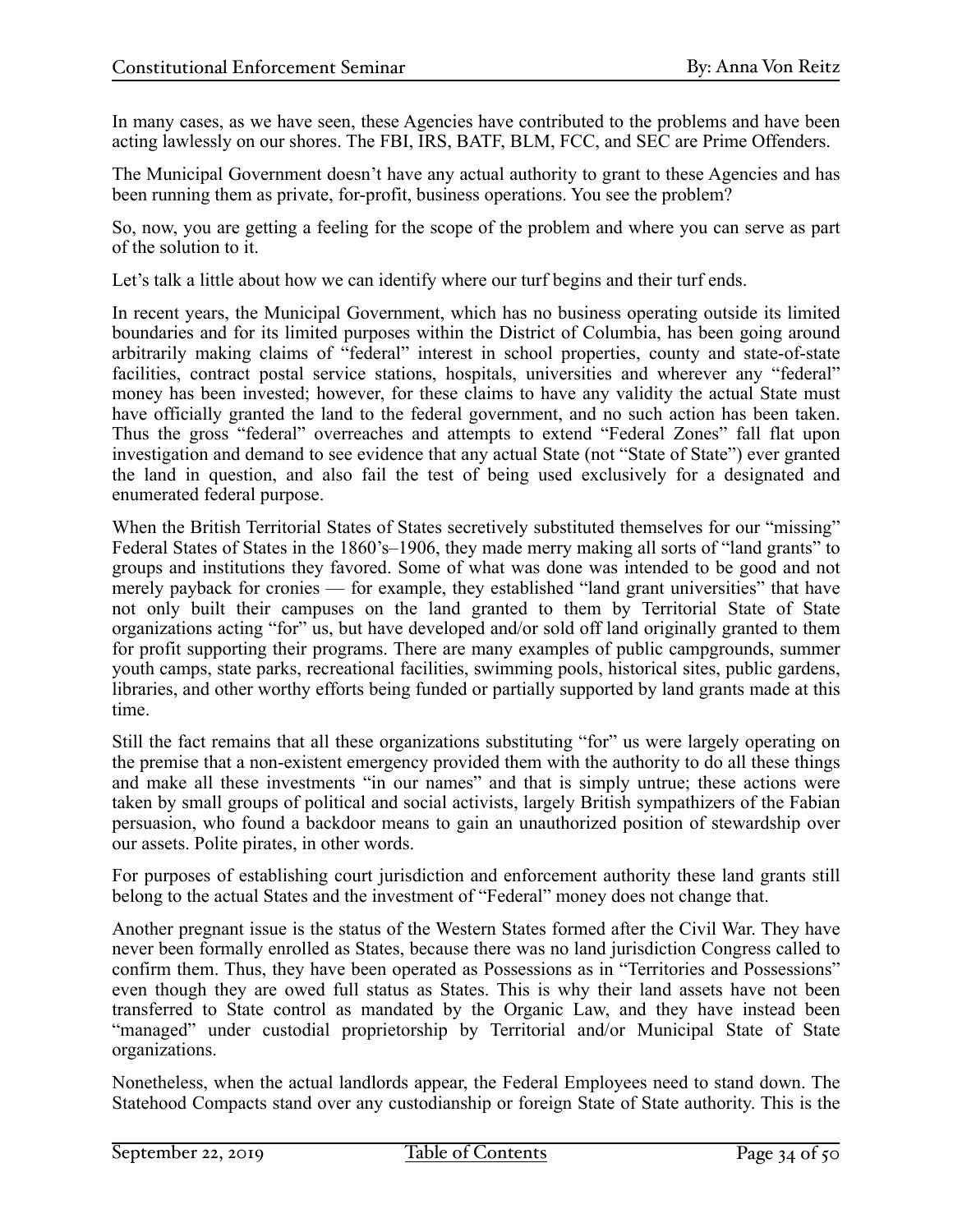issue underlying the Oregon Wildlife Refuge stand-off and it affects all the Western States. Any hostile action taken by any Federale against any State Citizen in the Western States is a Trespass, whether or not those States are under a Federal Proprietorship.

Obviously, our Sheriffs and our Continental Marshals must be giving due consideration and studying up on these and similar issues and historical circumstances to rightly determine where Federal, especially Territorial, jurisdiction begins and ends on the ground. They will be greatly aided in this once the Bar Association shackles are loosened, our Courts reopen all across the country, and more and more former Bar Attorneys and Paralegals become available to assist with such questions.

The military judicial district ploy was such a success that the run amok federal corporations have tried their hand at creating all sorts of "districts" — historic districts, water and soil districts, school districts, etc., etc., etc., — but all comes down to the same thing. They have been acting "for" us and in our names, while we are perfectly competent to act for ourselves, and doing this is not part of their contract. As such, it is a usurpation upon our authority and often results in totally unauthorized spending that takes place without fiduciary responsibility or restraint.

Thus the good accomplished is counter-balanced by the evils of unaccountable and merely "presumed" to exist trusteeship, one of the problems which is likely to be a very common complaint until The Dead Baby Scam is shut down and so-called "international service providers" are made aware of the limits of their authority and the accountability they owe to the American States and People.

Much of the great evil we face is simply ignorance and business affairs run wildly askew because foxes, especially bankers and military contractors, have been allowed access to the hen house by political lobbyists substituting themselves for sober and accountable financial fiduciaries.

This country has not enjoyed a normal course of business since 1865, and it went completely off the map in the 1930's, so much of what we face involves probate, bonding, insurance, and securities fraud, purloined escrow accounts and assets, and damage caused by unlawful conversion and illegal asset stripping, embezzlement, illegal foreclosures, bank and currency fraud, counterfeiting, currency and commodity rigging, and other forms of serious white collar crime.

Those who have been acting "as" our agents and running this rock pile have prosecuted their competitors with great zeal and turned a very blind eye to their own sins against us. So another aspect of the work set before The Continental Marshals and United States Marshals especially, is to interface with the military as we negotiate the end of the Military Protectorate that has been foisted off on us for six generations in lieu of our own government.

While I am thinking of it, I also want to remind everyone that actual States have physical, geographically defined boundaries. "States of States" do not. States of States are called "inchoate" or incomplete states because they have no material substance of their own; they are business and service organizations, either corporate — that is, unincorporated, or incorporated.

Another point about State identity and structure is that actual States are formed by Compact, not by Constitutions. Underline that — our States were not created by any Constitution. Our States were created by social and political Compact.

Many Americans are confused and think that their country and their states were created by the Constitutions. That's like thinking your house was created by a maintenance contract.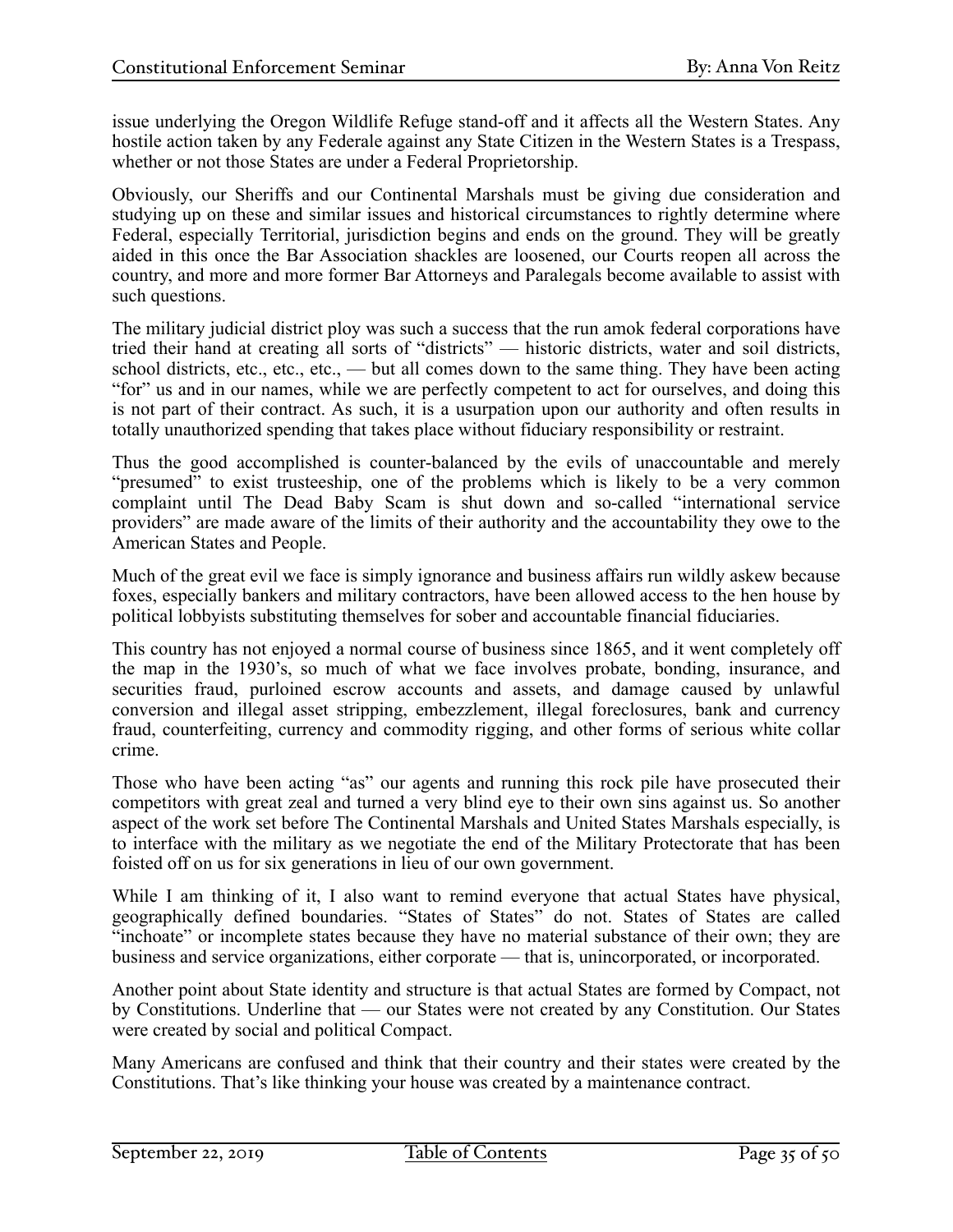Many patriotic Americans get all bound up about the Federal Constitutions and about the various State of State Constitutions, but from our perspective, the only importance the constitutional agreements have for us are:

- 1. to uphold our State's actual obligations as stipulated; and
- 2. to enforce the guarantees and "good faith service" we are owed.

And finally for this little segment — this is of utmost importance, underline it and remember it the rest of your days — only the actual States are Parties to the Constitutions.

This means that only the actual States of the Union have the right, power, and standing to enforce the Constitutions and only the People — the State Citizens — have standing to bring demands and disciplinary action against the Federal Subcontractors.

Every American is owed good faith service from all Federal Government Employees and all Federal Subcontractors, but it is the actual States of the Union and the People acting in the capacity of State Citizens who can put pedal to the metal and put Constitutional Enforcement into overdrive.

It has always been our right and our responsibility, but we didn't know and weren't told how far off course things had gone, and our erstwhile Federal Subcontractors did nothing to assist and enable their Employers. Quite the contrary.

Both the Queen and the Pope have collaborated through the instrumentalities of commercial corporations chartered under their auspices, to genocide Americans on paper, and we have clear and convincing evidence that at least some elements in the Municipal Government intended to genocide us physically, in an effort to get rid of their Priority Creditors.

Nothing that we have discovered would lead me to believe that there is any sincere political agenda involved in any of this. An easy 90% of this is centered on usurpation for the purpose of unjust enrichment, bunko schemes, identity theft, credit fraud, probate fraud, unlawful conversion, trafficking/kidnapping, inland piracy, securities fraud, commodity rigging — its all about money, not politics, and its crime, not politics, driving it.

So, the call has gone out and the watchfires have been lit. Americans are shaking off the dust, and are straightening out their own deliberately falsified provenance and political status records. The actual States are assembling for the first time in a hundred and fifty years. The National Militia is organizing.

The actual military will side with us.

The US Navy is going to figure out that the Queen is acting under our delegated authority and anything she orders that harms us is:

- 1. Gross Breach of Trust,
- 2. grossly illegal, and
- 3. they are liable for following criminal orders just like the Nazi jocks at Nuremburg.

The Marines are going to shake awake, too. The Jar Heads have been shouting, "I am an American!" every morning for generations. When they figure out that foreign Subcontractors have been misdirecting them and defrauding the folks back home, there's going to be Hell to pay.

The Army, God bless them, might be slow, but the Mills of God grind very, very fine. And the Air Force won't be far behind.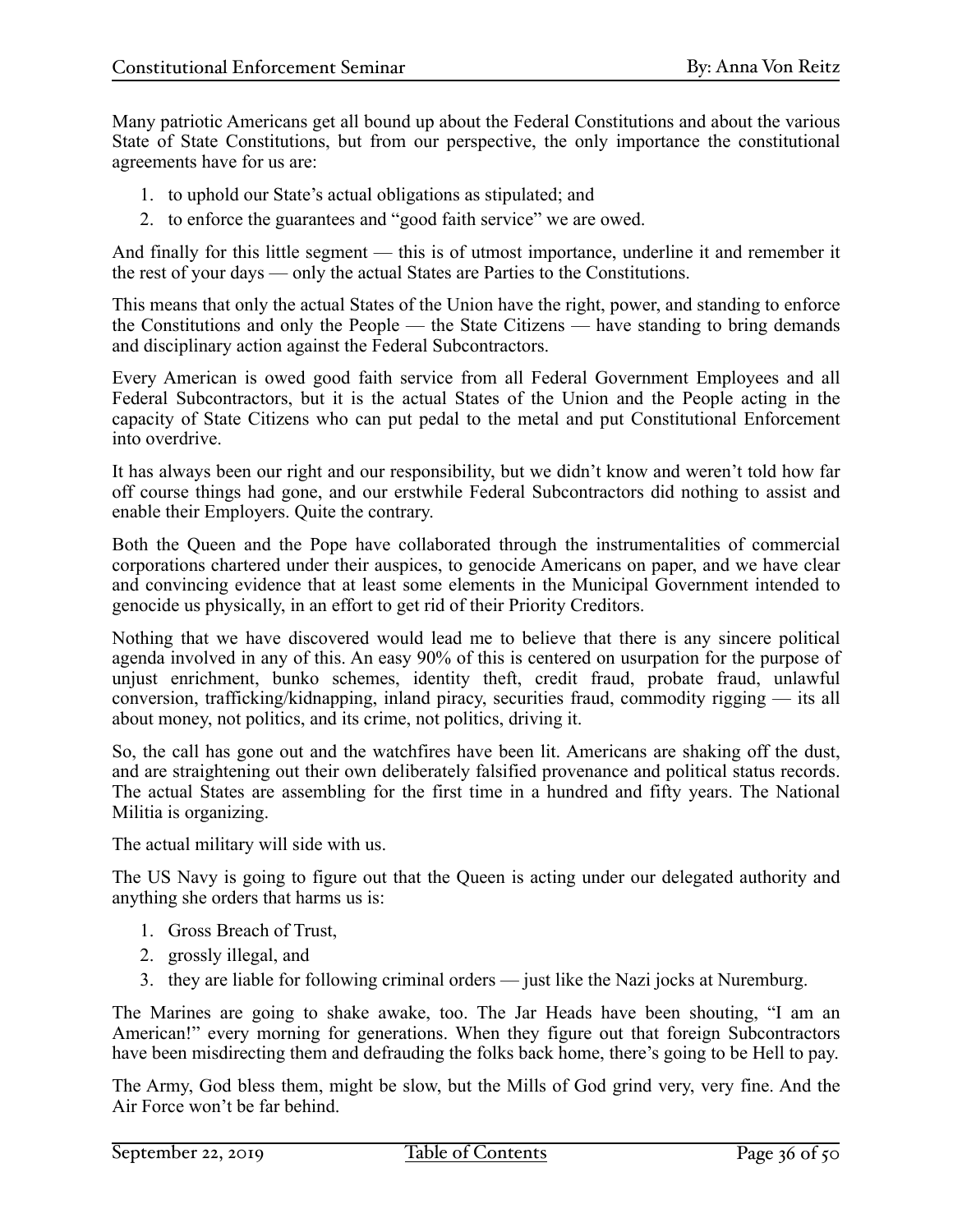No matter how corrupt the Top Brass is, there's a Magic Moment when they realize that enough is enough and "we" aren't going to take it anymore.

Our flag — our flag — has been hanging, struck, face down in the Capitol Rotunda for a hundred and fifty years, for no justifiable reason at all. It's time to change that.

Now, if you are like me, you already know that no Yemenis bombed those Saudi Oil Refineries. You've seen the NATO missiles used to deliver those heavy payloads. You know what to think.

And you know that Mr. Trump's "harshest sanctions ever against Iran" are just a build up to some nasty False Flag on our own soil, or elsewhere, calculated to mislead the American Public into war once again.

Let me tell you something — Iran hasn't fought a war outside its borders in over 200 years. They aren't the Aggressors in this situation, and that's for sure.

Our criminal out-of-control Foreign Subcontractors — the Queen and the Pope, are the Aggressors, just as they always have been. And Mr. Trump is, thus far, going along with this like a trained duck.

For your information, the Queen and the Pope have been playing the same game since The French and Indian War: get the Americans to fight the war for them, get the Americans to pay for the war for them, and keep the profits for themselves. George Washington thought we should get a cut from it. I think that the Queen and the College of Cardinals should be out there in the field in their bedroom slippers fighting their own battles.

Anyway, that quid pro quo, in a nutshell, is why we have been in nearly constant war for 150 years, while Iran has been at peace. That's why our veterans stand on street corners holding signs that say, "Vet in Need".

It's the moral fault and the greed of our purported Friends and Allies acting "in our names" that caused all of this misery, that has undermined our country, that has stolen our bread and our identities and our credit, that has spilled our blood, polluted our country, ruined our currency, and many other ills.

Well, use your own heads. If you can't see who our real enemies are and always have been, you really do need a bolt of lightning.

We, the American States and People, are not going to suck their toes anymore. We're not going to fall for their Big Lies and False Flags anymore. And we're not going to sit idly by, being fleeced and used for gun fodder, anymore. So, it's time to up anchor and sail. And time for the Joint Chiefs to be "fully informed".

End Part 6.

——————————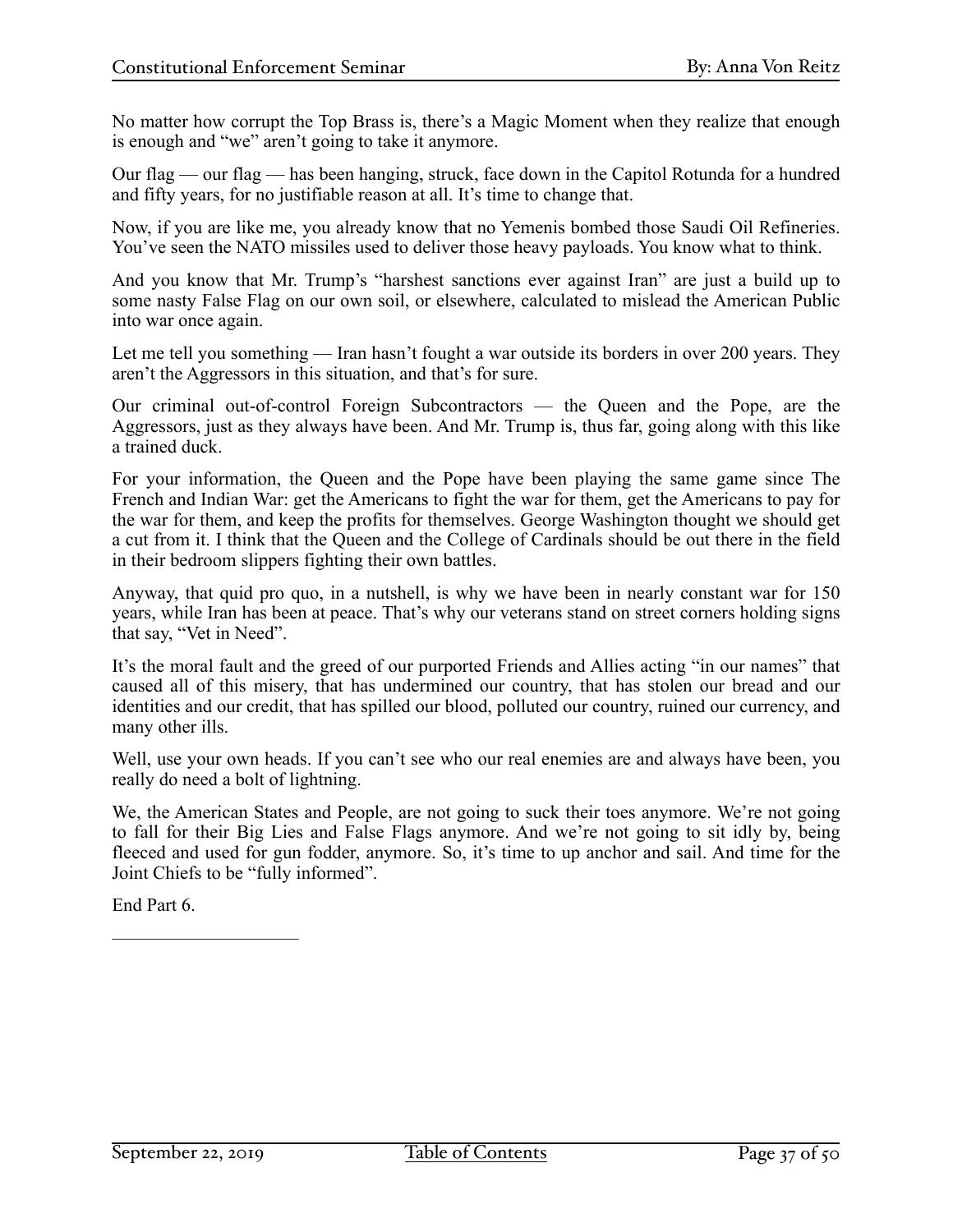## <span id="page-40-0"></span>**[Constitutional Enforcement Seminar Part – 7](#page-2-0)**

#### **American Civilian Enforcement Organizations (ACEO's)**

County Sheriffs — elected Peacekeeping Officials

Sheriff's Deputies — County Peacekeeping Officers

County Militias — County Peacekeeping Officers

State Militias (not to be confused with State of State Militias) — State Peacekeeping Forces

State Militia Special Forces — for example, actual Texas Rangers — State Peacekeeping Officers

The Continental Marshals — International Peacekeeping Officers/Land and 10th Amendment **Jurisdiction** 

**———————————————————————————————————————**

United States Marshals — International Law Enforcement Officers/ Delegated Sea Jurisdiction

State-of-State Militias and National Guard Units — National Law Enforcement Officers working "for" us, but under the command of corporate officers of the Foreign Subcontractors, Law Enforcement Officers (LEOs)

State Troopers — Law Enforcement Officers

Municipal Police — Law Enforcement Officers

Commonwealth Police — Law Enforcement Officer

Incorporated "County of" Sheriffs — Law Enforcement Officers

Incorporated County Deputies — Law Enforcement Officers

You will notice that the highest official on the list is the elected County Sheriff and he is a "Peacekeeping Official" so long as he is:

**——————————**

- 1. declared as an American State Citizen and
- 2. working for an unincorporated County.

You will also notice that all officers above the line are "Peacekeeping Officers", and all those below the line are "Law Enforcement Officers".

And you will also notice the pecking order — these are ranks of authority.

Public Peacekeeping Officers always outrank private Law Enforcement Officers. Always.

Many LEOs need to be reminded of that fact and of the only thin claim they have to separate authority: the Pinkerton Laws.

The genesis of private law enforcement in this country began after the Civil War. The western railroads were carrying people and goods from coast to coast. They were also carrying the mail and payrolls for both the military and private corporations — like the railroad corporations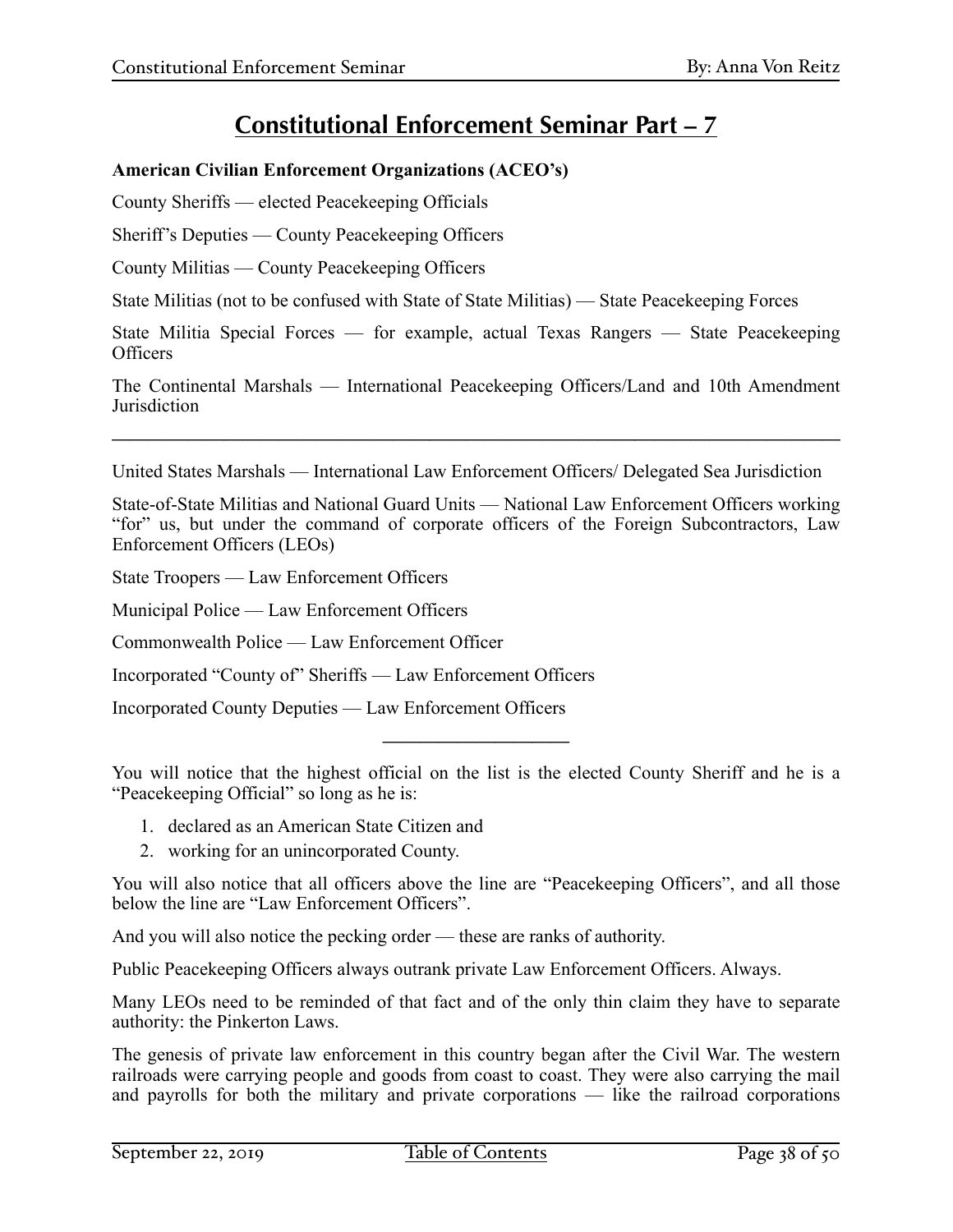themselves. The trains were being attacked and robbed by outlaws like Jesse James and so were the banks. To combat this, the Pinkerton Laws were passed by the then-Territorial Congress, allowing the railroads, banks, and postal servicers to hire and/or run their own private security services. The British Company hired by the Continental Railroad for this purpose was the Pinkerton Agency, and so, these became known as the Pinkerton Laws, and the name "Pinkerton" has been applied to private corporate security agents and agencies ever since.

The FBI is exactly such a Pinkerton Agency. So is TSA. So is the local incorporated "County" Sheriff. And so are the floor walkers at Walmart. They are all corporate employees operating in a private capacity, for-profit, for-hire, under contract.

Technically, the only place these Security Agents have any claim to authority is on the railroads, the railroad right of ways, the Federal Post Offices, and Federal Post Roads. The basis for even that authority comes from the actions of a Scottish Commercial Corporation Board of Directors operating a foreign entity under conditions of constructive fraud, and on top of that, that same corporation went bankrupt in 1907, so even within the confines of private law it is my considered opinion that none of the "Pinkerton Laws" hold any weight at all.

Certainly, if any such agency or employee thereof ventures into a "law enforcement" capacity and violates the Constitutional Guarantees owed to the American States and People, they are on very thin ice, indeed.

Like many other aspects of the entangled Mess our government has become, the foreign Territorial and Municipal Subcontractors have endeavored to expand the reach and authority of the Pinkerton Agencies under their control, which they have employed to provide private law enforcement services. They have done this by tinkering with definitions of such things as "railroad right of way" and "post road", so as to expand their excuse for the use of private corporate security agents and agencies.

My point to all of you is that:

- 1. these people are not operating as State Citizens so they have no power of Citizen's Arrest;
- 2. they are employed as private security officers by corporations, which is the definition of corporate mercenaries;
- 3. there isn't any credible basis for their private law enforcement capability and
- 4. as already explained, they are being lied to by what they consider to be "official sources" so that they aren't acting responsibly.

I do not wish to cast any aspersions on individual Federal Agents, many of whom have served America with honor, but if you are being lied to about the basis of your own authority and fed horse hooey, like the idea that I run a rum distillery in Barbados — these guys aren't playing with a full deck. They are being deliberately misinformed and misdirected, and that makes them dangerous — to themselves and to others.

How would you like to be one of the FBI Agents who set up the ambush and murder of LaVoy Finicum about now?

But to be fair, they were acting on false premises, had probably been misinformed by their "sources" and everyone concerned including the incorporated "County" Sheriff's Officers were assuming the existence of authority for themselves that in fact doesn't exist.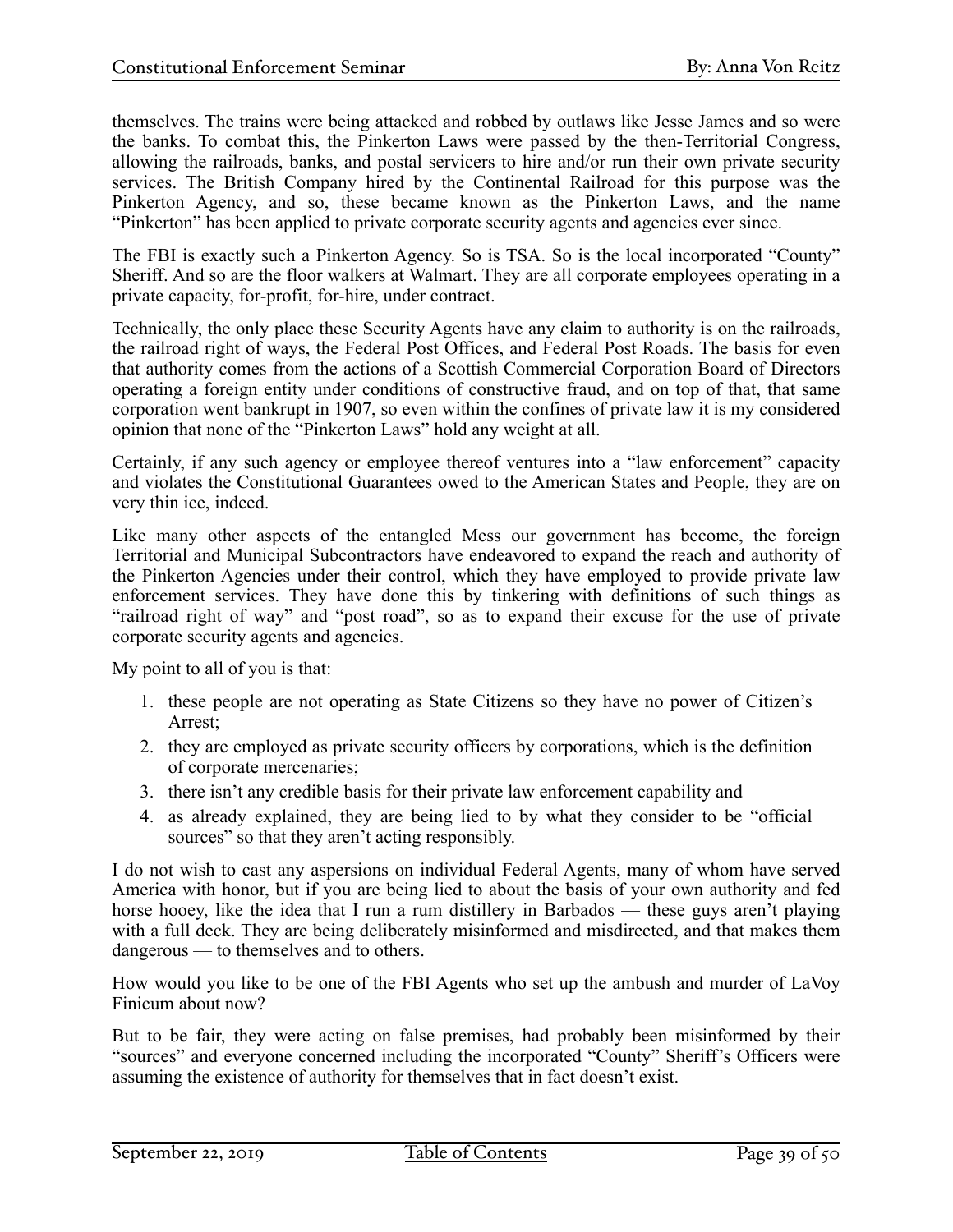When you straighten out your falsified identity records and political status records, and join your State Assembly, you have actual power. You not only have the General Power of Citizen's Arrest, you have the Specific Power of the State backing you.

The LEOs who have been swaggering around brandishing billy clubs and tasers need to get the word.

They've been assuming that they have legitimate power and that they are Big Cheese because they work for The Man, but in fact, their butts are hanging four-square into the wind, and if they don't serve the American States and People, and don't honor our Constitutions, they've got no business being here and the actual Law Enforcement Power of the States and People can and will fall on them like a ton of bricks.

The only reason that it hasn't done so already, is that we were deliberately misled and misinformed, too.

All peacekeeping officials and officers outrank all LEOs by many country miles.

All these men and women working as peacekeepers are soil and/or land jurisdiction elected officials or officers; some are volunteers, some are paid, and hopefully more will be paid in the future. Actual Sheriffs are elected by the State Citizens, actual Deputies are deputized by the Sheriff, the State Assemblies operate and man the actual State Militias.

And no LEO anywhere has any right or reason to mistake us for combatants in a commercial mercenary war that never involved us and which ended 150 years ago.

Our Continental Marshals all operate in international jurisdiction under the auspices of The United States of America.

All the State Militias and actual County Sheriffs all operate in national jurisdiction under the auspices of their actual State.

If anyone says one word against our militiamen and women, mark them well as either another ignoramus who needs to be educated about his own country, or one of those who have betrayed this country and its people for the sake of political power and money.

If anyone teaches you to use oxymorons like "Sovereign Citizen" and tries to blackball Patriots, shove it back down their throats — because those same people clearly think that you are a fool and that you can be persuaded to undermine and mistrust and ridicule and even open fire on other Americans who are doing their actual duty to defend this country.

It's time we put the Butcher's Bill on the Queen's Account.

And it's time we called the Pope out for the Roman Pontificate's part in all of this.

And time we all wised up. LEOs included. FBI included. CIA included. DIA included. We've all been played for chumps and fleeced blind.

It's not nice to fool Mother Nature, and it's not safe or smart, either, to defraud your actual employers.

As our people correct their political status records and join their State Assemblies, they naturally fill up their County Assemblies, too. As they hold their elections all our vacated offices are filled and the Civilian Government owed to this country is reborn anew.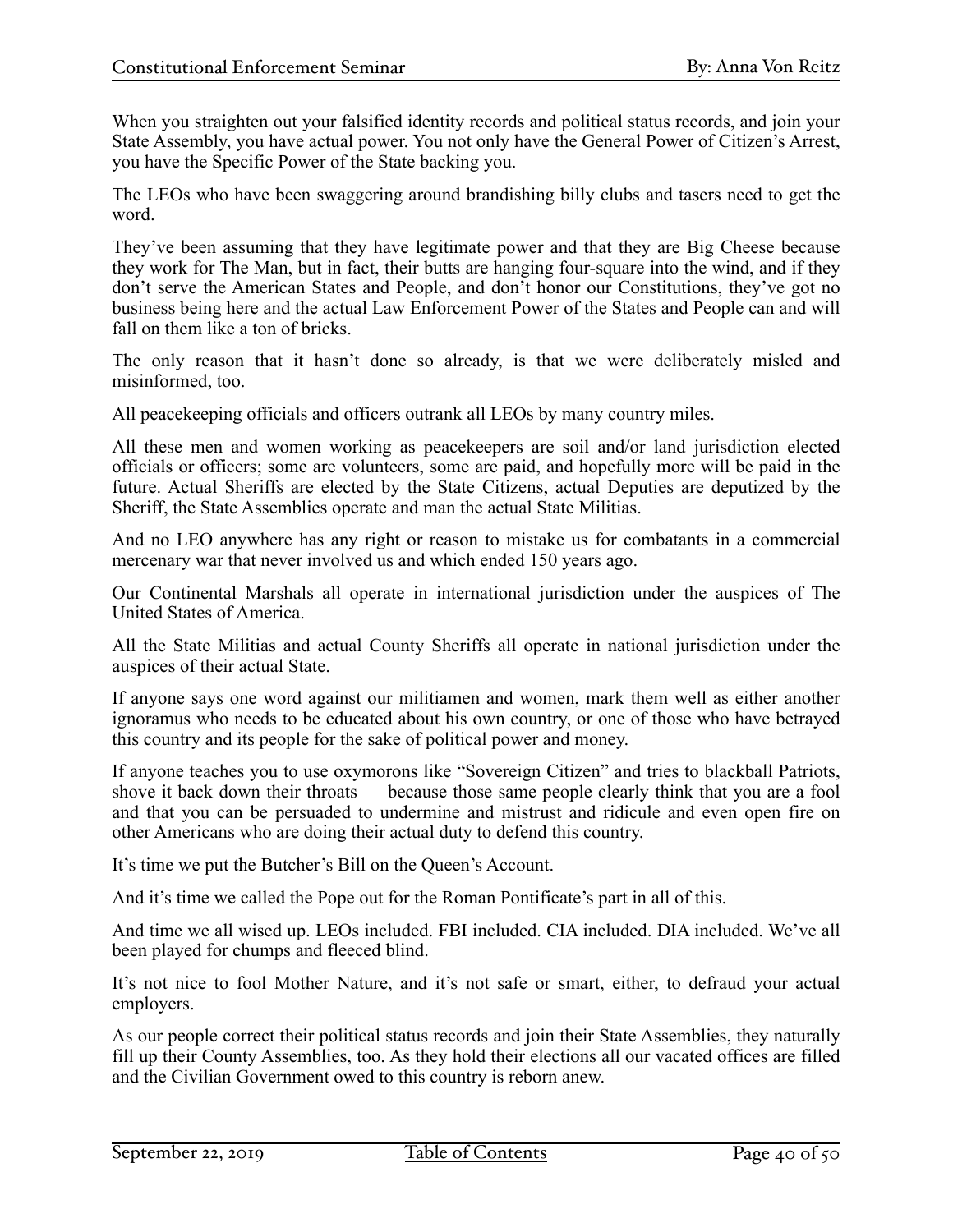As our American Civilian Courts begin to function again throughout the land, in State after State, the military tribunals will be forced to shut down, and the graft and racketeering, the abuses of power, the extortion, and the asset stripping will be at an end.

As our courts reopen the power of the Bar Associations will be broken and the coercive powers of the Court Rules will lose their grip.

As we press forward to end The Dead Baby Scam and teach people to record the births of their children instead of registering them, these European con artists won't be able to place false and repugnant claims of ownership against our people and their assets.

As we restore our actual government the entire world will change for the better, for it will no longer be under the pall of faceless, nameless, unaccountable, unelected corporations and thugs.

End Part 7.

——————————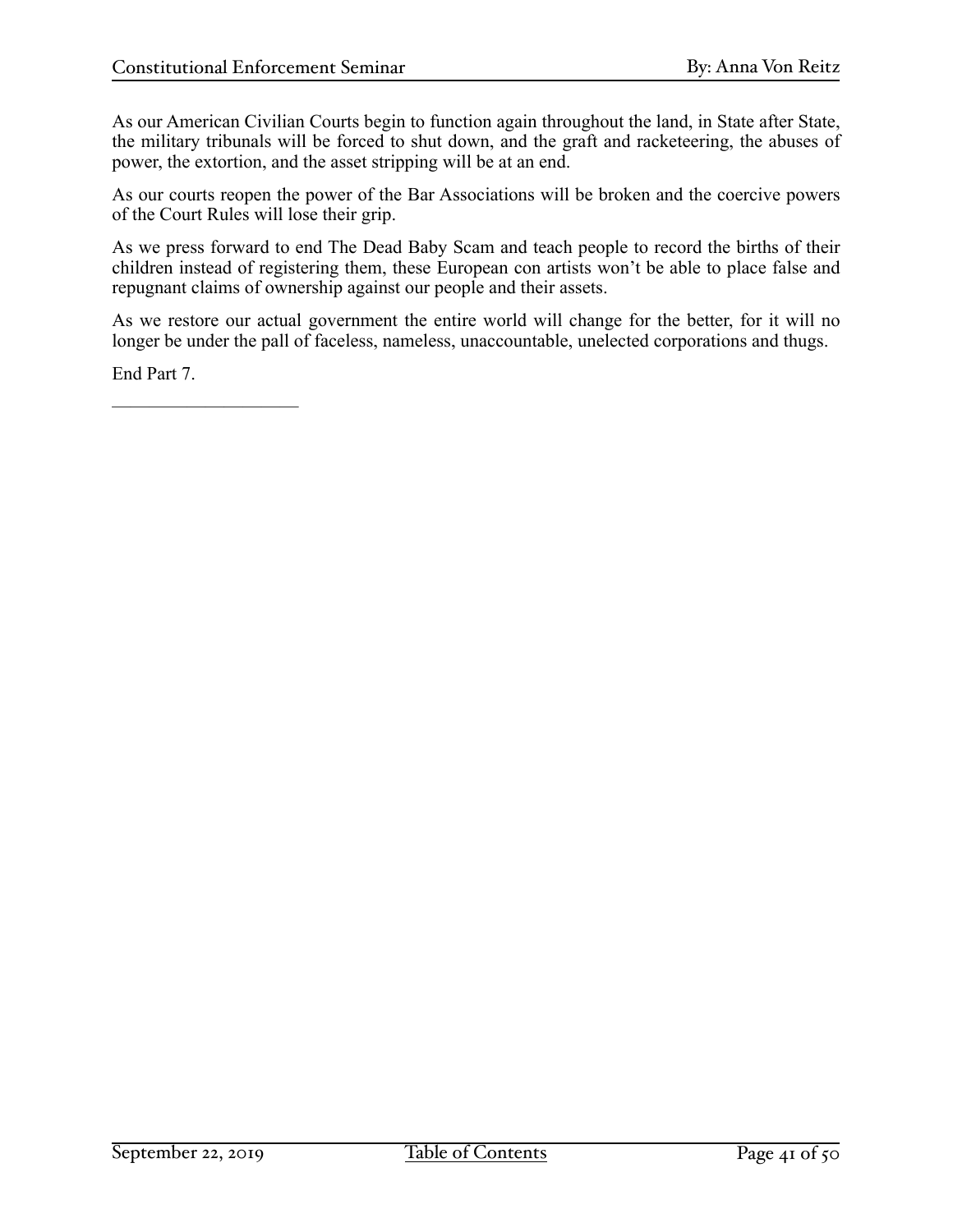### <span id="page-44-0"></span>**[Constitutional Enforcement Seminar Part – 8](#page-2-0)**

So you may be asking — why is a peacekeeping official higher in rank than a peacekeeping officer? And why are both higher on the totem pole than law enforcement officers?

It's because, in the first case, peacekeeping officials are elected. A whole bunch of people examined a man's (or woman's) credentials and their attitude and their understanding of the job, and they approved of him or her to do the job. When you've got a beef with an elected Sheriff or Justice of the Peace, you've got a beef with all the people who did the electing.

And as for the second question, why do all peacekeeping officers outrank all law enforcement officers?

It's because peacekeepers are public officers and LEOs are private officers.

The focus of peacekeepers is to protect people and their property and to enforce the Public Law. The focus of law enforcement officers is to protect the corporation they work for and enforce private laws.

About now a lot of the LEOs out there are bristling. They go out there everyday and risk their lives as much as any peacekeeping officer, and many LEOs think of themselves as caring for people and protecting their communities, and to the extent that that is true, that's wonderful.

However, the fundamental fact is that peacekeeping officers work for the Public directly and are tasked to protect the Public Good and to enforce the Public Law. LEOs may work for the public indirectly as subcontractors, but there's a foreign, for-profit corporation acting as a middleman, and that corporation directs their actions and priorities. It protects itself and its self-interest first.

Like the Supreme Court told Sheriff Mack — well, you can enforce the Public Law if you want to. And it's left for Sheriff Mack and men like him to hear the rest of the unspoken part of that message: you can enforce the Public Law if you want to, but it's not going to advance your career. It's not going to win you Brownie Points from the corporation you are working for. It's not a mandatory part of your job.

When a LEO is working on a public contract, say, working as a State of State Trooper in a typical Public Safety Office — enforcing the Public Law surely should be a mandatory part of the job. The corporation he is working for is receiving public funds to do what appears to be a public job, so Joe Public is his ultimate employer, right? And Joe certainly intends for him to enforce the Public Law. That's what Joe Public is paying for and what Joe expects.

Most of us assume that when you receive public money you work for the public and in a public capacity, but no, that's not how it works anymore.

Foreign for-profit corporations have taken up a middleman position, inserted themselves in the cash flow stream, and they now dictate how our public money is spent. So they spend it on protecting themselves first and plumping up their profit margins second, and devil take the hindmost on all the rest.

What do you expect? They are foreign, for-profit corporations. They are foreign, so they don't give a rat's rump about the people they serve. And they are here to make a profit.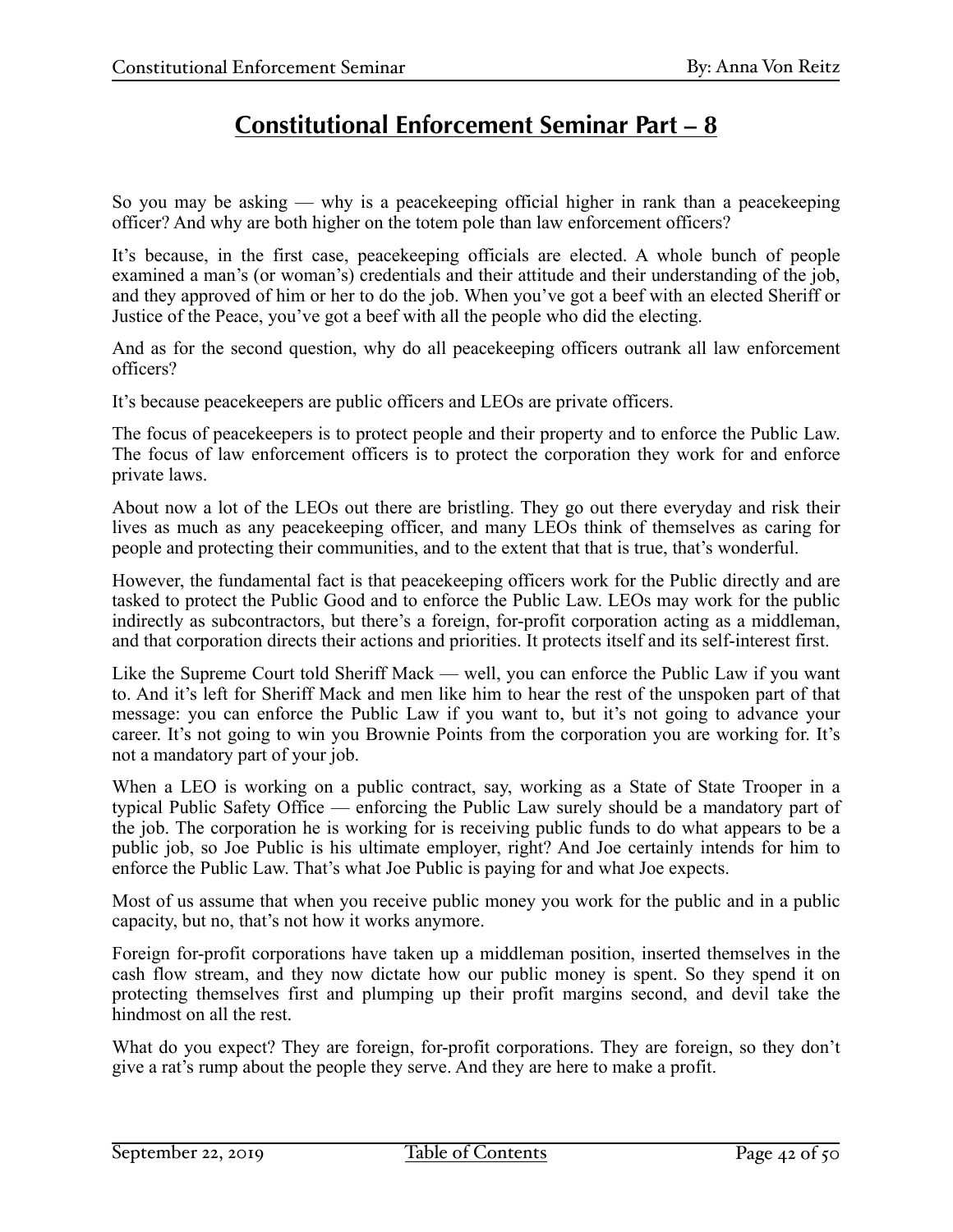So these corporations calling themselves "states of states", like State of California, spend your money which you allocated for the enforcement of your Public Law, on the enforcement of their private, corporate law instead.

And guess what? Their private corporate law always favors them and it always involves statutes and codes and regulations. It doesn't involve Public Law at all.

I have a good friend who is one of the most respected attorneys on the West Coast and a former State Supreme Court Judge as well. He's about thirty years older than me and still sharp as a tack. He witnessed the unlawful conversion of our government firsthand back in the sixties when men like LBJ started handing out the Federal Kickbacks as bait to get the States and Counties to incorporate.

Here's a quote from him about it:

"Nobody saw it coming. Nobody understood how it worked or what impact it would have, except of course, the attorneys. Those of us who had resisted the Bar up to that point and continued to act as Counselors of Law gave up and decided to join the Bar and pursue careers in contract law, because that's all that was left."

When the State Legislatures and County Boards all stupidly voted to incorporate they ceased to be public bodies. They went private, and most of the people voting for this, to say nothing of Joe Public, didn't know the consequences of doing this.

Now I am going to repeat that so that everyone understands: when the state legislatures and county boards voted to incorporate, they became franchises like Dairy Queen franchises, of the Foreign Subcontractors who were already running their "federal" operations as commercial corporations.

So, take in the view: our own Federal States of States were mothballed and the British Territorial Subcontractors came in and very quietly substituted their own States of States organizations as a temporary emergency measure back in the 1860's. Soon after that, they incorporated these States of States organizations, and began running them as corporate franchises. Ever since then these bodies like the State of California Legislature have been pretending to "represent" the Public, but are in fact private, foreign corporations merely in the business of providing governmental services.

What you think of as "your" State Legislature, isn't your State Legislature. It's nothing but a bunch of people elected to run a foreign for-profit governmental services corporation franchise, like a local dealership franchise of General Motors. It's not a public body, though it's pretending to be one, and it's merely claiming to "represent" you and your public interests.

And thanks to LBJ, most of the Counties in this country have been commandeered the same way. They had to incorporate as franchises of these foreign State of State organizations in order to get a share of all the federal kickback money that LBJ unleashed as Federal Block Grants.

In this way, via incorporation and enfranchisement and semantic deceit, these private corporate interests have endeavored and largely but not entirely succeeded in substituting their government for yours.

It all happened in the twinkling of an eye, hinged on a single vote by people acting with no authority to convert your government, with no public debate, no public notice, and no full disclosure of what the ramifications would be.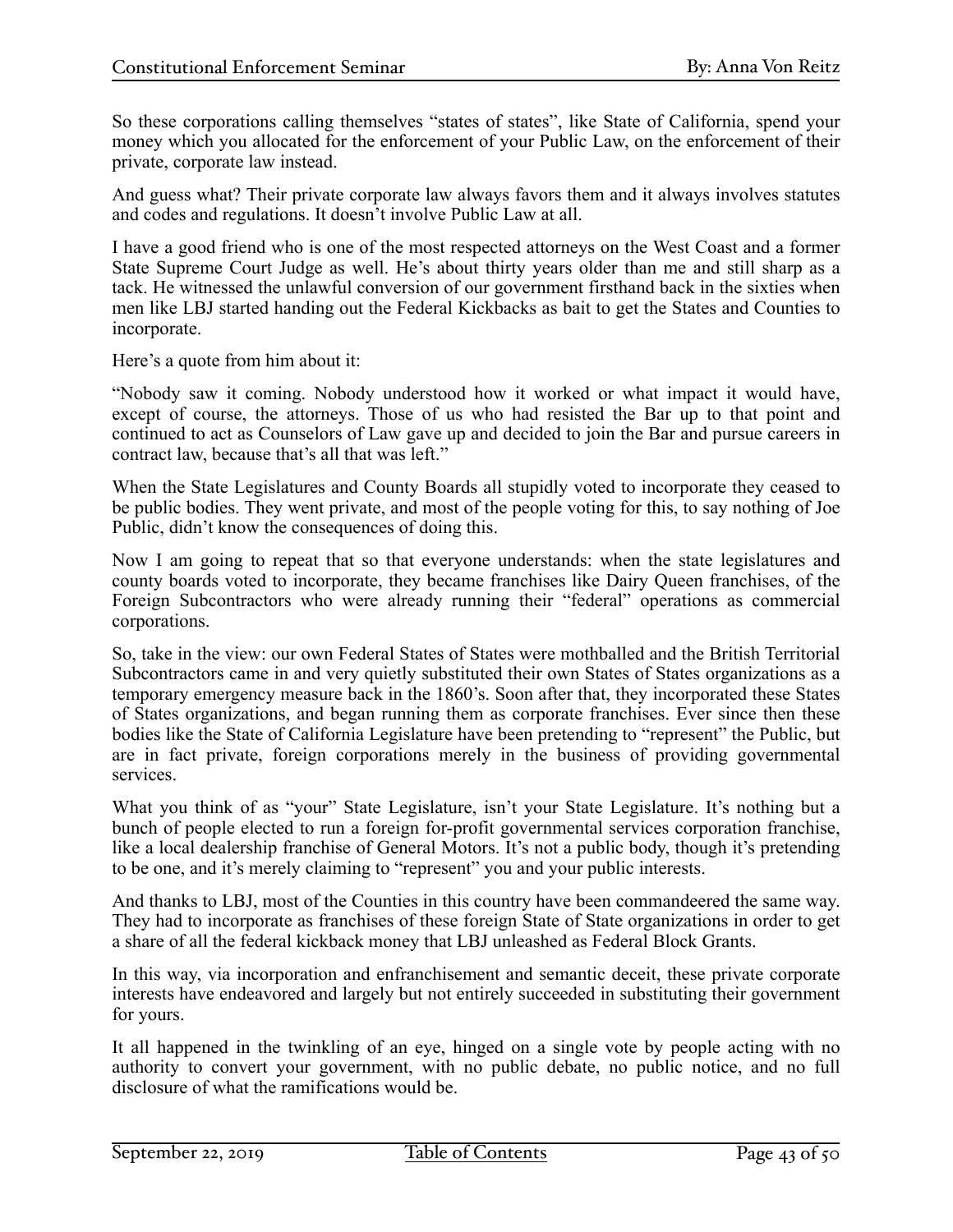And now, as of December 21st of this year, they think that they are going to make all this legal chicanery — their illegal and unlawful "friendly" corporate take over of your government — a permanent arrangement benefiting themselves at your eternal expense.

We need all the peace keepers, all the LEOs, and all military on our side on this.

Every law enforcement agent, every federal employee, every State-of-State employee, every member of the American military, every Sheriff, every Peacekeeper, every LEO, and every member of the public has to wake up.

It is really no surprise that these foreign, for-profit governmental service corporations have served themselves.

They did this mainly by falsifying your identity "for" you, as we've seen, with The Dead Baby Scam and the falsified Masterfiles and use of coercion under False Pretenses to force you to enroll in Social Security and force you to sign up for Selective Service and all the rest of it.

They also acted "for" you to take control of your water and power utilities, your natural resources, your commodity and currency markets, your hospitals and schools, and virtually every other public or private institution they could glom onto and "administer".

Oh, and of course, your public investments. All of these State of State corporations are absolutely immensely wealthy, because they have been siphoning off your wealth for decades while purportedly acting in your behalf.

Last, but not least, they have taken away your rights and converted them into pay-for-play privileges.

Driver licenses. Marriage licenses. Business licenses.

And it's all bogus. It's all criminal. It's all commercial fraud and restraint of trade in one kind or another.

Not surprisingly, then, these monsters in suits have also unlawfully converted public peacekeeping offices into private law enforcement offices. They have done this by "de-funding" your public peacekeeping offices and paying for their private law enforcement offices with your money. They then use the LEOs they've hired "in your name" to harass and intimidate you and do things like evict you from your homes when you fail to pay fraudulently constructed mortgages.

All those nice people in the State of State Legislature? Most of them are clueless. Most of them spend their days plowing through crap up to their eyeballs and listening to people complain. Most of them get paid a pittance and per diem. It's the same with the County Board and all the various Commissioners.

They are just cogs in the wheel like the judges who stare at me and say, "But, but, but…that's the way we do it. That's the way we've always done it.…" Because they can't remember a time when things were done differently.

There are, however, some criminal kingpins, some true King Rats, embedded in or just outside of all these organizations. And, thankfully, they aren't hard to spot once you know what you are looking for.

So, not surprisingly the corporations "representing" our Representative Government, have defunded our Public Offices and funded their Private Security Services — their Pinkertons,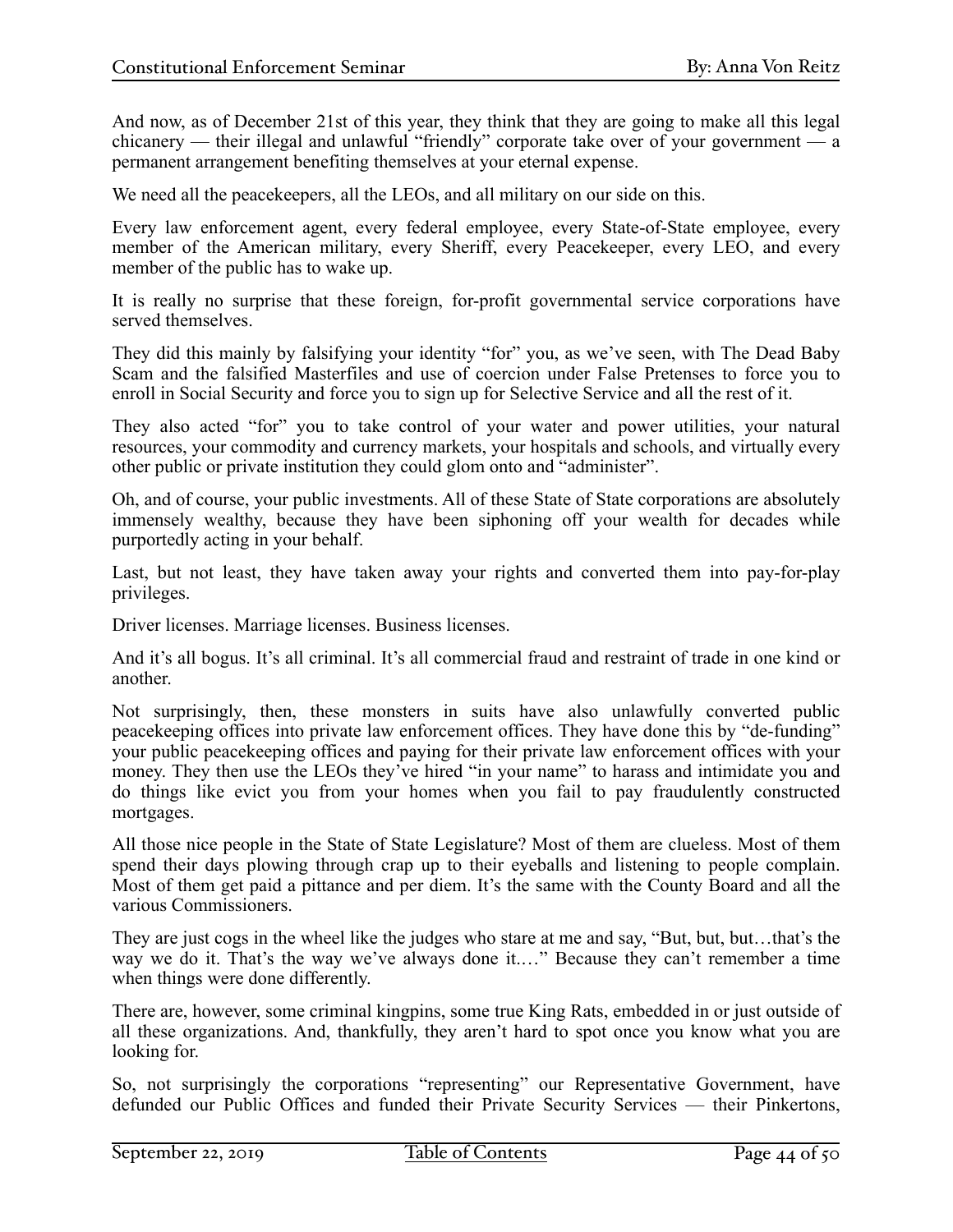instead. Now, the LEOs aren't going to like this, but they are by definition corporate mercenaries, just like the Belgian shock troops going into Angola. They work for corporations on government contracts, which is not the same as working for the actual government.

The State of State Troopers, for example, are "government corporation" LEOs—as we have seen — they don't have any legal basis for their operations, as the Pinkerton Laws like the 14th Amendment ceased to have any validity public or private, in 1907. Most of what they do doesn't have anything to do with protecting railroads or mail services anyway.

In fact, such gangs of men out patrolling our roads in squad cars and accosting and detaining us are acting under color of law and in a private de facto capacity repugnant to the Public Law, which does not even allow for such organizations to exist.

Think about it. There's really no difference between the "State of California" and GM, except the kind of business and the size of the business. And what happens if we let every Fortune 500 Corporation in America hire their own private army?

Right. We devolve into a corporate gangland, with various groups of thugs fighting with other groups of thugs over turf and client base and profits.

For that reason, private security forces, LEOs, that is, corporate mercenaries, had to be specifically allowed by an Act of the Territorial Congress and also for that reason, they were strictly limited to serve in the Public Interest to protect our railroads and mail service. Was that good or bad?

Well, at best it's a slippery slope. Using public funds to fund private security forces may have had some justification if it was truly needed to protect public transportation and public mail service and public payrolls in the Old West, but there is really no reason to use private security forces for these functions.

We could have just hired more Federal Marshals to do the job, or even Deputized members of the Militia. So why did we ever have Pinkerton Laws?

The answer goes back to British Territorial influence and cronyism. The Pinkerton Agency was a British Company and certain members of the Territorial Congress wanted to give them the fat contract.

All police forces in this country are supposed to be operating as peacekeeping forces. If they get a dime of public source funding they are in fact obligated to enforce the Public Law, but they aren't being directed nor encouraged to do so by the corporate middlemen. Instead, they are being misinformed and misdirected to protect the interests and bottom line of the corporations involved in this scheme.

I'll give you a good example of it.

I went with an elderly friend to the local State Trooper's Office to file a complaint about the abuse of Driver Licenses. When the secretary realized that we were giving Notice and a Report of Unlawful Activity — it's against the Public Law to license a natural right to travel on the Public Roads and this has been affirmed many, many times — she called one of the Troopers on duty.

He was a young man, just out of the Trooper Academy. He came in all buff and bristling, jaw muscles working, gun at the ready, and he launched into a tirade about, "Are you one of them Sovereign Citizens?"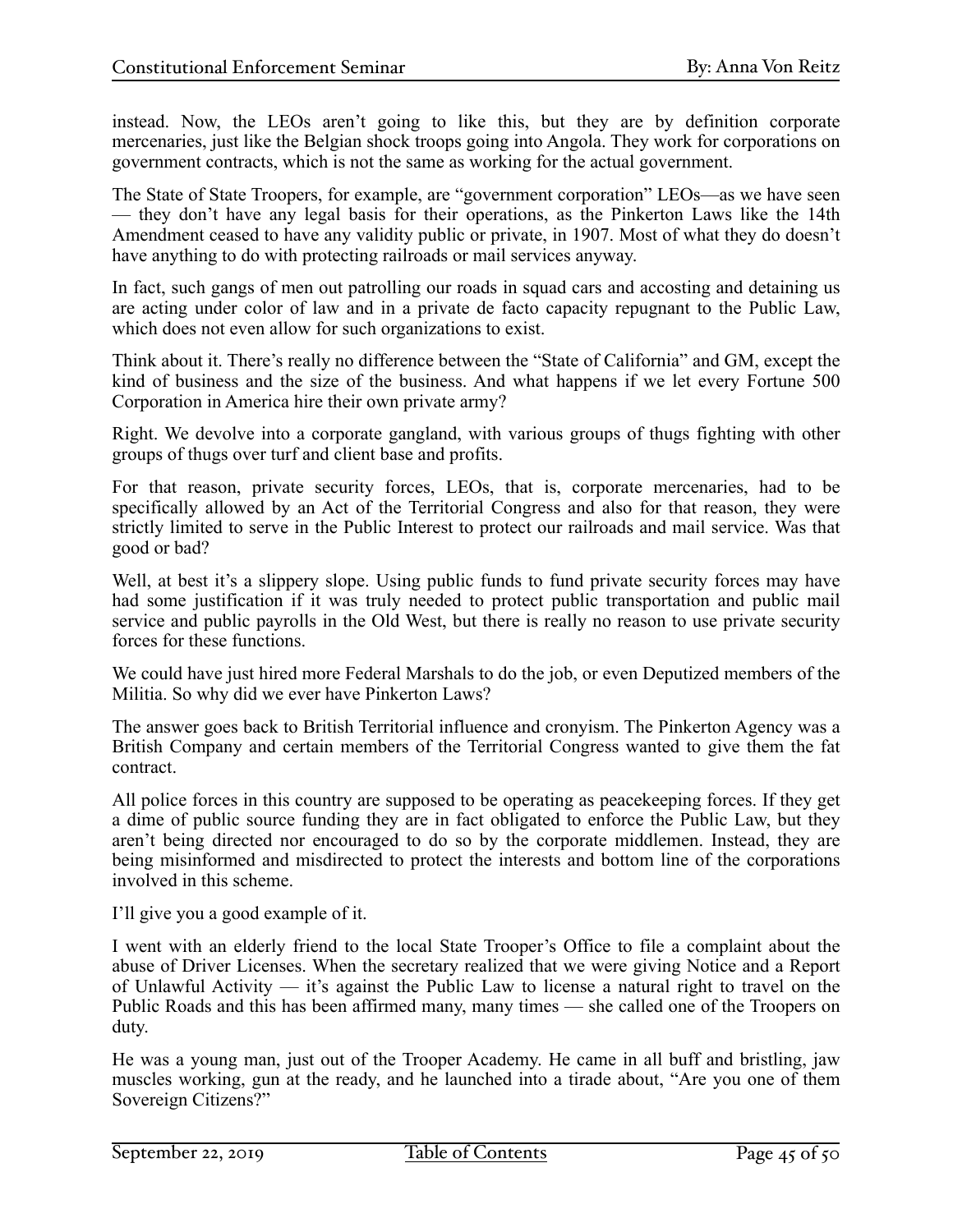"No," I replied mildly, staring at the spectacle of menace in front of me, "Sovereign Citizen is an oxymoron. You can't be a sovereign and a citizen at the same time."

"Why are you filing a report?" he sputtered angrily.

"Because it is illegal and unlawful for you to be interfering with average Americans who are not members of your Jural Society and not employed by your corporation. It's not your job to restrict our right to travel."

"I am hired to enforce the law!" he bellowed.

"I think you will find that what you are enforcing is a State of State Statute, which is not a Public Law of any kind." I paused. "And since you are hired using public funds, you owe your duty to me."

"State Statute is Public Law," he bristled.

"No, sorry, it isn't. By definition."

He got on his intercom and called for reinforcements against two little old ladies, one of them obviously all crippled up with arthritis and weighing less than a hundred pounds. The whole scenario was ridiculous.

When the other two officers, older men, came panting in and looked around for the "threat" they were obviously confused. The young Trooper was practically wheezing, he was so red-faced and angry.

"Oh, Christ!" said one of the older Troopers, recognizing me. He grabbed the young Trooper by the shoulder and marched him through a set of double doors. The remaining older Trooper gave me a baleful, tired stare and said, "Why do you want to cause trouble?"

He had a point, from his perspective. He deserved an answer that he could understand.

"I'm doing my Public Duty," I said.

"Right," he said wearily, staring out into space.

Except for true Ignoramus cases and greenhorns and corrupt company men in on the fix, LEOs know that there is something wrong and they usually more-or-less admit it. They can sense it if nothing else. Like most people working in government jobs, they don't know what it is. It's up to the rest of us to teach them, because we all owe that same Public Duty, to ourselves and to each other.

As my friend the old attorney said, "Every time a right gets converted into a privilege, we all lose."

So we are not causing trouble when we object to bogus licensing demands and illegal registration demands. We, as members of the people, who are naturally not subject to any form of law meant to apply to corporations, not only have the right — we have the duty — to object to and resist improper demands made by employees of foreign for-profit corporations masquerading as our government.

They may be subject to corporate Public Policies as a condition of employment, but the rest of us owe no such respect, compliance, or obedience. Uneducated employees of these corporations, however, believe that everyone owes the same obligations and is subject to the same "law" as them.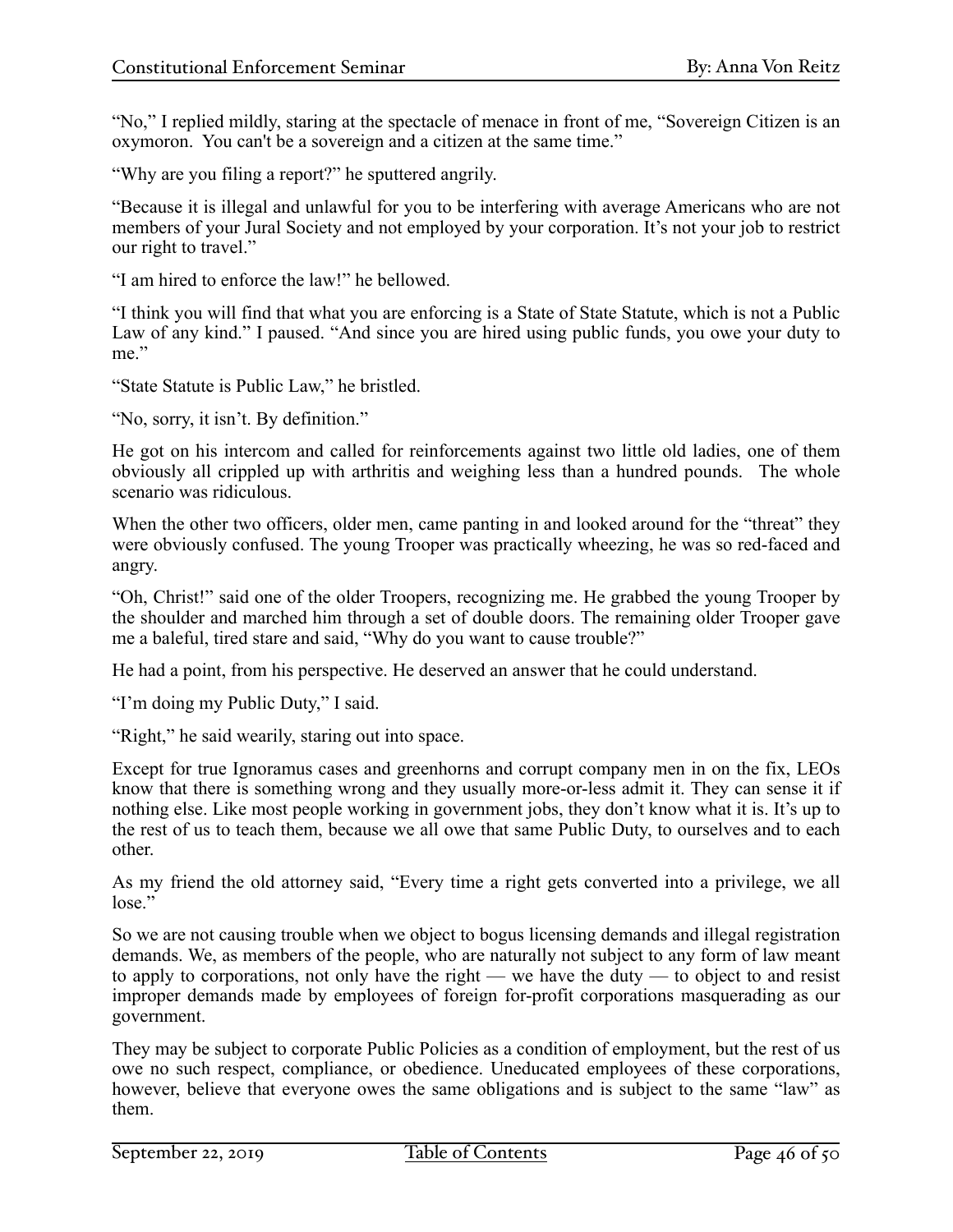We have to teach them otherwise.

We have to teach ourselves and our children, too.

Otherwise, we will have a generation of men like that clueless young State of State Trooper, engaged in activity that is — strictly speaking, both illegal and unlawful — rampaging around insulting and threatening his employers and believing the whole time that he is an officer of "the" law, when in fact, at best, he is an officer of "a" law.

He's not even aware of the actual Public Law. That rather precludes any ability on his part to enforce it.

Most of us who are here, engaged in this training, are peacekeeping officials of one stripe or another, or, we are considering taking up the duty of peacekeeping, because we realize that this blight of corporatism and the so-called "privatization of government" is criminal in nature, is being promoted by foreign powers and foreign business interests, and will lead inevitably to the abject enslavement of ourselves and of our country if we don't all stand up and liquidate these paper dragons.

We can, ironically enough, use the corporation's own apparatus to do this, just as they have used our money and gullibility against us.

It is essential that LEOs be brought up to speed and that the Peacekeepers correct their own falsified records, declare their proper political status, and get themselves and their State Assemblies organized. It is then of crucial importance that the State Assemblies get their Jury Pools, Court Officers, and other actual government functionaries organized and operating. At the beginning, this will require a lot of volunteer effort on all our parts, and a vast educational effort as well.

The Continental Marshals Service is being trained to intercept, prevent, and prosecute crimes taking place in the international jurisdiction of the land. By definition this includes interstate crimes: human trafficking, bank and securities fraud, counterfeiting, inland piracy, and similar offenses all fall under their bailiwick. So do prisoner transport and collection duties.

The State Militias are populated as part of the State Assembly process and may be employed on a state and local basis for peacekeeping activities, including making Citizen's Arrests when necessary. The more common role of the State Militia is to support the local County Sheriffs as Deputies when local manpower resources are tapped out or unavailable.

The Old School Sheriffs like Richard Mack still know their actual duty and still know the Public Law. They know how their power and their authority have been usurped, and now they know how justice itself has been undermined by the corporate plague. As more of them grasp what has actually happened here and see the way things are supposed to be versus the way things are, their motivation toward right action will increase, public support for their efforts will increase, and County Government can be directly and expeditiously restored.

It is to be hoped that the majority of men serving as LEOs will come awake with a bump and assist our efforts, or at least recognize them for what they are, and not be misled or induced to take any action against us. We have proof that just as members of the FBI and other Agencies are being lied to and presented with falsified documents, LEOs serving as corporate "Sheriffs" have also been lied to. A significant amount of propaganda money has been invested by the guilty corporations to "educate" LEOs about the dangers of so-called Sovereign Citizens and Hate Groups and so on, and we have been painted with that brush often enough, or we wouldn't have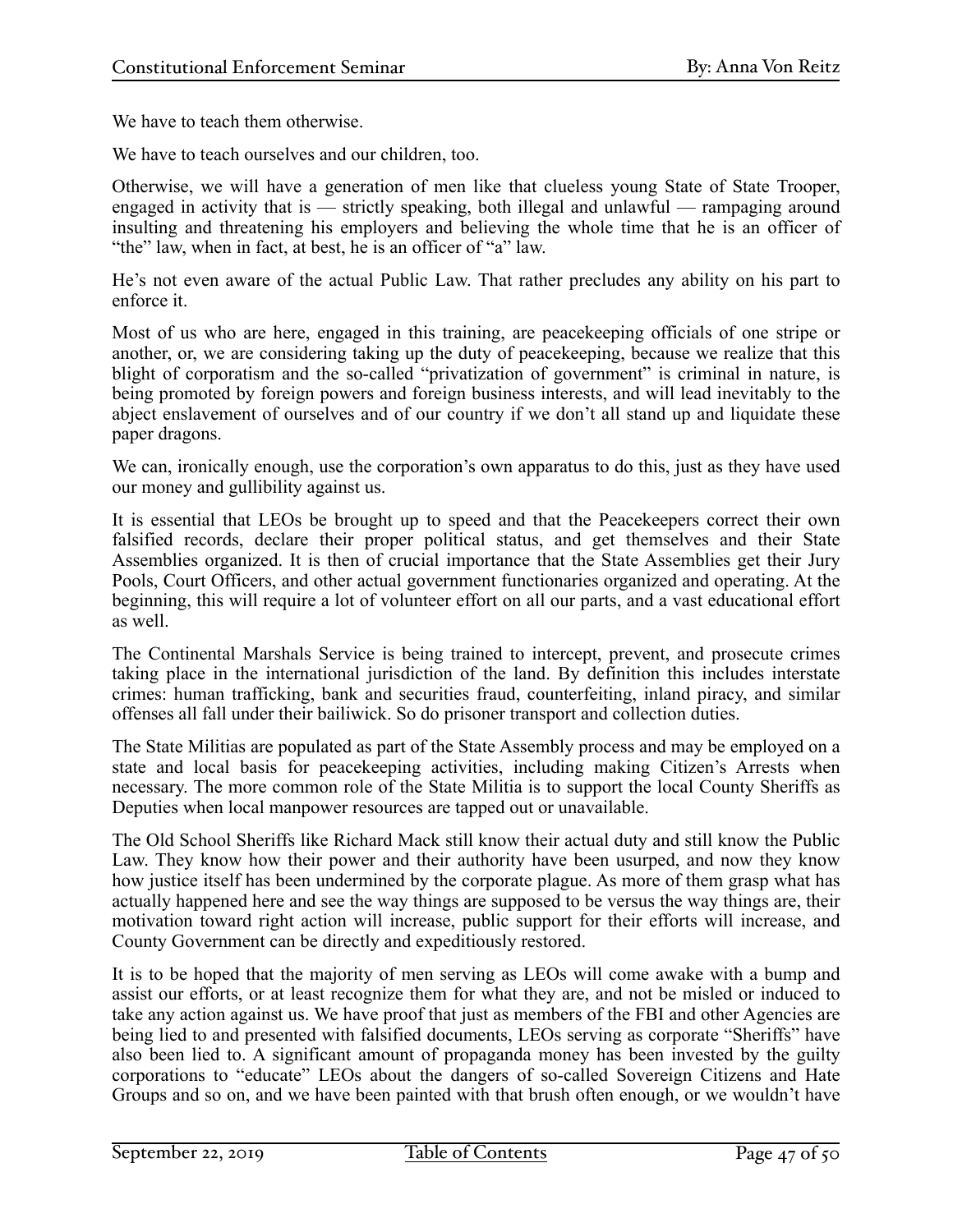had three beefy full-grown armed men bearing down on two elderly women, one of whom is so frail in body that she would blow away in a stiff wind.

There are whack-jobs of every description out there and there are groups that want a violent insurrection against what is passing for our government, but the answer we embrace is to simply do our Public Duty and restore our government as it is meant to be. Only those guilty parties who have endeavored to pull off this corporate take-over scheme could object, and for obvious reasons, their willingness to do so will be curtailed by the realization that treason against our government by any means is a hanging offense.

I anticipate that once the information I have shared with you becomes the common knowledge of Americans nationwide, the travesties which have haunted Washington, DC, since 1865, will finally be set aside, our flag will appear in its proper orientation in the Capitol Rotunda, our people will come together again to put a final end to slavery of any kind — public or private, the issues of race and of second-class citizenship will be put to rest, the efforts to undermine our nation for the sake of corporate greed will be exposed for what they are, and a new, revitalized, motivated, and properly educated and directed cadre of local, state, international, and global peacekeepers will emerge.

You all now stand on the cutting edge of what has been a very grim part of our history. America still stands. We are here to make sure she always will.

End Part 8.

End of Pre-Study Materials.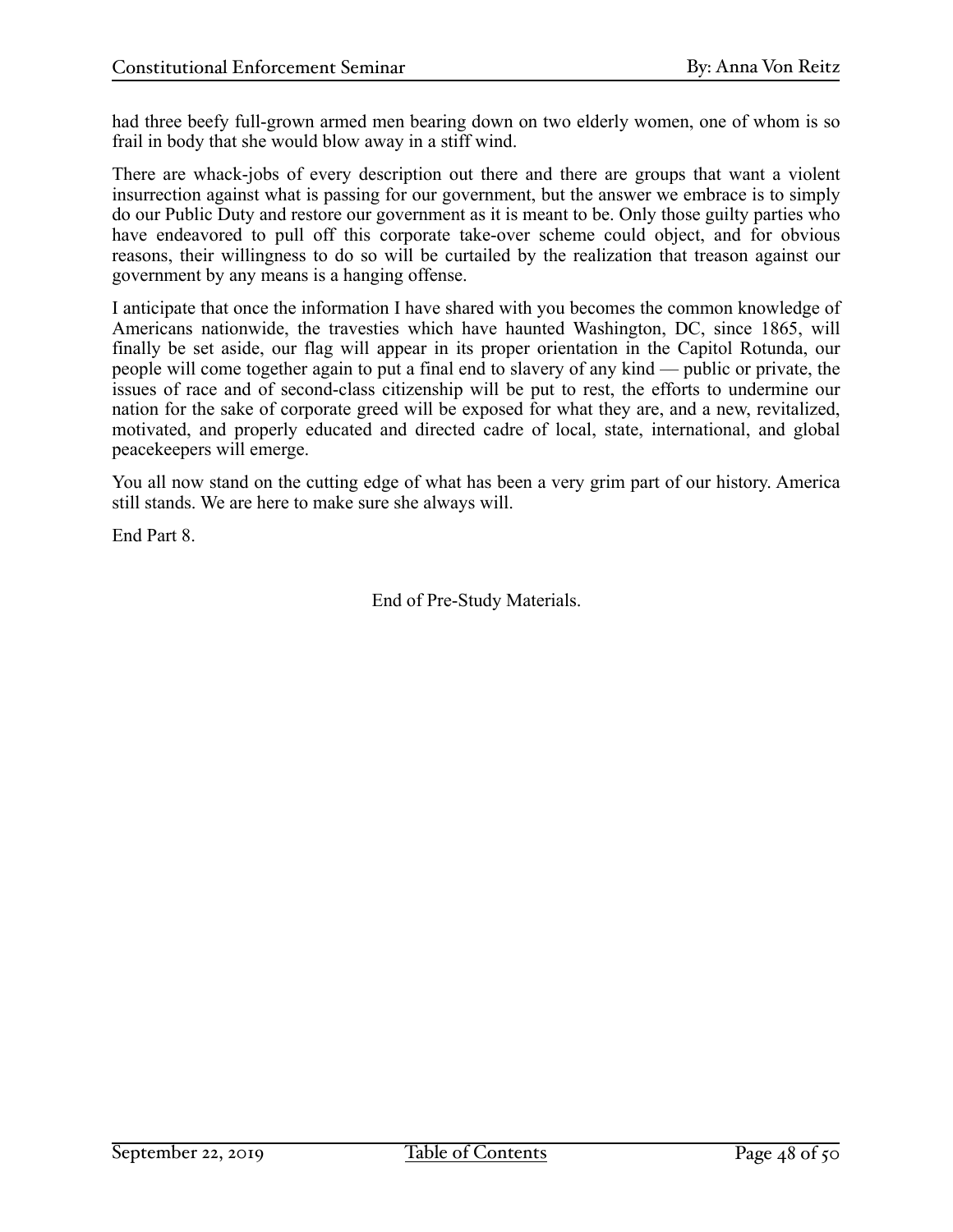——————————

——————————

## <span id="page-51-0"></span>**Postscript**

Each individual "Part" of this document can also be found at the following links on Anna's base website here: [www.annavonreitz.com](http://www.annavonreitz.com)

Use the direct links below to access the individual documents in each "Part" of this document.

Part 1 — Link: <http://annavonreitz.com/prestudypartone.pdf>

Part 2 — Link: <http://annavonreitz.com/prestudyparttwo.pdf>

Part 3 — Link: http://annavonreitz.com/prestudypartthree.pdf

Part 4 — Link: <http://annavonreitz.com/prestudypartfour.pdf>

Part 5 — Link: http://annavonreitz.com/prestudypartfive.pdf

Part 6 — Link: http://annavonreitz.com/prestudypartsix.pdf

Part 7 — Link: <http://annavonreitz.com/prestudypartseven.pdf>

Part 8 — Link: <http://annavonreitz.com/prestudyparteight.pdf>